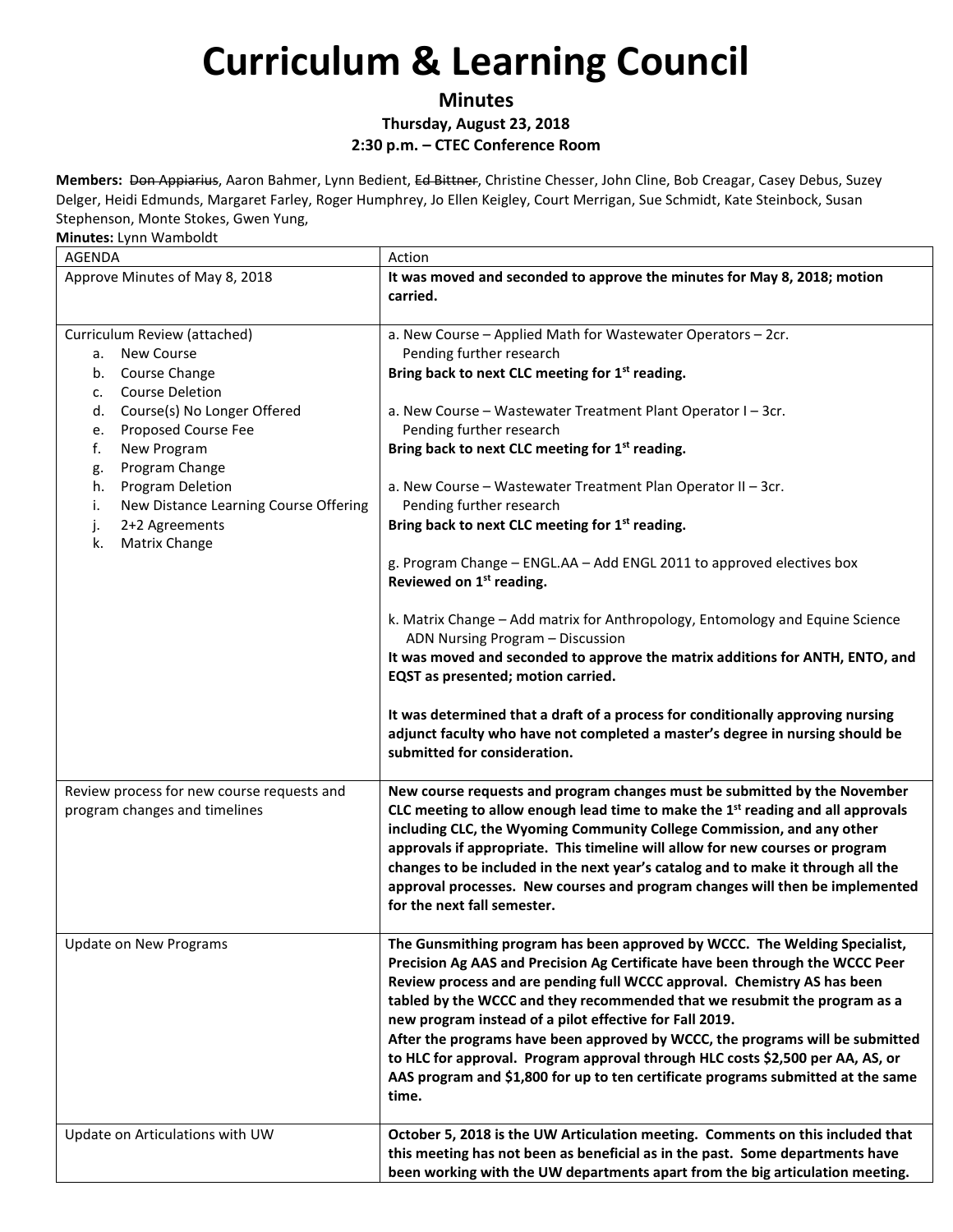| ACCUPLACER & ACT Course Placement Guide -<br>pg. 15-16 in College Catalog - Include the list of<br>courses in the guide for advising purposes.                                                                                                                                                             | JoEllen reported that she has been working with the English and Mathematics<br>faculty members to set the cut scores for Next Generation Accuplacer.<br>There are about 15 courses in the catalog that require placement score<br>prerequisites. The prerequisites placement scores are not listed in the catalog, so<br>it was proposed that these courses should be listed in the placement guide to help<br>advisors place students into the correct courses. In Student Planning, a link<br>accessing the placement guide will be set in the course description for each course<br>that requires placement scores for easy reference. After discussion, it was<br>determined that a draft placement guide or reference page will be brought to the |
|------------------------------------------------------------------------------------------------------------------------------------------------------------------------------------------------------------------------------------------------------------------------------------------------------------|--------------------------------------------------------------------------------------------------------------------------------------------------------------------------------------------------------------------------------------------------------------------------------------------------------------------------------------------------------------------------------------------------------------------------------------------------------------------------------------------------------------------------------------------------------------------------------------------------------------------------------------------------------------------------------------------------------------------------------------------------------|
|                                                                                                                                                                                                                                                                                                            | next CLC meeting for review.                                                                                                                                                                                                                                                                                                                                                                                                                                                                                                                                                                                                                                                                                                                           |
| Program Assessment Activities - i.e.<br>Departmental Exams, Portfolios, etc. These<br>need to be built in Colleague as courses for<br>Student Planning so students can finish their<br>degree audits. These could be setup as S/U<br>grade only courses and assigned to the<br>appropriate faculty member. | This topic was tabled.                                                                                                                                                                                                                                                                                                                                                                                                                                                                                                                                                                                                                                                                                                                                 |
| Distance Learning Committee - Aaron                                                                                                                                                                                                                                                                        | Aaron reported that the Distance Learning Committee met during in-service and<br>discussed the committee role and responsibility to the CLC group. There was also<br>discussion on ZOOM classes and guidelines. The Wyoming Innovations<br>Conference is scheduled for November 7 & 8 in Evanston this year.                                                                                                                                                                                                                                                                                                                                                                                                                                           |
| Outcomes Assessment Committee - John Cline                                                                                                                                                                                                                                                                 | John reported that the Outcomes Assessment Committee is discussing program<br>assessment changes and working on defining outcomes and objectives for<br>courses. With the upcoming HLC Accreditation, more discussions and work may<br>be directed at doing something with the data that is reported. This is an area that<br>needs some work.                                                                                                                                                                                                                                                                                                                                                                                                         |
| Other                                                                                                                                                                                                                                                                                                      | Future CLC Meetings - Sally will send out a Doodle Poll to find out what times and<br>days will work best for everyone. We will try to schedule the CTEC Conference<br>room for the majority of the meetings.                                                                                                                                                                                                                                                                                                                                                                                                                                                                                                                                          |
| Next CLC Meeting - Thursday, Sept. ??, 2018 at 2 p.m. in the AC Conference Room                                                                                                                                                                                                                            |                                                                                                                                                                                                                                                                                                                                                                                                                                                                                                                                                                                                                                                                                                                                                        |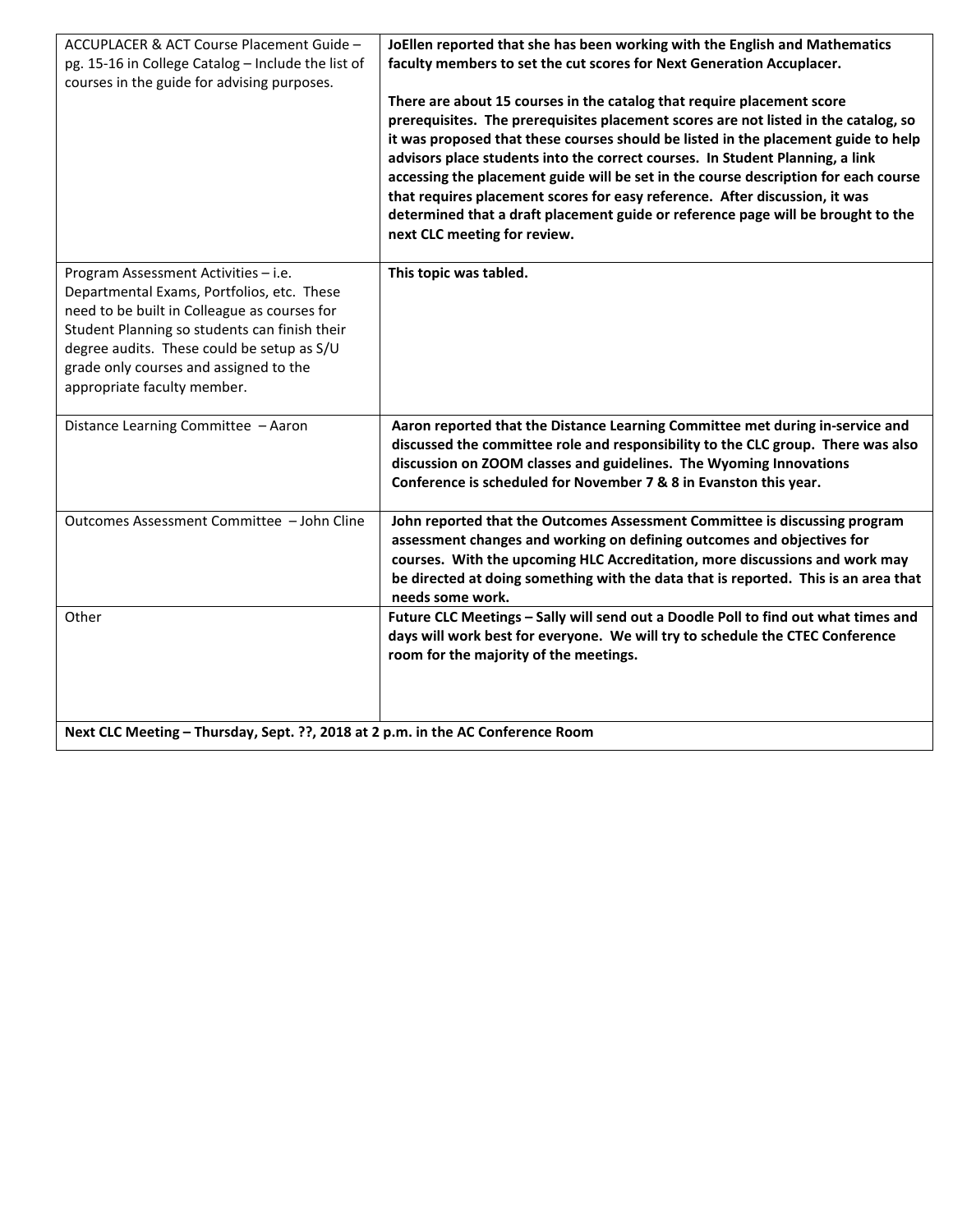**Minutes**

**Thursday, September 12, 2018**

**3:30 p.m. – CTEC Conference Room**

**Members:** Don Appiarius, Aaron Bahmer, Lynn Bedient, Ed Bittner, Christine Chesser, John Cline, Bob Creagar, Casey Debus, Suzey Delger, Heidi Edmunds, Margaret Farley, Roger Humphrey, Jo Ellen Keigley, Court Merrigan, Sue Schmidt, Kate Steinbock, Susan Stephenson, Monte Stokes, Gwen Yung

#### **Others Present:** Ellen Creagar and Dinesh Kasti

| Minutes: Lynn Wamboldt                                                                                                                                                                                                                                                                                                                   |                                                                                                                                                                                                                                                                                                                                                                                                                                                                                                                                                                                                                                                                                                                                                                                                                                                                                                                                                                                                                                                                                                                                                                                                                                                                                                                                                                                                                                                                                                                               |  |
|------------------------------------------------------------------------------------------------------------------------------------------------------------------------------------------------------------------------------------------------------------------------------------------------------------------------------------------|-------------------------------------------------------------------------------------------------------------------------------------------------------------------------------------------------------------------------------------------------------------------------------------------------------------------------------------------------------------------------------------------------------------------------------------------------------------------------------------------------------------------------------------------------------------------------------------------------------------------------------------------------------------------------------------------------------------------------------------------------------------------------------------------------------------------------------------------------------------------------------------------------------------------------------------------------------------------------------------------------------------------------------------------------------------------------------------------------------------------------------------------------------------------------------------------------------------------------------------------------------------------------------------------------------------------------------------------------------------------------------------------------------------------------------------------------------------------------------------------------------------------------------|--|
| <b>AGENDA</b>                                                                                                                                                                                                                                                                                                                            | Action                                                                                                                                                                                                                                                                                                                                                                                                                                                                                                                                                                                                                                                                                                                                                                                                                                                                                                                                                                                                                                                                                                                                                                                                                                                                                                                                                                                                                                                                                                                        |  |
| Approve Minutes of August 23, 2018                                                                                                                                                                                                                                                                                                       | It was moved and seconded to approve the minutes for August 23, 2018 as<br>presented; motion carried.                                                                                                                                                                                                                                                                                                                                                                                                                                                                                                                                                                                                                                                                                                                                                                                                                                                                                                                                                                                                                                                                                                                                                                                                                                                                                                                                                                                                                         |  |
| Curriculum Review (attached)<br>a. New Course<br>b. Course Change<br><b>Course Deletion</b><br>c.<br>Course(s) No Longer Offered<br>d.<br>Proposed Course Fee<br>e.<br>f.<br>New Program<br>Program Change<br>g.<br>Program Deletion<br>h.<br>New Distance Learning Course Offering<br>i.<br>2+2 Agreements<br>j.<br>Matrix Change<br>k. | a. New Course - Applied Math for Wastewater Operators - 2cr.<br>$1st$ Reading Review<br><b>Reviewed on 1st Reading</b><br>a. New Course - Wastewater Treatment Plant Operator I - 3cr.<br>1 <sup>st</sup> Reading Review<br><b>Reviewed on 1st Reading</b><br>a. New Course - Wastewater Treatment Plan Operator II - 3cr.<br>1 <sup>st</sup> Reading Review<br>Reviewed on 1 <sup>st</sup> Reading; it was suggested that the three Aquaculture courses be<br>brought forward to the next meeting with corrected course numbers that align<br>with WCCC assignments.<br>a. New Course - HMSV 1010 - Orientation to Human Services - 3cr.<br>1 <sup>st</sup> Reading Review<br><b>Reviewed on 1st Reading</b><br>a. New Course - HMSV 1060 - Case Management - 3cr.<br>1 <sup>st</sup> Reading Review<br><b>Reviewed on 1st Reading</b><br>a. New Course - HMSV 1460 - Field Experience in Human Services - 3cr.<br>1 <sup>st</sup> Reading Review<br><b>Reviewed on 1st Reading</b><br>a. New Course - HMSV 2110 - Field Experience in Human Services II - 3cr.<br>1 <sup>st</sup> Reading Review<br><b>Reviewed on 1st Reading</b><br>a. New Course - VTTK 2510 - Clinical Experience I - 1cr.<br>1 <sup>st</sup> Reading Review<br><b>Reviewed on 1st Reading</b><br>a. New Course - VTTK 2520 - Clinical Experience II - 1cr.<br>1 <sup>st</sup> Reading Review<br><b>Reviewed on 1st Reading</b><br>a. New Course - VTTK 2555 - Veterinary Dentistry - 2cr.<br>1 <sup>st</sup> Reading Review<br>Reviewed on 1st Reading |  |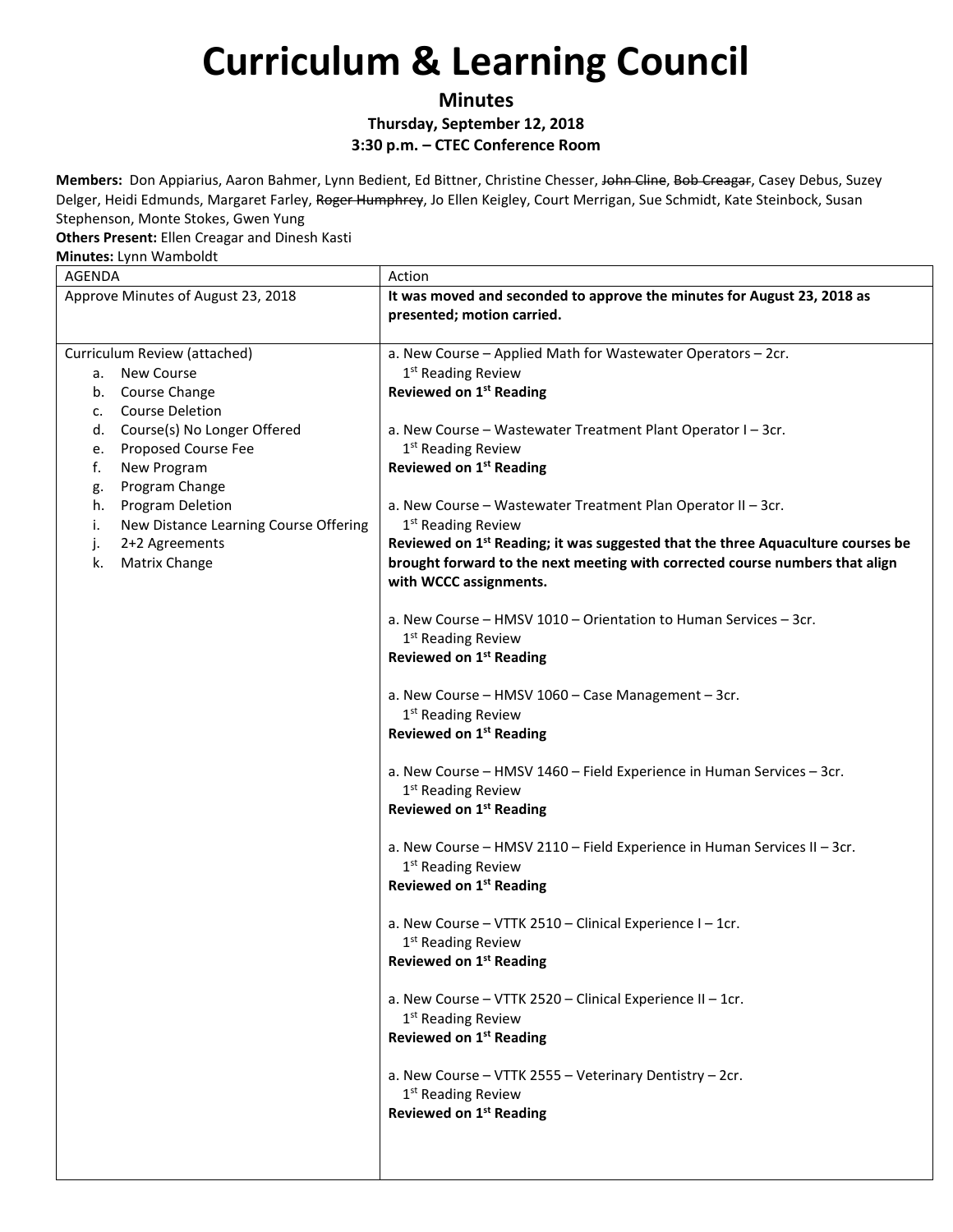| a. New Course - VTTK 2600 - Diagnostic Microbiology - 2cr.<br>1 <sup>st</sup> Reading Review<br><b>Reviewed on 1st Reading</b>                                                                                                                                                                                                                                                                                 |
|----------------------------------------------------------------------------------------------------------------------------------------------------------------------------------------------------------------------------------------------------------------------------------------------------------------------------------------------------------------------------------------------------------------|
| a. New Course - VTTK 2950 - Clinical Experience III - 3cr.                                                                                                                                                                                                                                                                                                                                                     |
| 1 <sup>st</sup> Reading Review<br><b>Reviewed on 1st Reading</b>                                                                                                                                                                                                                                                                                                                                               |
| b. Course Change - CSMO 1725 - Remove prerequisite<br>1 <sup>st</sup> Reading Review<br><b>Reviewed on 1st Reading</b>                                                                                                                                                                                                                                                                                         |
|                                                                                                                                                                                                                                                                                                                                                                                                                |
| b. Course Change - VTTK 2615 - Change credit hours from 3 to 4cr.<br>1 <sup>st</sup> Reading Review<br><b>Reviewed on 1st Reading</b>                                                                                                                                                                                                                                                                          |
| b. Course Change - VTTK 2610 - Change credit hours from 4 to 3cr<br>1 <sup>st</sup> Reading Review                                                                                                                                                                                                                                                                                                             |
| <b>Reviewed on 1st Reading</b>                                                                                                                                                                                                                                                                                                                                                                                 |
| b. Course Change - VTTK 2500 - Change credit hours from 3 to 4cr.<br>1 <sup>st</sup> Reading Review                                                                                                                                                                                                                                                                                                            |
| Reviewed on 1 <sup>st</sup> Reading                                                                                                                                                                                                                                                                                                                                                                            |
| b. Course Change - VTTK 2505 - Change credit hours from 2 to 3cr.<br>1 <sup>st</sup> Reading Review                                                                                                                                                                                                                                                                                                            |
| <b>Reviewed on 1st Reading</b>                                                                                                                                                                                                                                                                                                                                                                                 |
| f. New Program - Human Services A.S. - 61-62 credits<br>$1st$ Reading Review – Ellen Creagar<br>Ellen presented the new program and was available to answer questions                                                                                                                                                                                                                                          |
| concerning the program. This program would be a terminal degree program;<br>however, students could transfer the courses from this degree to other schools<br>and pursue further education towards a four-year degree. There are only three<br>courses required to begin the Social Work degree at UW, so with careful advising,<br>a student could transfer the courses from this degree to UW towards the UW |
| Social Work degree. Upon completion of this program, students could receive<br>higher wages in human services oriented jobs such as family services, social<br>services, health care, hospitals, etc. Ellen reported that job trends are showing a<br>significant increase in job openings in the fields listed above. No additional                                                                           |
| resources will be required for this program. All but four of the courses are<br>currently being taught at this time and current faculty members are qualified to<br>teach the new courses. If additional faculty members are needed, we have<br>qualified adjunct faculty available to help with workloads.<br>Reviewed on 1 <sup>st</sup> Reading                                                             |
| g. Program Change - ENGL.AA - Add ENGL 2011 to approved electives box                                                                                                                                                                                                                                                                                                                                          |
| 1 <sup>st</sup> Reading Passed<br>It was moved and seconded to approve adding ENGL 2011 to the approved<br>electives box for the ENGL.AA program; motion carried.                                                                                                                                                                                                                                              |
| g. Program Change - VTTK.AAS - Change credit hours from 62-63 to 71-73, change<br>curriculum pattern<br>1 <sup>st</sup> Reading Review                                                                                                                                                                                                                                                                         |
| Dr. Bittner presented the program changes for VTTK.AAS. Basically, the program<br>will be aligned with the program from the 2016 catalog with some minor<br>adjustments. The program was originally reduced in credit hours to comply with<br>the directive from WCCC and to meet the 2+2 plans with UW through the<br>Complete College Wyoming initiative to reduce programs to 60 credit hours. Since        |
| the program is an Associate of Applied Science degree and considered a terminal<br>degree, the WCCC has given permission to increase the credits for this program.                                                                                                                                                                                                                                             |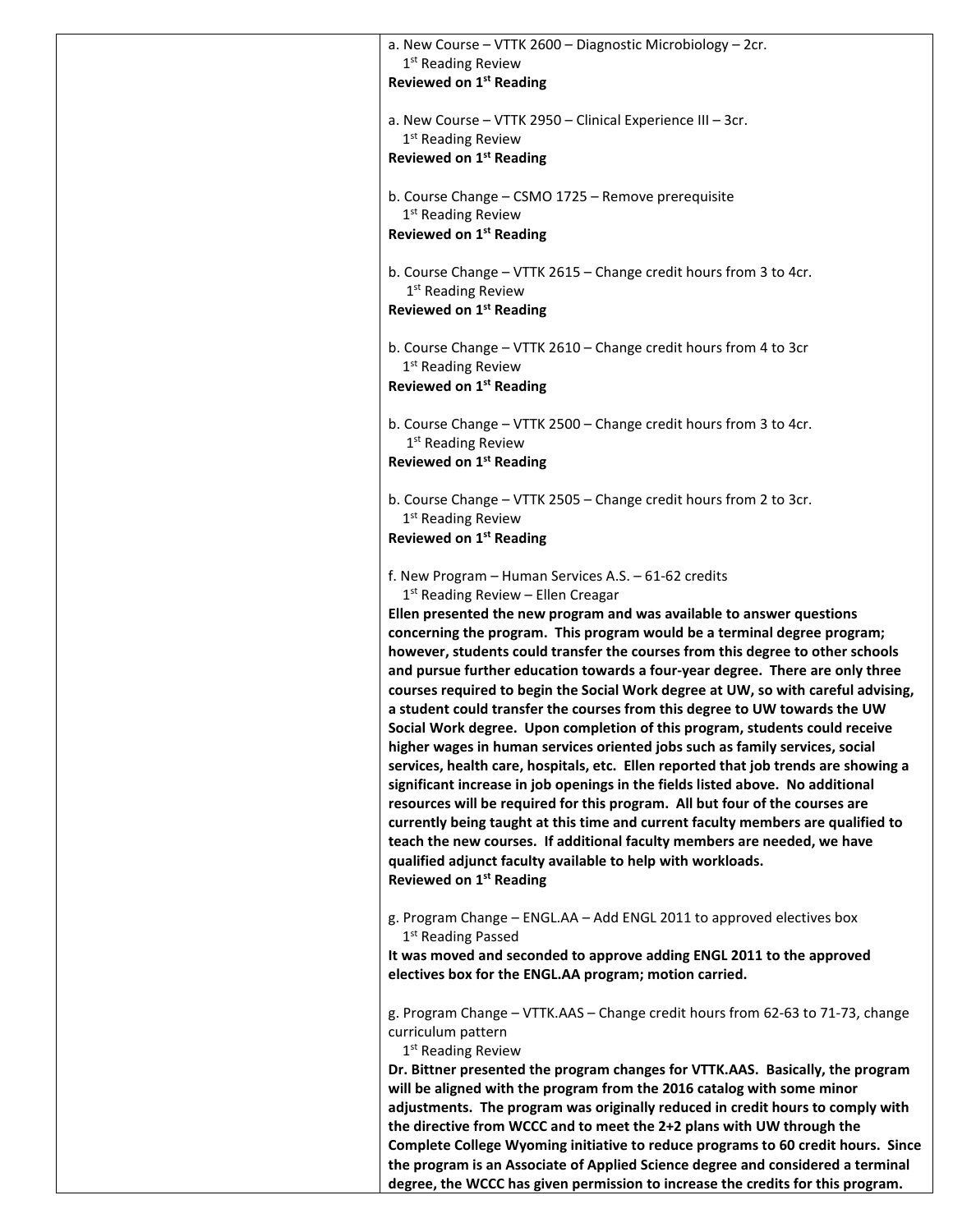|                                                                                                                                                                                                                                                                                                                           | evaluations received since the reduction of program hours from externship<br>partner businesses. The current program hours are not enough to cover the<br>curriculum needed to ensure students can enter the workforce successfully or<br>possibly pass the national exam. There was further discussion concerning the no                                                                                                                                                                                                                                                                                                                                                                                                                                                                                                                                   |
|---------------------------------------------------------------------------------------------------------------------------------------------------------------------------------------------------------------------------------------------------------------------------------------------------------------------------|-------------------------------------------------------------------------------------------------------------------------------------------------------------------------------------------------------------------------------------------------------------------------------------------------------------------------------------------------------------------------------------------------------------------------------------------------------------------------------------------------------------------------------------------------------------------------------------------------------------------------------------------------------------------------------------------------------------------------------------------------------------------------------------------------------------------------------------------------------------|
|                                                                                                                                                                                                                                                                                                                           | reading improvement required for most of the Vet Tech courses, BIOL 1010 and<br>GEOL 1470. It was suggested that HMDV 0500 Bridge Reading may not be meeting<br>the needs for the Vet Tech students and maybe an applied reading course or<br>reading for sciences would be a better option for the students. Adult Education is<br>providing a reading course for welders who are also having reading difficulties.<br>The course incorporates welding textbooks into the curriculum to ensure the<br>course is more relevant to the welding student. Financial Aid will not cover adult<br>education classes and most Financial Aid will not cover developmental courses.<br>Hathaway does not cover developmental courses. Dr. Bittner will take the<br>suggestion back to his department for further discussion.<br>Reviewed on 1 <sup>st</sup> Reading |
| <b>Update on New Programs</b><br>Precision Agriculture, AAS<br>Precision Agriculture, Certificate<br>Welding Specialist, Certificate                                                                                                                                                                                      | The Precision Agriculture AAS and Certificate and the Welding Specialist Certificate<br>have been approved by the WCCC. The programs will be effective for Fall 2019.                                                                                                                                                                                                                                                                                                                                                                                                                                                                                                                                                                                                                                                                                       |
| Course Placement Guide - Review                                                                                                                                                                                                                                                                                           | A Placement Guide including the courses that require placement scores to meet<br>the prerequisites was given to members for review. Suggestions included adding<br>"Also meets" in the Pre-Requisite for: column heading, and removing the CSMO<br>1725 course when it is approved by CLC to remove the reading prerequisite. The                                                                                                                                                                                                                                                                                                                                                                                                                                                                                                                           |
| <b>Update on Next Generation ACCUPLACER</b>                                                                                                                                                                                                                                                                               | placement guide will also be available on the website and links will built in Student<br>Planning to access the website for students to easily reference.<br>The Next Generation ACCUPLACER will be up and running in January. As soon as it<br>is running, the old ACCUPLACER will no longer be available. Cut scores are being<br>determined and the Placement Guide will updated as soon as the new<br><b>ACCUPLACER is available.</b>                                                                                                                                                                                                                                                                                                                                                                                                                   |
| Program Assessment Activities - i.e.<br>Departmental Exams, Portfolios, etc. These<br>need to be built in Colleague as courses for<br>Student Planning so students can finish their<br>degree audits. These could be setup as S/U<br>grade only courses with 0 credits and assigned<br>to the appropriate faculty member. | To facilitate completion of student plans in Student Planning and to aid with<br>degree audits, it has been determined that outcomes assessment activities that<br>are not currently set up as a course will need to be developed as courses. The<br>courses can be set up as 0 credits with S/U grade only. Each department is being<br>asked to submit a new course request for outcomes activities within their<br>programs. These will need to submitted by the CLC meeting in November.                                                                                                                                                                                                                                                                                                                                                                |
| Distance Learning Committee - Aaron                                                                                                                                                                                                                                                                                       | The Distance Learning Committee has not met yet. Aaron has asked for names for<br>nominations for the Master Distance Educator Award.                                                                                                                                                                                                                                                                                                                                                                                                                                                                                                                                                                                                                                                                                                                       |
| Outcomes Assessment Committee - John Cline                                                                                                                                                                                                                                                                                | The Outcomes Assessment Committee is working on addressing Criterion 4B for<br>HLC.                                                                                                                                                                                                                                                                                                                                                                                                                                                                                                                                                                                                                                                                                                                                                                         |
| Other                                                                                                                                                                                                                                                                                                                     | We will be reviewing UW and Chadron Articulations for future considerations.                                                                                                                                                                                                                                                                                                                                                                                                                                                                                                                                                                                                                                                                                                                                                                                |
|                                                                                                                                                                                                                                                                                                                           | The next CLC meeting may be scheduled in the evening to accommodate everyone.<br>If the meetings need to move to the evening, just one meeting a month will be<br>scheduled. A notice will be sent out for the next meeting.                                                                                                                                                                                                                                                                                                                                                                                                                                                                                                                                                                                                                                |
| Next CLC Meeting - Thursday, Sept. 26, 2018 at 3:30 p.m. in the CTEC Conference Room                                                                                                                                                                                                                                      | It was moved and seconded to approve adjourning the meeting; motion carried.                                                                                                                                                                                                                                                                                                                                                                                                                                                                                                                                                                                                                                                                                                                                                                                |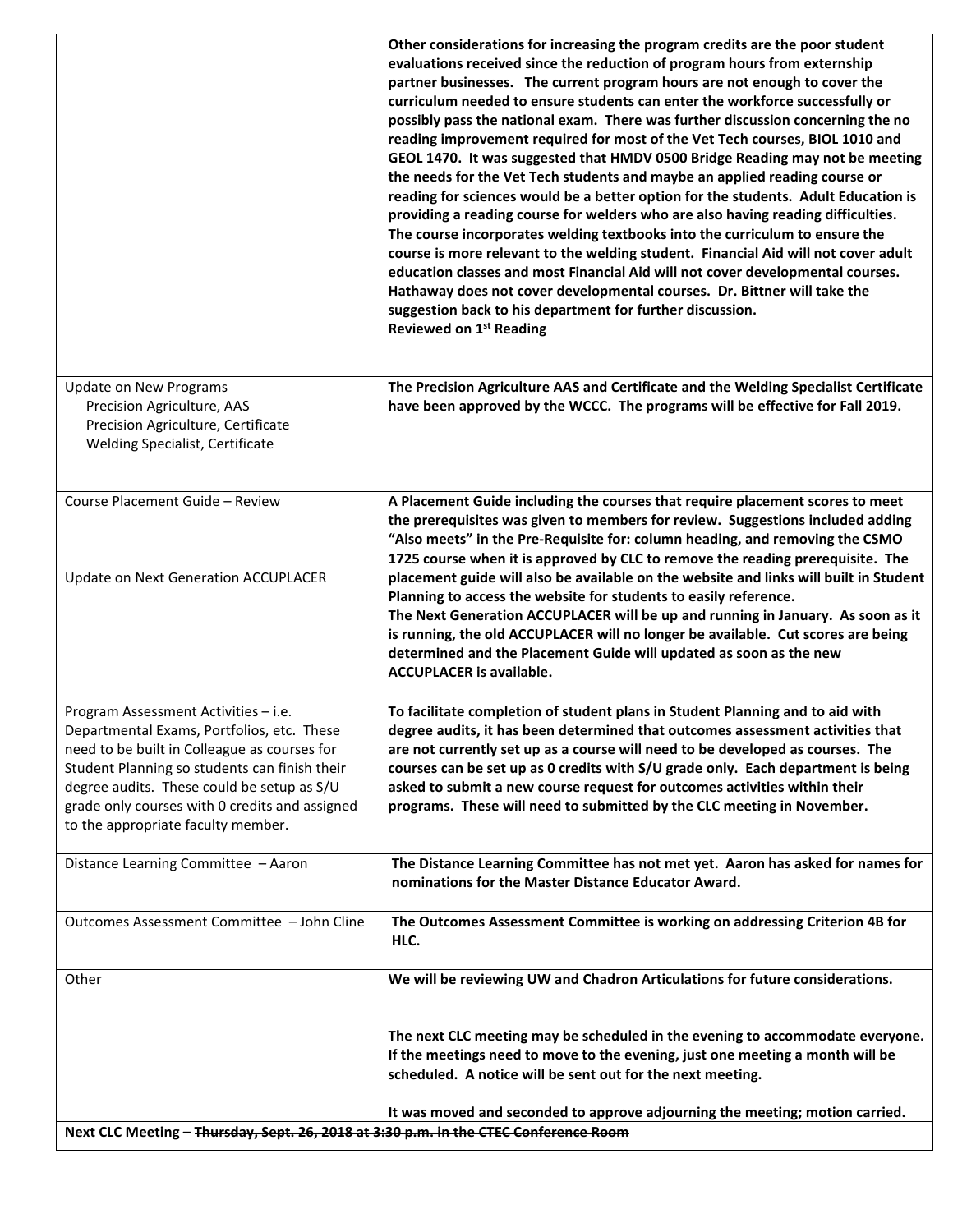**Minutes**

**Wednesday, October 3, 2018**

**4:30 p.m. – T132**

**Members:** Don Appiarius, Aaron Bahmer, Lynn Bedient, Ed Bittner, Christine Chesser, John Cline, Bob Creagar, Casey Debus, Suzey Delger, Heidi Edmunds, Margaret Farley, Roger Humphrey, Jo Ellen Keigley, Court Merrigan, Sue Schmidt, Kate Steinbock, Susan Stephenson, Monte Stokes, Gwen Yung

| <b>AGENDA</b>                               | Action                                                                                                  |
|---------------------------------------------|---------------------------------------------------------------------------------------------------------|
| Approve Minutes of September 12, 2018       | It was moved and seconded to approve the minutes of September 12, 2018 as<br>presented; motion carried. |
| Curriculum Review (attached)                | <b>New Courses:</b>                                                                                     |
| New Course<br>а.                            | a. New Course - ENVT 2515 - Applied Math for Wastewater Operators - 2cr.                                |
| b. Course Change                            | 2nd Reading Review                                                                                      |
| <b>Course Deletion</b><br>c.                | a. New Course - ENVT 1570 - Wastewater Treatment Plant Operator I - 3cr.                                |
| Course(s) No Longer Offered<br>d.           | 2nd Reading Review                                                                                      |
| Proposed Course Fee<br>e.                   | a. New Course - ENVT 2535 - Wastewater Treatment Plan Operator II - 3cr.                                |
| f.<br>New Program                           | 2nd Reading Review                                                                                      |
| Program Change<br>g.                        | It was moved and seconded to group the ENVT courses together and to approve                             |
| Program Deletion<br>h.                      | them; motion carried.                                                                                   |
| New Distance Learning Course Offering<br>i. |                                                                                                         |
| 2+2 Agreements<br>j.                        | a. New Course - HMSV 1010 - Orientation to Human Services - 3cr.                                        |
| Matrix Change<br>k.                         | 2nd Reading Review                                                                                      |
|                                             | a. New Course - HMSV 1060 - Case Management - 3cr.                                                      |
|                                             | 2nd Reading Review                                                                                      |
|                                             | a. New Course - HMSV 1460 - Field Experience in Human Services - 3cr.                                   |
|                                             | 2nd Reading Review                                                                                      |
|                                             | a. New Course - HMSV 2110 - Field Experience in Human Services II - 3cr.                                |
|                                             | 2nd Reading Review                                                                                      |
|                                             | It was moved and seconded to group the HMSV courses together and to approve                             |
|                                             | them; motion carried.                                                                                   |
|                                             |                                                                                                         |
|                                             | a. New Course - VTTK 2510 - Clinical Experience I - 1cr.                                                |
|                                             | 2nd Reading Review                                                                                      |
|                                             | a. New Course - VTTK 2520 - Clinical Experience II - 1cr.                                               |
|                                             | 2nd Reading Review                                                                                      |
|                                             | a. New Course - VTTK 2555 - Veterinary Dentistry - 2cr.                                                 |
|                                             | 2nd Reading Review                                                                                      |
|                                             | a. New Course - VTTK 2600 - Diagnostic Microbiology - 2cr.                                              |
|                                             | 2nd Reading Review                                                                                      |
|                                             | a. New Course - VTTK 2950 - Clinical Experience III - 3cr.                                              |
|                                             | 2nd Reading Review                                                                                      |
|                                             | Four of these courses are presented for reactivation while one course (VTTK 2555)                       |
|                                             | is an actual new course.                                                                                |
|                                             | It was moved and seconded to group the VTTK courses together and to approve                             |
|                                             | them; motion carried.                                                                                   |
|                                             |                                                                                                         |
|                                             | a. New Course - BARB 1510 - Chemical Lab for Barbers - 6cr.                                             |
|                                             | 1 <sup>st</sup> Reading Review - <b>Completed</b>                                                       |
|                                             |                                                                                                         |
|                                             | a. New Course - BARB $1615$ - Theory of Chemicals - 3 cr.                                               |
|                                             | 1st Reading Review - Completed                                                                          |
|                                             |                                                                                                         |
|                                             | a. New Course - ENGL 2395 - English Capstone - Ocr.                                                     |
|                                             | 1st Reading Review - Completed                                                                          |
|                                             |                                                                                                         |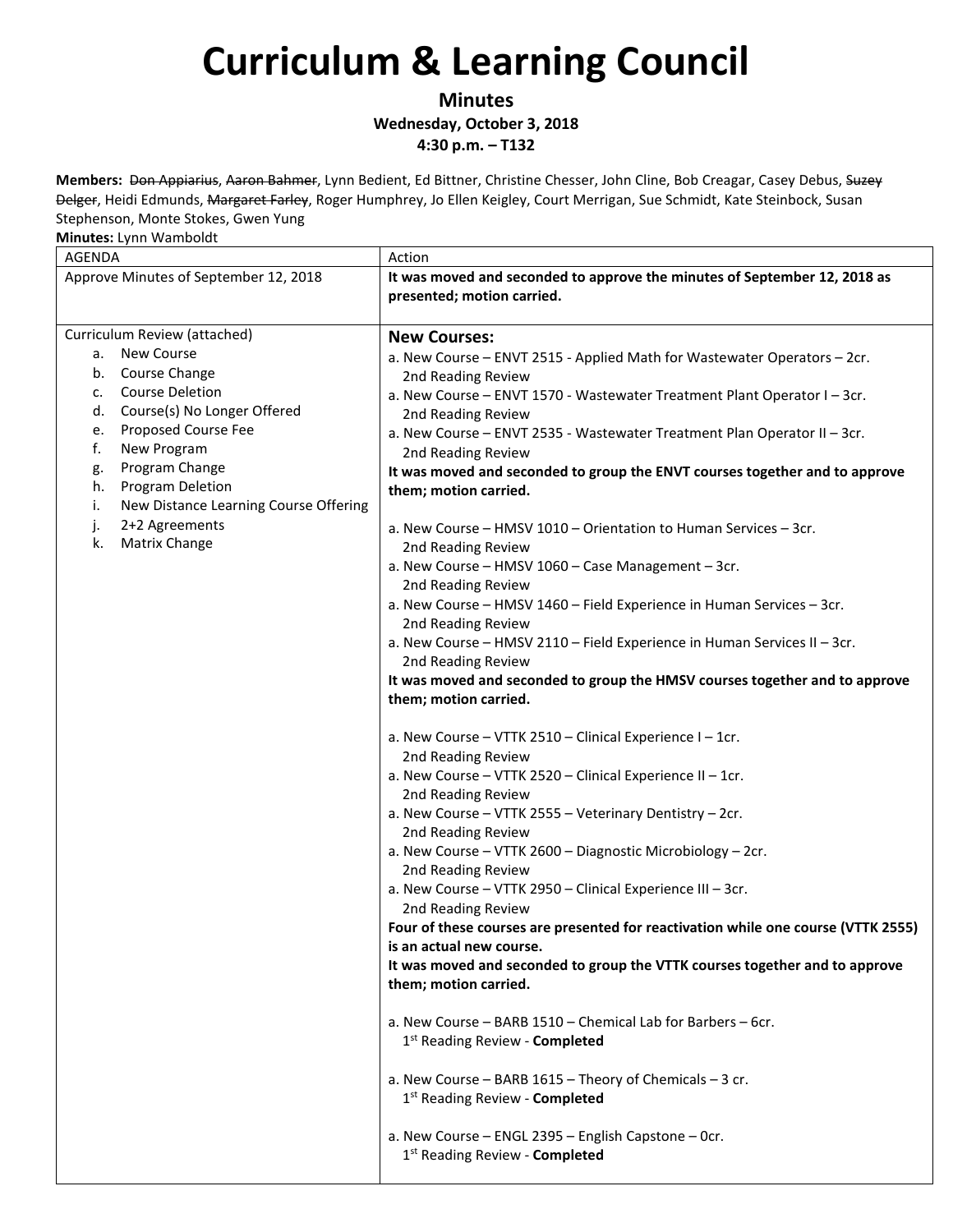|                                          | a. New Course - SPAN 2040 - $2nd$ Year Spanish II - 4cr.<br>1st Reading Review - Completed                                                                                                    |  |
|------------------------------------------|-----------------------------------------------------------------------------------------------------------------------------------------------------------------------------------------------|--|
|                                          | a. New Course - BADM 1395 - Business Administration Capstone - 3cr.<br>$1st$ Reading Review – Completed                                                                                       |  |
| Puebloan Sites - 3cr.                    | Addition to Agenda - New Course - HIST 2295 Field Experience in Ancestral<br>1st Reading Review - Completed                                                                                   |  |
| <b>Course Changes:</b>                   |                                                                                                                                                                                               |  |
| 2nd Reading Review                       | b. Course Change - CSMO 1725 - Remove prerequisite                                                                                                                                            |  |
| 2nd Reading Review                       | b. Course Change - VTTK 2615 - Change credit hours from 3 to 4cr.                                                                                                                             |  |
|                                          | b. Course Change - VTTK 2610 - Change credit hours from 4 to 3cr                                                                                                                              |  |
|                                          | 2nd Reading Review - This course change was tabled for revisions.<br>b. Course Change - VTTK 2500 - Change credit hours from 3 to 4cr.                                                        |  |
| 2nd Reading Review                       |                                                                                                                                                                                               |  |
| 2nd Reading Review                       | b. Course Change - VTTK 2505 - Change credit hours from 2 to 3cr.                                                                                                                             |  |
|                                          | It was moved and seconded to group and approve CSMO 1725, VTTK 2615, VTTK<br>2500, and VTTK 2505; motion carried.                                                                             |  |
|                                          | b. Course Change - NURS 2400 - Change Outcomes Assessment Activity to ATI<br>Predictor Test (Included in NURS 2400 Course)<br>1st Reading Review - Completed                                  |  |
|                                          | b. Course Change - BADM 2395 - Change title, change credit hours from 3 to Ocr,<br>change semester offered and change course description<br>1 <sup>st</sup> Reading Review - <b>Completed</b> |  |
|                                          | Additions to Agenda – Course Changes<br>EDUC 2800 - Capstone: Education - change course number to 2395 to meet<br>WCCC course numbering guidelines.<br>$1st$ Reading Review – Completed       |  |
|                                          | BOTK 1970 - Occupational Internship - change title, prefix, credit hours, contact<br>hours, semester offered, and course description.<br>1st Reading Review - Completed                       |  |
| <b>New Programs:</b>                     |                                                                                                                                                                                               |  |
| 2nd Reading Review                       | f. New Program - Human Services A.S. - 61-62 credits                                                                                                                                          |  |
|                                          | It was moved and seconded to table this program for revisions; motion carried.                                                                                                                |  |
|                                          | f. New Program - Barber Stylist Technician Certificate - 39 credits<br>1 <sup>st</sup> Reading Review - <b>Completed</b>                                                                      |  |
| <b>Program Changes:</b>                  |                                                                                                                                                                                               |  |
|                                          | g. Program Change - VTTK.AAS - Change credit hours from 62-63 to 71-73, change                                                                                                                |  |
| curriculum pattern<br>2nd Reading Review |                                                                                                                                                                                               |  |
|                                          |                                                                                                                                                                                               |  |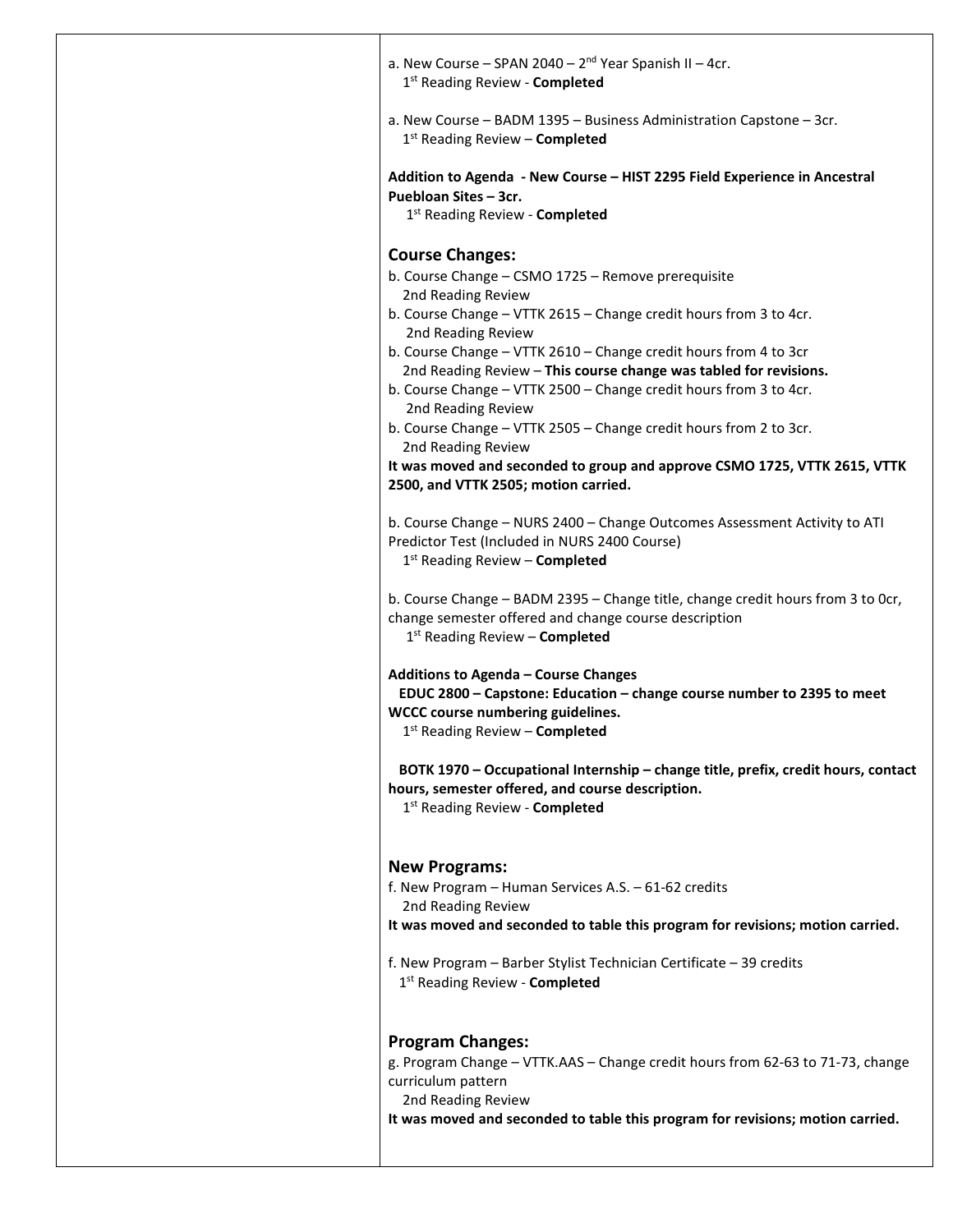|                                                                                         | g. Program Change - Education - Elementary AA & Distance Program, change<br>curriculum pattern<br>1st Reading Review - Completed<br>g. Program Change - Criminal Justice AA & Distance Program, change credit hours<br>from 60-61 to 62-63, change curriculum pattern<br>1 <sup>st</sup> Reading Review - Completed                                                                                                                                                                                                                                                                                                                                                                                                                                                                                                                                                                                                                                                                                                                           |
|-----------------------------------------------------------------------------------------|-----------------------------------------------------------------------------------------------------------------------------------------------------------------------------------------------------------------------------------------------------------------------------------------------------------------------------------------------------------------------------------------------------------------------------------------------------------------------------------------------------------------------------------------------------------------------------------------------------------------------------------------------------------------------------------------------------------------------------------------------------------------------------------------------------------------------------------------------------------------------------------------------------------------------------------------------------------------------------------------------------------------------------------------------|
| Distance Learning Committee - Aaron                                                     | Roger reported on the HLC visit at Douglas regarding distance learning. We need<br>to develop processes for offering online courses including course development<br>guidelines, course delivery reviews and feedback. We should also be providing<br>robust professional development activities for distance learning; utilizing ZOOM<br>for faculty office hours; and develop explicit questions regarding online courses<br>for the course evaluations (student evals). Roger suggested that courses should<br>be evaluated on a rotational basis-a master calendar could be developed to track<br>these.<br>The HLC evaluators also reviewed multiple syllabi and found that the syllabi were<br>not acceptable or inconsistent including incorrect course descriptions and<br>matching course syllabi had different course objectives.                                                                                                                                                                                                    |
| Outcomes Assessment Committee - John Cline                                              | John presented the council with a list of questions for course evaluations. He<br>asked for review and comments. Several questions will need to be added to the<br>evaluations to address online courses. The new course evaluation software will<br>allow for comment boxes to be added beneath each question which could give<br>more directed feedback to faculty. Once the evaluations are done, faculty will<br>have immediate feedback. There was discussion on how to get the students to<br>take the evaluation since the response rate was very poor for this past year.<br>Suggestions included taking the students to a computer lab to do the evaluations<br>as a class activity; Heidi offered to do this for any faculty. Lynn indicated that she<br>will still need a paper-based evaluation for the Wyoming Department of<br>Corrections students as they are not allowed to have internet access. The<br>evaluation questions need to be finalized soon so that the evaluation can be made<br>available for Block A classes. |
| Other                                                                                   | There being no further discussions, it was moved and seconded to adjourn the<br>meeting; motion carried.                                                                                                                                                                                                                                                                                                                                                                                                                                                                                                                                                                                                                                                                                                                                                                                                                                                                                                                                      |
| Next CLC Meeting - Wednesday, October 24, 2018 at 4:30 p.m. in the CTEC Conference Room |                                                                                                                                                                                                                                                                                                                                                                                                                                                                                                                                                                                                                                                                                                                                                                                                                                                                                                                                                                                                                                               |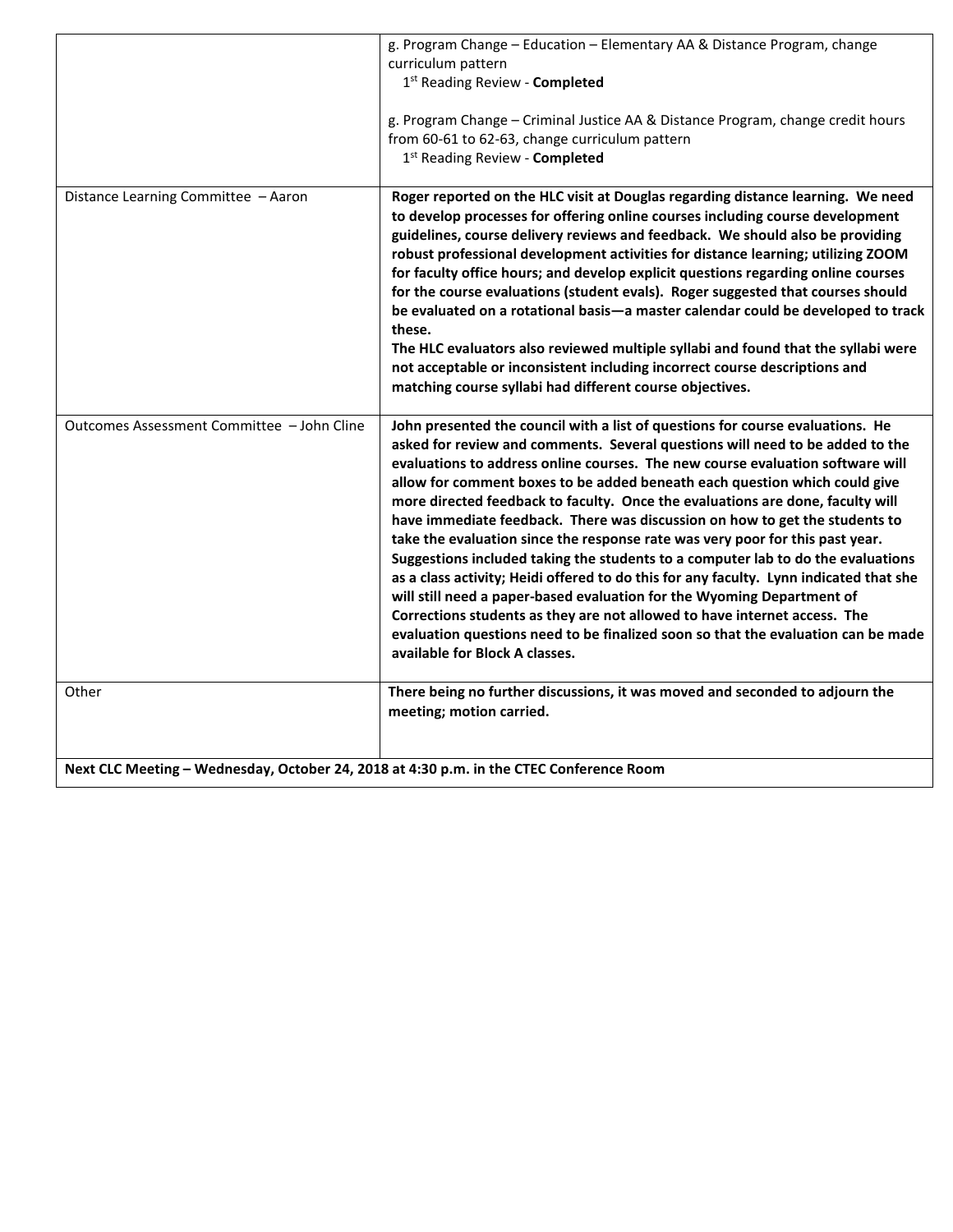**Minutes Wednesday, October 24, 2018**

**4:30 p.m. – CTEC Conference Room**

**Members:** Don Appiarius, Aaron Bahmer, Lynn Bedient, Ed Bittner, Christine Chesser, John Cline, Bob Creagar, Casey Debus, Suzey Delger, Heidi Edmunds, Margaret Farley, Roger Humphrey, Jo Ellen Keigley, Court Merrigan, Sue Schmidt, Kate Steinbock, Susan Stephenson, Monte Stokes, Gwen Yung

| - . - ,<br><b>AGENDA</b>                                                                                                                                                                                                                                                                                                                           | Action                                                                                                                                                                                                                                                                                                                                                                                                                                                                                                                                                                                                                                                                                                                                                                                                                                                                                                                                                                                                                                                                                                                                                                                                                                                                                                                                                                                                                                                                                                                                                                                                                                                                                                                                                                                                                                                                                                                                                                                                                                                                                |
|----------------------------------------------------------------------------------------------------------------------------------------------------------------------------------------------------------------------------------------------------------------------------------------------------------------------------------------------------|---------------------------------------------------------------------------------------------------------------------------------------------------------------------------------------------------------------------------------------------------------------------------------------------------------------------------------------------------------------------------------------------------------------------------------------------------------------------------------------------------------------------------------------------------------------------------------------------------------------------------------------------------------------------------------------------------------------------------------------------------------------------------------------------------------------------------------------------------------------------------------------------------------------------------------------------------------------------------------------------------------------------------------------------------------------------------------------------------------------------------------------------------------------------------------------------------------------------------------------------------------------------------------------------------------------------------------------------------------------------------------------------------------------------------------------------------------------------------------------------------------------------------------------------------------------------------------------------------------------------------------------------------------------------------------------------------------------------------------------------------------------------------------------------------------------------------------------------------------------------------------------------------------------------------------------------------------------------------------------------------------------------------------------------------------------------------------------|
| Approve Minutes of October 3, 2018                                                                                                                                                                                                                                                                                                                 | It was moved and seconded to approve the minutes of October 3, 2018 as<br>presented; motion carried.                                                                                                                                                                                                                                                                                                                                                                                                                                                                                                                                                                                                                                                                                                                                                                                                                                                                                                                                                                                                                                                                                                                                                                                                                                                                                                                                                                                                                                                                                                                                                                                                                                                                                                                                                                                                                                                                                                                                                                                  |
| Curriculum Review (attached)<br><b>New Course</b><br>а.<br>b. Course Change<br><b>Course Deletion</b><br>c.<br>Course(s) No Longer Offered<br>d.<br>Proposed Course Fee<br>е.<br>f.<br>New Program<br>Program Change<br>g.<br>Program Deletion<br>h.<br>New Distance Learning Course Offering<br>i.<br>2+2 Agreements<br>j.<br>Matrix Change<br>k. | <b>A. NEW COURSES:</b><br><b>BARB 1510</b> - Chemical Lab for Barbers - 6cr.<br>$1st$ Reading Review – Completed<br>2 <sup>nd</sup> Reading Review - Need Vote<br>After discussion on lab hours, it was moved and seconded to approve BARB 1510<br>as presented; motion carried.<br><b>BARB 1615</b> - Theory of Chemicals $-3$ cr.<br>1st Reading Review - Completed<br>2 <sup>nd</sup> Reading Review - Need Vote<br>It was moved and seconded to approve BARB 1615 as presented; motion carried.<br><b>ENGL 2395</b> - English Capstone - Ocr.<br>1st Reading Review - Completed<br>2 <sup>nd</sup> Reading Review - Need Vote<br>It was moved and seconded to approve ENGL 2395 as presented; motion carried.<br><b>SPAN 2040</b> - $2^{nd}$ Year Spanish II - 4cr.<br>1st Reading Review - Completed<br>2 <sup>nd</sup> Reading Review - Need Vote<br>After discussion, it was moved and seconded to approve SPAN 2040 as presented;<br>motion carried.<br><b>BADM 1395</b> - Business Administration Capstone - 3cr.<br>1 <sup>st</sup> Reading Review - Completed<br>2 <sup>nd</sup> Reading Review - Need Vote<br>It was moved and seconded to approve BADM 1395 as presented; motion carried.<br>HIST 2295 - Field Experience in Ancestral Puebloan Sites - 3cr.<br>1st Reading Review - Completed<br>2 <sup>nd</sup> Reading Review - Need Vote<br>After discussion and striking "permission of the instructor" from the prerequisite,<br>it was moved and seconded to approve HIST 2295 as corrected; motion carried.<br>Note: The course number and/or title for this course may be changed by the<br>WCCC. If this happens, the course will be resubmitted for changes.<br>AGRI 1395 - Beef Production Capstone - Ocr.<br>$1st$ Reading Review – Completed<br>The course description will be changed to "The purpose of the Outcomes<br>Assessment Activity is to assess program outcomes. This course seeks to enhance<br>and enrich the student's academic background by synthesizing programmatic<br>learning and experience" for the 2 <sup>nd</sup> Reading Review. |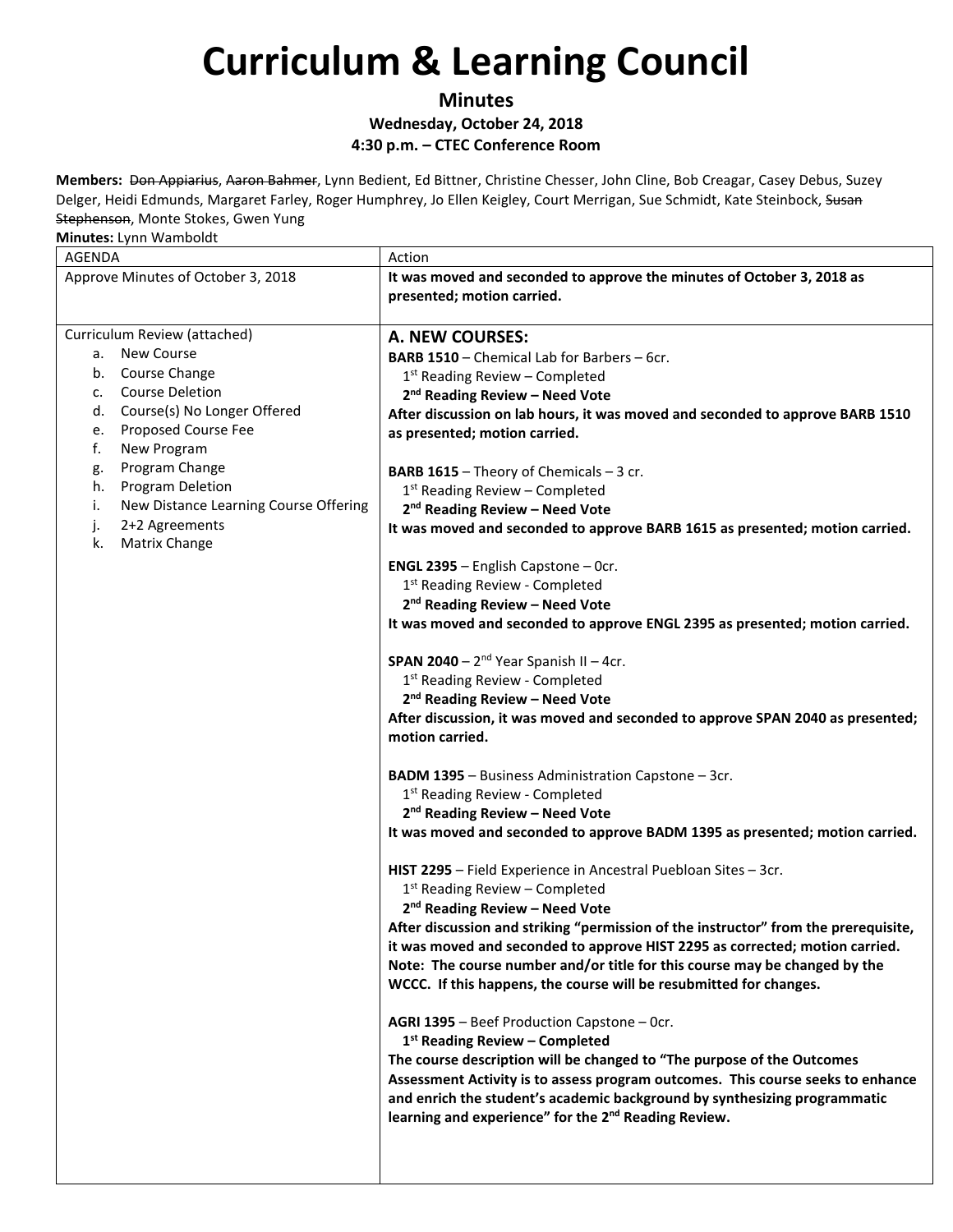| AGTK 1940 - Precision Agriculture II - 3cr.<br>1 <sup>st</sup> Reading Review - Completed                                                      |
|------------------------------------------------------------------------------------------------------------------------------------------------|
| <b>AGTK 1950</b> – Precision Hardware and Software – 3cr.<br>1 <sup>st</sup> Reading Review - Completed                                        |
| ART 2395 - Art Capstone - Ocr.<br>1st Reading Review - Completed                                                                               |
|                                                                                                                                                |
| <b>B. COURSE CHANGES:</b>                                                                                                                      |
| NURS 2400 - Change Outcomes Assessment Activity to ATI Predictor Test (Included<br>in NURS 2400 Course)                                        |
| 1 <sup>st</sup> Reading Review - Completed                                                                                                     |
| 2 <sup>nd</sup> Reading Review - Need Vote                                                                                                     |
| It was moved and seconded to approve course change for NURS 2400 as<br>presented; motion carried.                                              |
| <b>BADM 2395</b> – Change title, change credit hours from 3 to 0cr, change semester                                                            |
| offered and change course description                                                                                                          |
| 1 <sup>st</sup> Reading Review - Completed<br>2 <sup>nd</sup> Reading Review - Need Vote                                                       |
| It was moved and seconded to approve course changes for BADM 2395 as                                                                           |
| presented; motion carried.                                                                                                                     |
| EDUC 2800 - Capstone: Education - change course number to 2395                                                                                 |
| $1st$ Reading Review – Completed                                                                                                               |
| 2 <sup>nd</sup> Reading Review - Need Vote                                                                                                     |
| It was moved and seconded to approve course change for EDUC 2800 as<br>presented; motion carried.                                              |
| <b>BOTK 1970</b> – Occupational Internship – change title, prefix, credit hours, contact                                                       |
| hours, semester offered, and course description                                                                                                |
| $1st$ Reading Review – Completed<br>2 <sup>nd</sup> Reading Review - Need Vote                                                                 |
| It was moved and seconded to approve course changes for BOTK 1970 as<br>presented; motion carried.                                             |
| CSMO 1605 - Skin Technology Lab - change credit hour from 1 to 3 credits, change                                                               |
| course description<br>1st Reading Review - Completed                                                                                           |
| VTTK 1500 - Orientation to Veterinary Technology - change course description                                                                   |
| 1 <sup>st</sup> Reading Review - <b>Completed</b>                                                                                              |
| VTTK 2550 - Practical Surgical & Medical Experience II - change credit hours from 4                                                            |
| to 3 credits, change contact hours, change course description<br>1st Reading Review - Completed                                                |
| VTTK 2610 - Veterinary Infectious Diseases & Applied Diagnostics - change title,                                                               |
| change course description<br>1st Reading Review - Completed                                                                                    |
| VTTK 2620 - Noninfectious Diseases - change title, change credit hours from 3 to 4<br>credits, change contact hours, change course description |
| 1 <sup>st</sup> Reading Review - Completed                                                                                                     |
| <b>VTTK 2750</b> – Clinical Problems – change credit hours from 4 to 3 credits, change<br>contact hours, change course description             |
| 1 <sup>st</sup> Reading Review - <b>Completed</b>                                                                                              |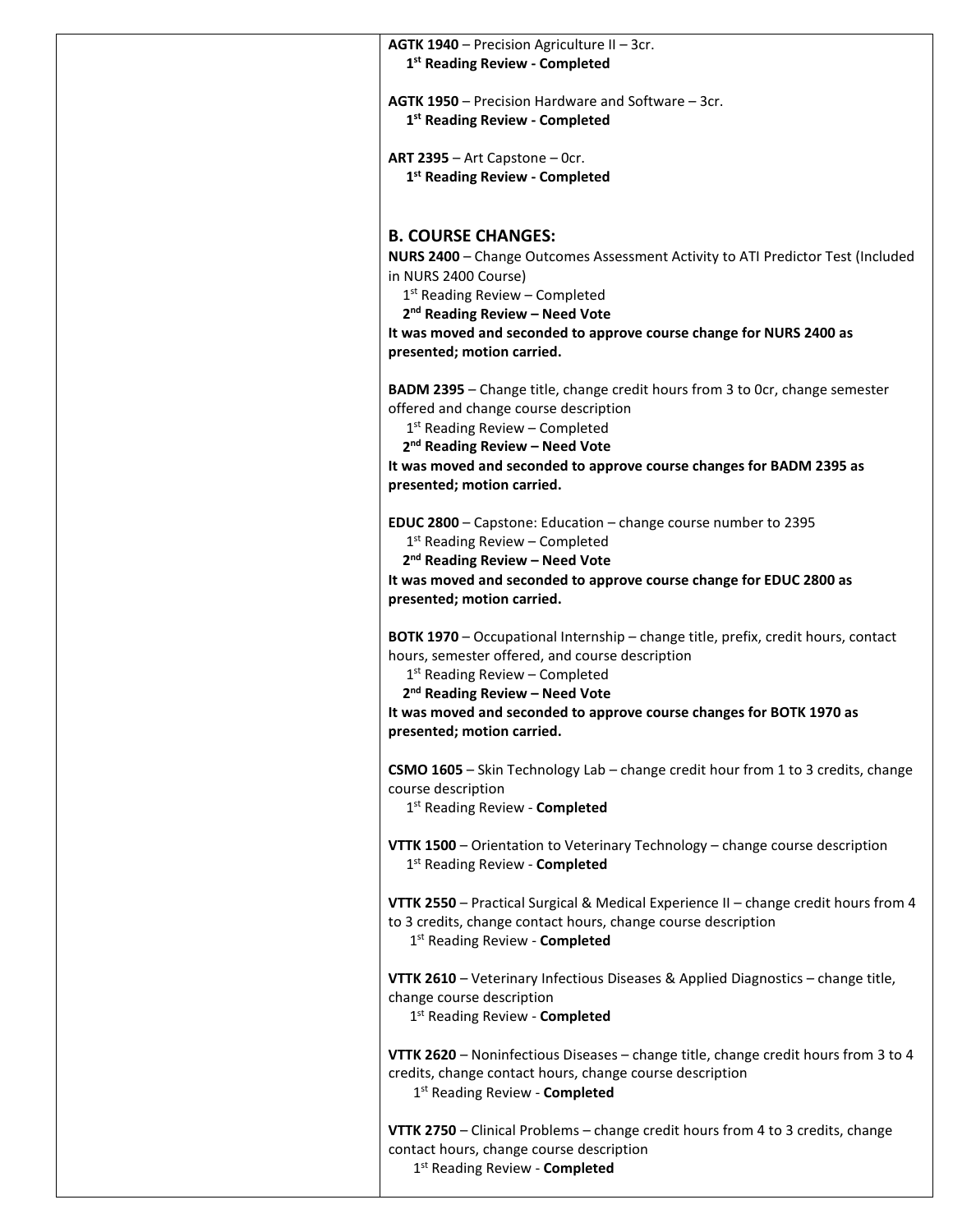#### **C. COURSE DELETIONS:**

**BOTK 2970** – Occupational Internship II 1st Reading Review - **Completed**

#### **F. NEW PROGRAMS:**

**Barber Stylist Technician Certificate** – 39 credits

1<sup>st</sup> Reading Review – Completed

**2nd Reading Review – Need Vote**

**It was moved and seconded to approve new program Barber Stylist Technician Certificate as presented; motion carried.**

**Human Services AA** – 61-62 credits

1<sup>st</sup> Reading Review - Completed

**2nd Reading Review – Need Vote**

**It was moved and seconded to approve new program Human Services AA with changes to program credits (61-64), computer electives for 3 credits in Second Year-Second Semester, change "Capstone:" to "Outcomes Assessment Activity" and change total credits for the same semester to 15-17; motion carried.**

### **G. PROGRAM CHANGES:**

**Education – Elementary AA & Distance Program**, change curriculum pattern

1<sup>st</sup> Reading Review - Completed

**2nd Reading Review – Need Vote**

**It was moved and seconded to approve changes to Education – Elementary AA and Distance programs as presented; motion carried.**

**Criminal Justice AA & Distance Program**, change credit hours from 60-61 to 62-63, change curriculum pattern

 $1<sup>st</sup>$  Reading Review – Completed

**2nd Reading Review – Need Vote**

**It was moved and seconded to approve changes to Criminal Justice AA and Distance programs as presented; motion carried.**

**Veterinary Technology AAS** – change credit hours from 62-63 to 74-76 credits, change curriculum pattern

1<sup>st</sup> Reading Review - Completed

**2nd Reading Review – Need Vote**

**It was moved and seconded to approve changes to Veterinary Technology AAS program as presented; motion carried.**

**ART AA** – Add ART 2395 as Outcomes Assessment Activity **1st Reading Review - Completed**

**Business Administration AAS** – change curriculum pattern **1st Reading Review - Completed**

**Business Administration Distance AAS** – change curriculum pattern **1st Reading Review - Completed**

**Business Education AS** – change curriculum pattern **1st Reading Review - Completed**

**Cosmetology AAS** – change credit hours from 74+ to 76+ credits **1st Reading Review - Completed**

**Cosmetology – Esthetics Certificate** - change credit hours from 22 to 24 credits **1st Reading Review - Completed**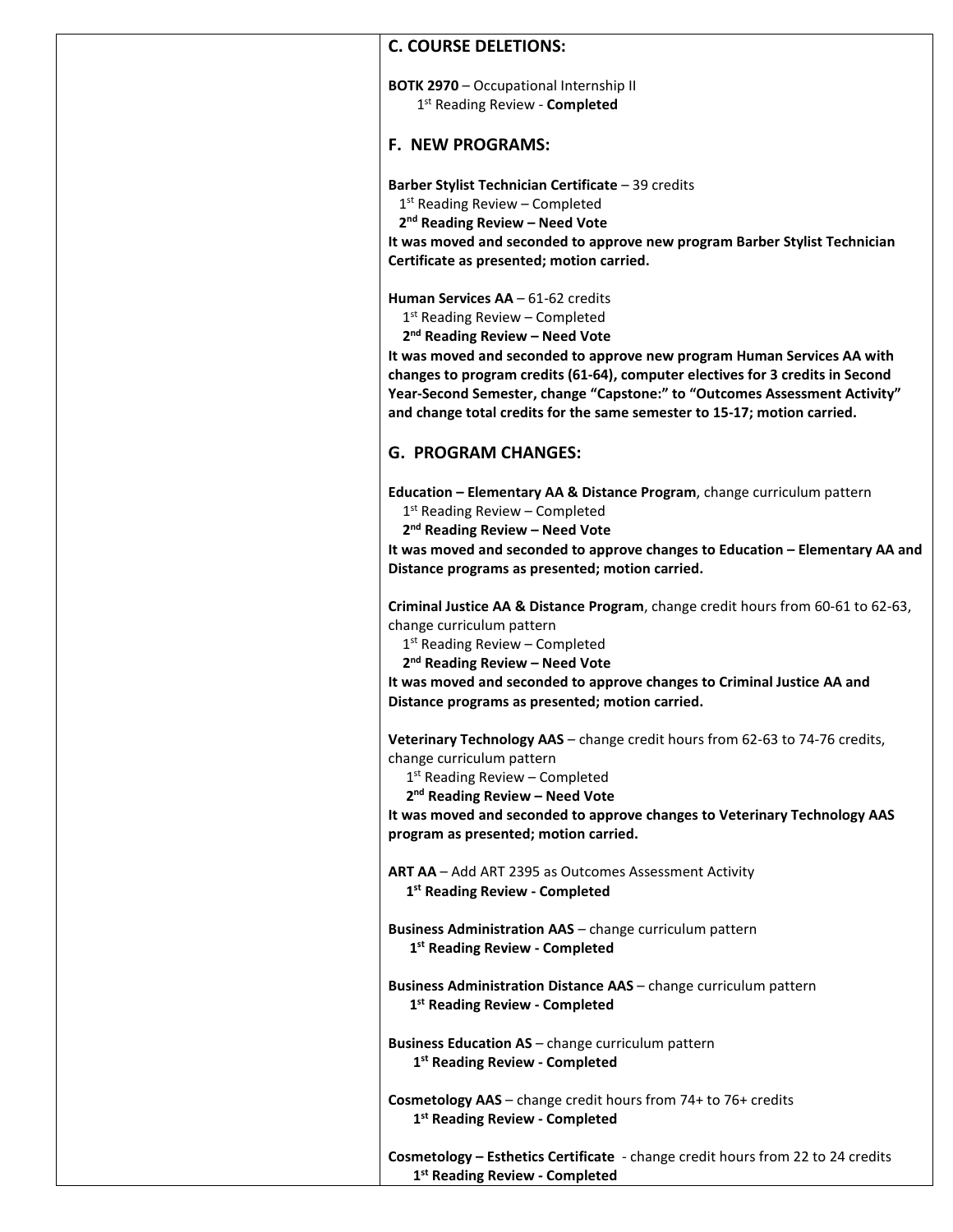| <b>Recommendations for Next Generation</b><br>Placement Test Cut Scores - Jo Ellen      | Jo Ellen presented the Placement Guide with the recommended Next Generation<br>placement cut scores for English, Mathematics and Reading along with the routing<br>rules for the Math Placement tests. The guide will include the old ACCUPLACER<br>scores which will still be valid for a year (December 2019). Students will begin<br>taking the Next Generation placement exams at the beginning of the Spring 2019<br>semester. Starting Spring 2020, the old ACCUPLACER scores will be removed from<br>the guide. It was suggested that since the change will occur in the middle of the<br>2019-2020 catalog, a disclaimer should be added to the guide to allow for the<br>change. There was also discussion on the Reading scores.<br>After discussion, it was moved and seconded to approve the placement test cut<br>scores and adding a disclaimer to the guide, motion carried. |
|-----------------------------------------------------------------------------------------|---------------------------------------------------------------------------------------------------------------------------------------------------------------------------------------------------------------------------------------------------------------------------------------------------------------------------------------------------------------------------------------------------------------------------------------------------------------------------------------------------------------------------------------------------------------------------------------------------------------------------------------------------------------------------------------------------------------------------------------------------------------------------------------------------------------------------------------------------------------------------------------------|
| CLEP Policy - Math - Jo Ellen                                                           | Jo Ellen presented the recommendation from the EWC Math faculty to update the<br>CLEP information listed in the EWC catalog to include MATH 1000 Problem<br>Solving. The College Board has revised the Math CLEP tests in the past two years<br>and as a result the CLEP Math exams and associated classes listed in the catalog<br>no longer align correctly.<br>It was moved and seconded to approve the updated CLEP information as<br>presented; motion carried.                                                                                                                                                                                                                                                                                                                                                                                                                        |
| Graduation Requirements for Catalog - Lynn &<br>Sue                                     | The graduation requirements for AA, AS, AAS, and certificate programs listed in<br>the catalog need reviewed for changes/updates. In particular, the requirements<br>for certificate programs indicate that students must complete an appropriate<br>reading course or an appropriate score on the reading exam. We have several<br>certificates that do not have a reading course (or other course) that requires an<br>appropriate reading exam score. The timelines and process for filing graduation<br>applications has changed and needs to be updated. Also, "Self-Directed Studies"<br>are no longer offered and this section should be removed or updated to include<br>any other course delivery modes. Members were asked to review these and give<br>feedback at the next CLC meeting.                                                                                          |
| Distance Learning Committee - Aaron                                                     | After the HLC visit to the Douglas Campus, it was made clear that the Distance<br>Learning Committee will need to review the HLC guidelines regarding Distance<br>Learning. Distance courses need to show peer to peer interaction and we need to<br>formalize our processes regarding distance courses. A distance learning handbook<br>or a dedicated section in the faculty handbook could be utilized for formalization<br>of distance learning processes.                                                                                                                                                                                                                                                                                                                                                                                                                              |
| Outcomes Assessment Committee - John Cline                                              | The Outcomes Assessment Committee will be meeting in November. They will<br>review the student evaluation process since the evaluation has raised some<br>questions-mainly what role the evaluation plays in faculty overall evaluation and<br>the timing of when the evaluations are done. The evaluation will be used for this<br>fall and spring as it is, then it can be honed this spring for the Fall 2019 semester.<br>The committee should make recommendations on when the evaluation is<br>available, participation and ensure that the evaluation can be completed from<br>students' cell phones. It also needs to be communicated to faculty that this is an<br>informative tool that they can use to assess their own instructional methods.                                                                                                                                   |
| Other                                                                                   | In preparation for the HLC review, we need to work on program<br>reviews/outcomes, program mapping and what we are doing with the results. A<br>Faculty Meeting will be scheduled to work through the program review process,<br>assess where everyone is at with the process, make sure everyone is hearing the<br>same thing at the same time. It was reported that the #1 finding at HLC is<br>Outcomes Assessment - specifically Criteria 4B.                                                                                                                                                                                                                                                                                                                                                                                                                                           |
| Next CLC Meeting - Wednesday, November 7, 2018 at 4:30 p.m. in the CTEC Conference Room | The meeting was adjourned at 6:45pm.                                                                                                                                                                                                                                                                                                                                                                                                                                                                                                                                                                                                                                                                                                                                                                                                                                                        |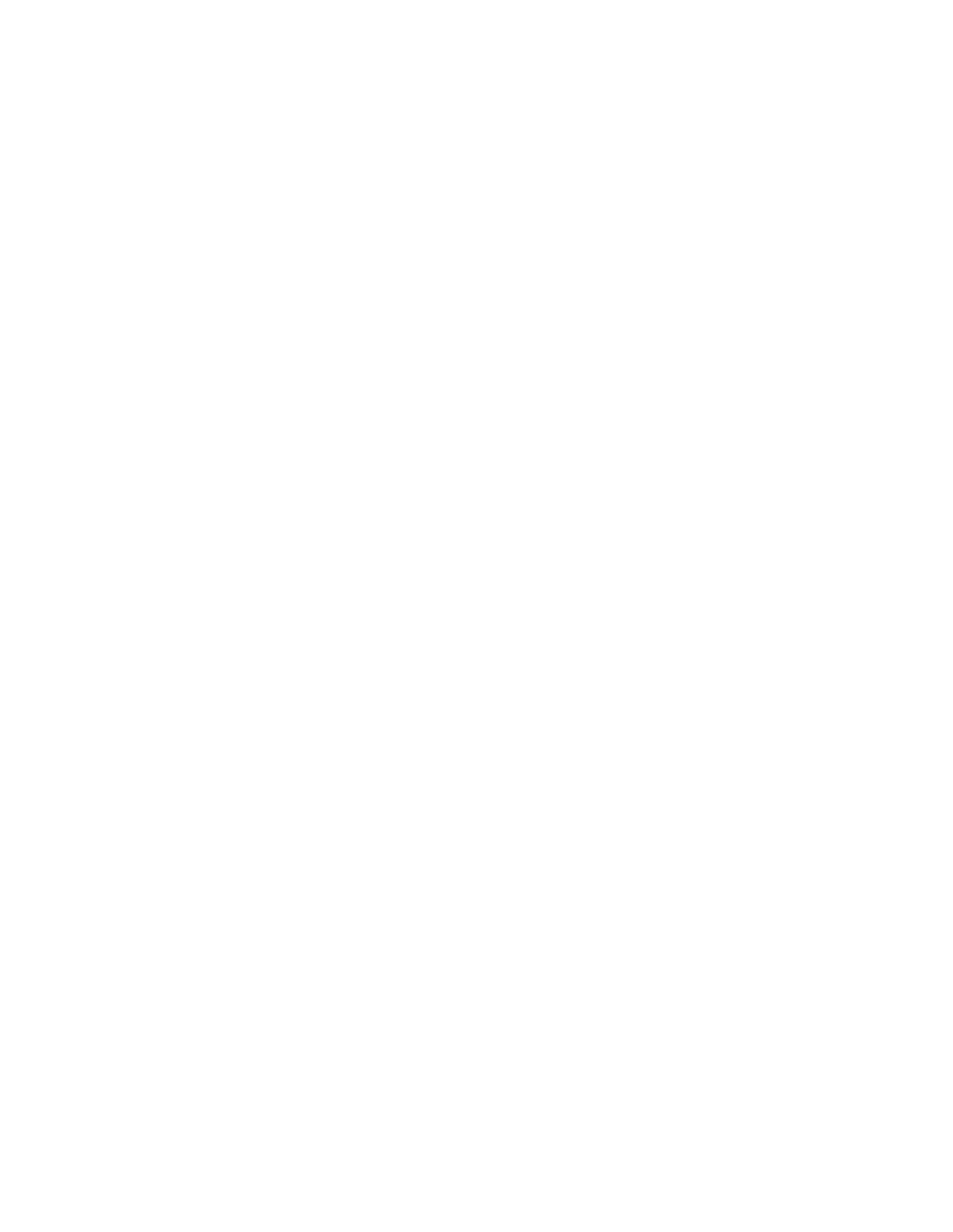**Minutes Wednesday, November 7, 2018 4:30 p.m. – CTEC Conference Room**

**Members:** Don Appiarius, Aaron Bahmer, Lynn Bedient, Ed Bittner, Christine Chesser, John Cline, Bob Creagar, Casey Debus, Suzey Delger, Heidi Edmunds, Margaret Farley, Roger Humphrey, Jo Ellen Keigley, Court Merrigan, Sue Schmidt, Kate Steinbock, Susan Stephenson, Monte Stokes, Gwen Yung

| *************************************       |                                                                                                        |
|---------------------------------------------|--------------------------------------------------------------------------------------------------------|
| AGENDA                                      | Action                                                                                                 |
| Approve Minutes of October 24, 2018         | It was moved and seconded to approve the minutes for October 24, 2018 as<br>presented; motion carried. |
| Curriculum Review (attached)                | A. NEW COURSES:                                                                                        |
| New Course<br>а.                            |                                                                                                        |
| b. Course Change                            |                                                                                                        |
| <b>Course Deletion</b><br>C.                | AGRI 1395 - Beef Production Capstone - Ocr.                                                            |
| Course(s) No Longer Offered<br>d.           | $1st$ Reading Review – Completed                                                                       |
| Proposed Course Fee<br>е.                   | 2 <sup>nd</sup> Reading Review - Need Vote                                                             |
| f.<br>New Program                           |                                                                                                        |
| Program Change<br>g.                        | AGTK 1940 - Precision Agriculture II - 3cr.                                                            |
| Program Deletion<br>h.                      | 1 <sup>st</sup> Reading Review - Completed                                                             |
| New Distance Learning Course Offering<br>i. | 2 <sup>nd</sup> Reading Review - Need Vote                                                             |
| 2+2 Agreements<br>j.                        |                                                                                                        |
| Matrix Change<br>k.                         | <b>AGTK 1950</b> – Precision Hardware and Software – 3cr.                                              |
|                                             | 1 <sup>st</sup> Reading Review - Completed                                                             |
|                                             | 2 <sup>nd</sup> Reading Review - Need Vote                                                             |
|                                             |                                                                                                        |
|                                             | ART 2395 - Art Capstone - Ocr.                                                                         |
|                                             | 1 <sup>st</sup> Reading Review - Completed<br>2 <sup>nd</sup> Reading Review - Need Vote               |
|                                             |                                                                                                        |
|                                             | It was moved and seconded to approve AGRI 1395, AGTK 1940, AGTK 1950 and                               |
|                                             | ART 2395 as presented; motion carried.                                                                 |
|                                             | AGTK 2540 2520 - Precision Agriculture III - 3cr.                                                      |
|                                             | 1 <sup>st</sup> Reading Review - Completed                                                             |
|                                             |                                                                                                        |
|                                             | AGTK 2540 - Precision Agriculture IV - 3cr.                                                            |
|                                             | 1st Reading Review - Completed                                                                         |
|                                             |                                                                                                        |
|                                             | MATH 2395 - Quantitative Reasoning Capstone - Ocr.                                                     |
|                                             | 1 <sup>st</sup> Reading Review - Completed                                                             |
|                                             |                                                                                                        |
|                                             | WELD 2395 - Welding Capstone - Ocr.                                                                    |
|                                             | $1st$ Reading Review – Completed                                                                       |
|                                             |                                                                                                        |
|                                             | There was discussion on whether or not capstone courses should have at least one                       |
|                                             | credit hour assigned. Not only would a credit hour add to a program's total credits                    |
|                                             | but it would also affect workloads for instructors. The capstones fulfill the                          |
|                                             | Outcomes Assessment activity for some programs and there was discussion on                             |
|                                             | whether or not the activity must be completed or completed successfully to meet                        |
|                                             | the program requirements. The degree requirements listed in the catalog on                             |
|                                             | pages 76-79 and include "Completion of the college-wide exit assessment and the                        |
|                                             | outcomes assessment requirements specific to the major." for AA, AS, and AAS                           |
|                                             | degrees. For certificates, the wording includes "Completion of the outcomes                            |
|                                             | assessment appropriate to the program."                                                                |
|                                             |                                                                                                        |
|                                             |                                                                                                        |
|                                             |                                                                                                        |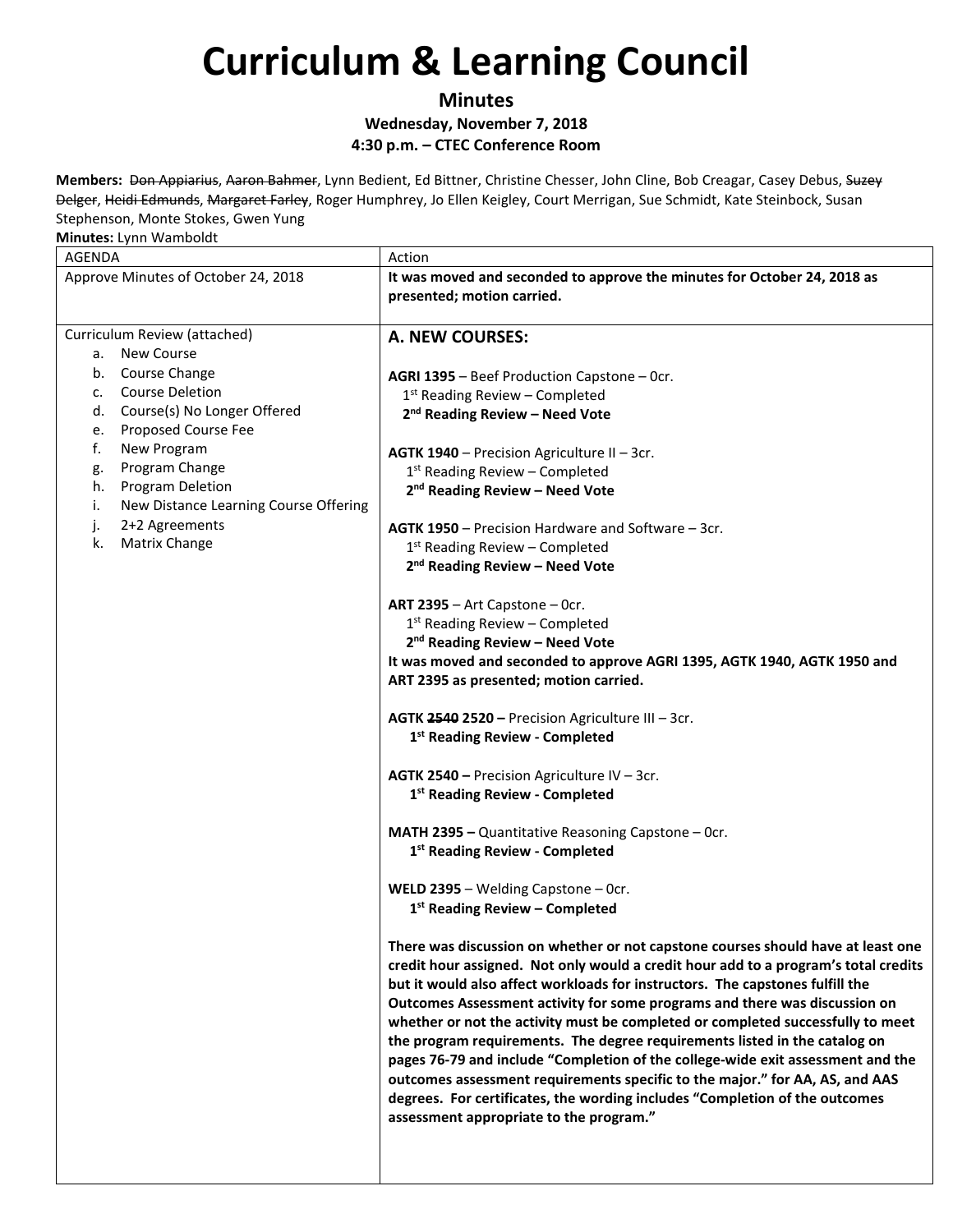### **B. COURSE CHANGES:**

| CSMO 1605 - Skin Technology Lab - change credit hour from 1 to 3 credits, change<br>course description<br>1st Reading Review - Completed<br>2 <sup>nd</sup> Reading Review - Need Vote                                                                                                                                                                                                                                                                                                                                                                                                                                                                                                                                                                                                                                                                                                        |  |
|-----------------------------------------------------------------------------------------------------------------------------------------------------------------------------------------------------------------------------------------------------------------------------------------------------------------------------------------------------------------------------------------------------------------------------------------------------------------------------------------------------------------------------------------------------------------------------------------------------------------------------------------------------------------------------------------------------------------------------------------------------------------------------------------------------------------------------------------------------------------------------------------------|--|
| <b>VTTK 1500</b> - Orientation to Veterinary Technology - change course description<br>1 <sup>st</sup> Reading Review - Completed<br>2 <sup>nd</sup> Reading Review - Need Vote                                                                                                                                                                                                                                                                                                                                                                                                                                                                                                                                                                                                                                                                                                               |  |
| VTTK 2550 - Practical Surgical & Medical Experience II - change credit hours from 4<br>to 3 credits, change contact hours, change course description<br>$1st$ Reading Review – Completed<br>2 <sup>nd</sup> Reading Review - Need Vote                                                                                                                                                                                                                                                                                                                                                                                                                                                                                                                                                                                                                                                        |  |
| VTTK 2610 - Veterinary Infectious Diseases & Applied Diagnostics - change title,<br>change course description<br>1 <sup>st</sup> Reading Review - Completed<br>2 <sup>nd</sup> Reading Review - Need Vote                                                                                                                                                                                                                                                                                                                                                                                                                                                                                                                                                                                                                                                                                     |  |
| VTTK 2620 - Noninfectious Diseases - change title, change credit hours from 3 to 4<br>credits, change contact hours, change course description<br>$1st$ Reading Review – Completed<br>2 <sup>nd</sup> Reading Review - Need Vote                                                                                                                                                                                                                                                                                                                                                                                                                                                                                                                                                                                                                                                              |  |
| VTTK 2750 - Clinical Problems - change credit hours from 4 to 3 credits, change<br>contact hours, change course description<br>$1st$ Reading Review – Completed<br>2 <sup>nd</sup> Reading Review - Need Vote                                                                                                                                                                                                                                                                                                                                                                                                                                                                                                                                                                                                                                                                                 |  |
| It was moved and seconded to approve changes to CSMO 1605, VTTK 1500, VTTK<br>2550, VTTK 2610 and VTTK 2750 as presented; motion carried.                                                                                                                                                                                                                                                                                                                                                                                                                                                                                                                                                                                                                                                                                                                                                     |  |
| <b>CROP 2200</b> - Forage Crop Science - change course description & Course Title<br>1 <sup>st</sup> Reading Review - Completed                                                                                                                                                                                                                                                                                                                                                                                                                                                                                                                                                                                                                                                                                                                                                               |  |
| The changes for this course will allow broader subject coverage including forage<br>crops and row crops.                                                                                                                                                                                                                                                                                                                                                                                                                                                                                                                                                                                                                                                                                                                                                                                      |  |
| Lynn reported that the following courses were approved by WCCC including BADM<br>1395, BADM 1470, BARB 1510, BARB 1615, EDUC 2395, ENVT 1570, ENVT 2515,<br>ENVT 2535, HMSV 1010, HMSV 1060, HMSV 1460, HMSV 2110, SPAN 2040, VTTK<br>2500, VTTK 2505, VTTK 2510, VTTK 2520, VTTK 2555, VTTK 2600, VTTK 2615, and<br>VTTK 2950. BADM 2395 was not approved at this time because NWCCD offers this<br>course as Business Office Capstone for 3 credits and if there is more than 2 credits<br>difference in the same course, the request must be forwarded to the Academic<br>Affairs Council for consideration. HIST 2295 was also not approved at this time.<br>WCCC suggested that this course be resubmitted with the appropriate course<br>number for a field studies course (HIST 2640) and titled the same as other colleges.<br>They would accept the title as Field Studies: History. |  |
| <b>C. COURSE DELETIONS:</b>                                                                                                                                                                                                                                                                                                                                                                                                                                                                                                                                                                                                                                                                                                                                                                                                                                                                   |  |
| <b>BOTK 2970</b> - Occupational Internship II<br>$1st$ Reading Review – Completed<br>2 <sup>nd</sup> Reading Review - Need Vote                                                                                                                                                                                                                                                                                                                                                                                                                                                                                                                                                                                                                                                                                                                                                               |  |
| It was moved and seconded to approve deleting BOTK 2970; motion carried.                                                                                                                                                                                                                                                                                                                                                                                                                                                                                                                                                                                                                                                                                                                                                                                                                      |  |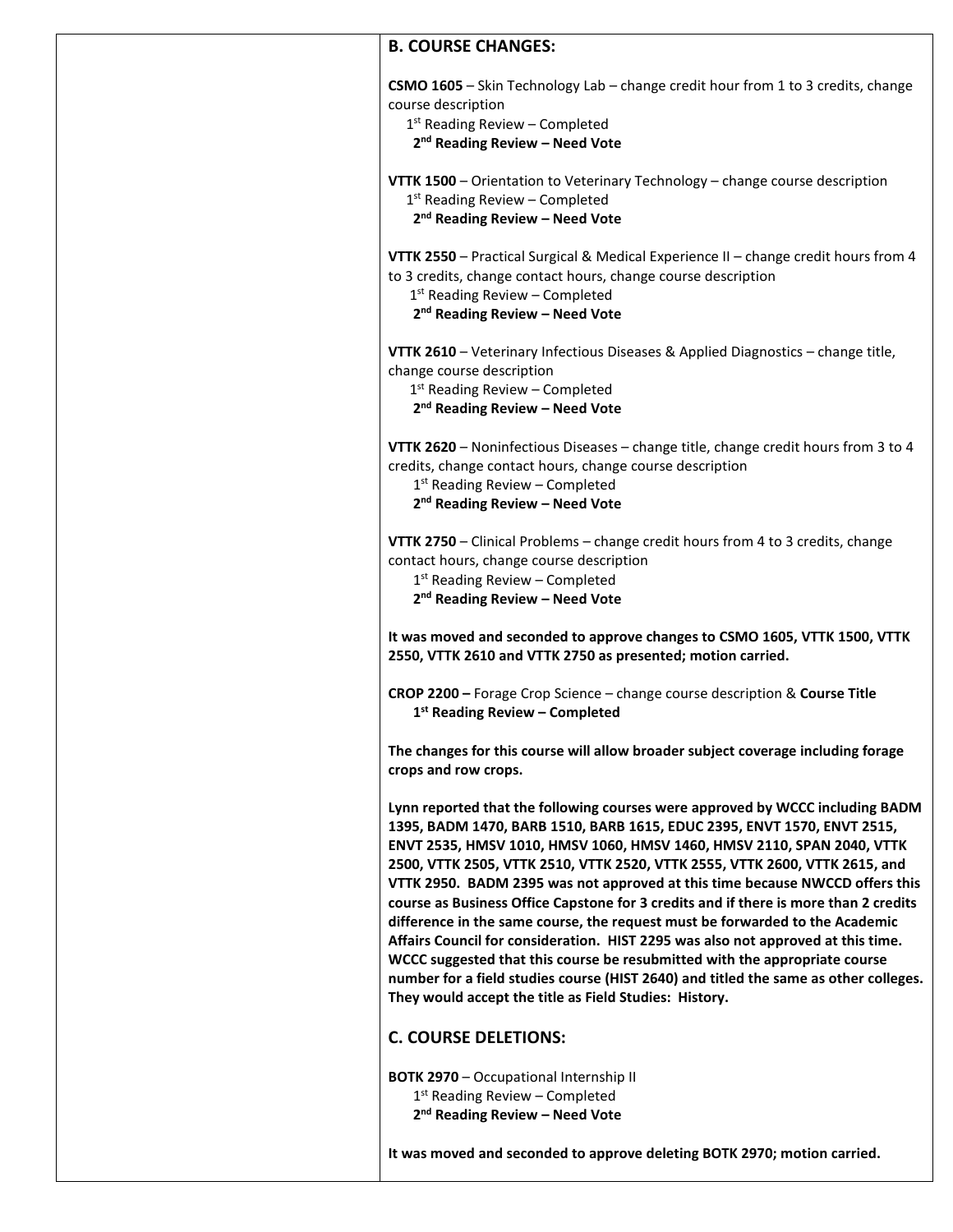**ART AA** – Add ART 2395 as Outcomes Assessment Activity 1<sup>st</sup> Reading Review - Completed **2nd Reading Review – Need Vote Business Administration AAS** – change curriculum pattern  $1<sup>st</sup>$  Reading Review – Completed **2nd Reading Review – Need Vote Business Administration Distance AAS** – change curriculum pattern  $1<sup>st</sup>$  Reading Review – Completed **2nd Reading Review – Need Vote Business Education AS** – change curriculum pattern  $1<sup>st</sup>$  Reading Review – Completed **2nd Reading Review – Need Vote Cosmetology AAS** – change credit hours from 74+ to 76+ credits 1<sup>st</sup> Reading Review – Completed **2nd Reading Review – Need Vote Cosmetology – Esthetics Certificate** - change credit hours from 22 to 24 credits  $1<sup>st</sup>$  Reading Review – Completed **2nd Reading Review – Need Vote It was moved and seconded to approve all changes for ART AA, Business Administration AAS, Business Administration Distance AAS, Business Education AS, Cosmetology AAS, and Cosmetology-Esthetics Certificate as presented; motion carried. Beef Production Certificate** – Add capstone course **1st Reading Review - Completed Agriculture Business & Sciences (All options) & Beef Production Certificate** – change CROP 2200 course title in Approved Ag Electives and Equine Sciences Electives boxes. **1st Reading Review - Completed Farm & Ranch Management AAS and Precision Agriculture AAS –** Change course title on CROP 2200 from Forage Crops Science to Crop Science **1st Reading Review - Completed Welding & Joining Technology AAS –** Add WELD 2395 as course for Outcomes Assessment Activity **1st Reading Review - Completed Welding & Joining Technology 1 Year Certificate –** Add WELD 2395 as course for Outcomes Assessment Activity **1st Reading Review - Completed Welding Specialist Certificate** – Add WELD 2395 as course for Outcomes Assessment Activity **1st Reading Review - Completed Welding – Plate Certificate** – Add WELD 2395 as course for Outcomes Assessment Activity

**1st Reading Review - Completed**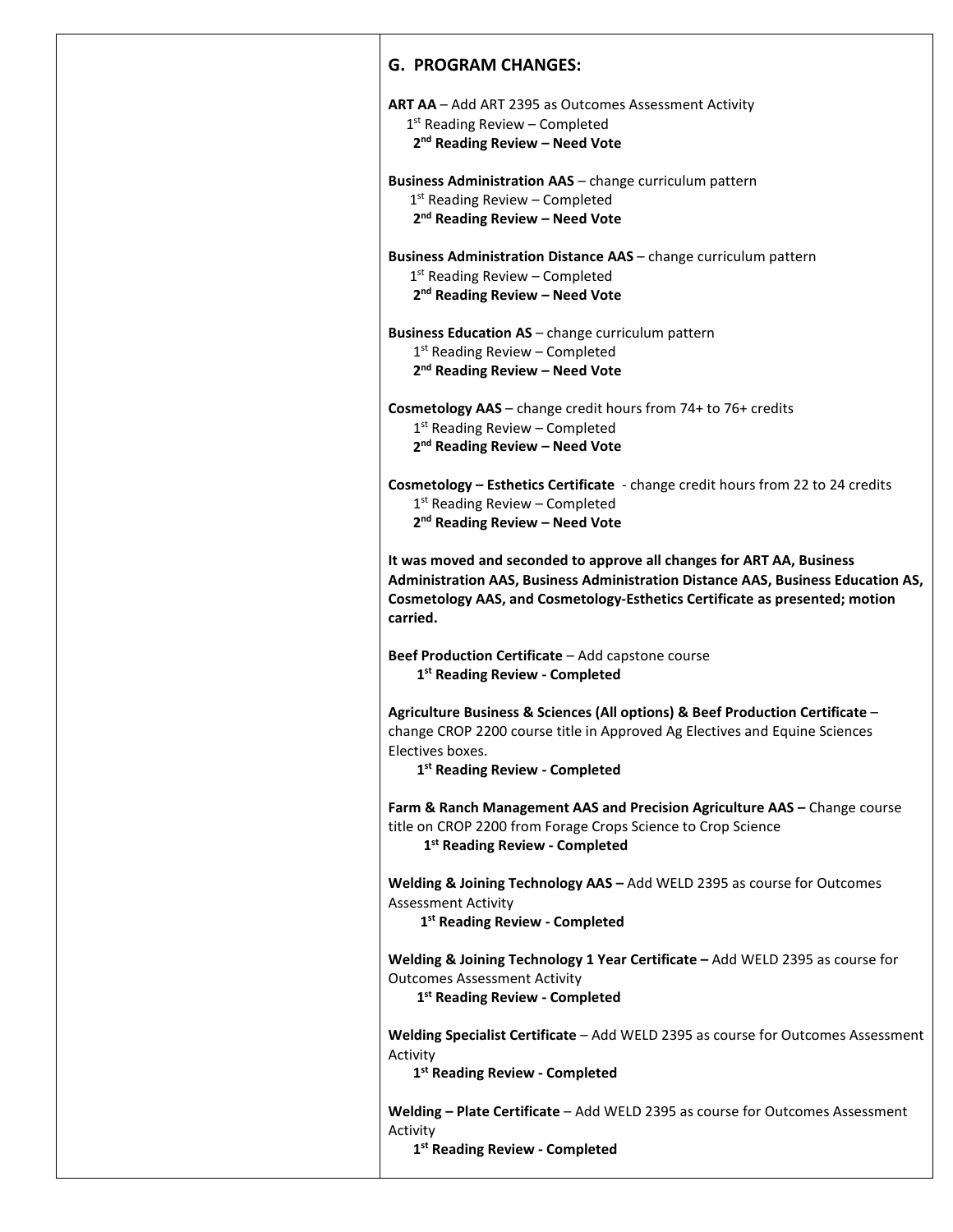|                                                                                          | Welding-Machine Tool Technology Certificate - Add WELD 2395 as course for                                                                                                                                                                                                                                                                                                                                                                                                                                                                                                                                                                                                                                                                                                                                                                                                                                            |  |
|------------------------------------------------------------------------------------------|----------------------------------------------------------------------------------------------------------------------------------------------------------------------------------------------------------------------------------------------------------------------------------------------------------------------------------------------------------------------------------------------------------------------------------------------------------------------------------------------------------------------------------------------------------------------------------------------------------------------------------------------------------------------------------------------------------------------------------------------------------------------------------------------------------------------------------------------------------------------------------------------------------------------|--|
|                                                                                          | <b>Outcomes Assessment Activity</b>                                                                                                                                                                                                                                                                                                                                                                                                                                                                                                                                                                                                                                                                                                                                                                                                                                                                                  |  |
|                                                                                          | 1st Reading Review - Completed                                                                                                                                                                                                                                                                                                                                                                                                                                                                                                                                                                                                                                                                                                                                                                                                                                                                                       |  |
|                                                                                          | Note: Lynn reported that WCCC had approved                                                                                                                                                                                                                                                                                                                                                                                                                                                                                                                                                                                                                                                                                                                                                                                                                                                                           |  |
| Matrix Additions - HLED and COSC                                                         | It has been determined that the faculty matrix needs to be broken down by<br>individual courses instead of by course prefixes. This activity will be addressed<br>this spring. The matrix will be sent out to members to start reviewing the courses.                                                                                                                                                                                                                                                                                                                                                                                                                                                                                                                                                                                                                                                                |  |
| Distance Learning Committee - Aaron                                                      | The Distance Learning Committee met prior to Thanksgiving. The committee will<br>be looking at HLC criteria, determining processes regarding distance learning,<br>change the committee makeup (needs to be faculty led), set parameters for<br>ZOOM classes, continue looking at CANVAS, and research online labs.                                                                                                                                                                                                                                                                                                                                                                                                                                                                                                                                                                                                  |  |
| Outcomes Assessment Committee - John Cline                                               | The Outcomes Assessment Committee is working on program assessment,<br>program mapping, and defining learning objectives. It was questioned whether<br>ETS will be used for Spring 2019. A decision will need to be made soon.<br>Discussion included buying a yearly subscription to a national comparison of ETS<br>results which would costs \$450/yr. and adding ETS to capstone courses to get<br>students to complete the assessment. Western Wyoming Community College<br>requires their students to take the ETS to graduate but they do not proctor the<br>tests. More discussion included what is the purpose of an outcomes assessment<br>activity-to assess students, assess the program, or both?<br>It was also noted that the graduation requirements need to be reviewed.                                                                                                                            |  |
| Other                                                                                    | Roger shared with the group information from the NACEP conference. There was<br>information on using multiple measures for course placement and high schools<br>using Ed Ready - modules that students work through during their high school<br>years to help with remedial issues. Schools reported that soft skills were also<br>improved by using Ed Ready. In addition, there were panel discussions on a<br>number of colleges working with school districts to align high school curriculum to<br>get students ready for college. Discussions will continue at future meetings.<br>The athletic coaches asked if there is any way to change the lab times because<br>they are all during the afternoons. This conflicts with team practices—with three<br>teams needing to schedule practices in one gym, it makes it hard to get all three<br>team practices in a day. CLC will continue discussions on this. |  |
| Next CLC Meeting - Wednesday, November 28, 2018 at 4:30 p.m. in the CTEC Conference Room |                                                                                                                                                                                                                                                                                                                                                                                                                                                                                                                                                                                                                                                                                                                                                                                                                                                                                                                      |  |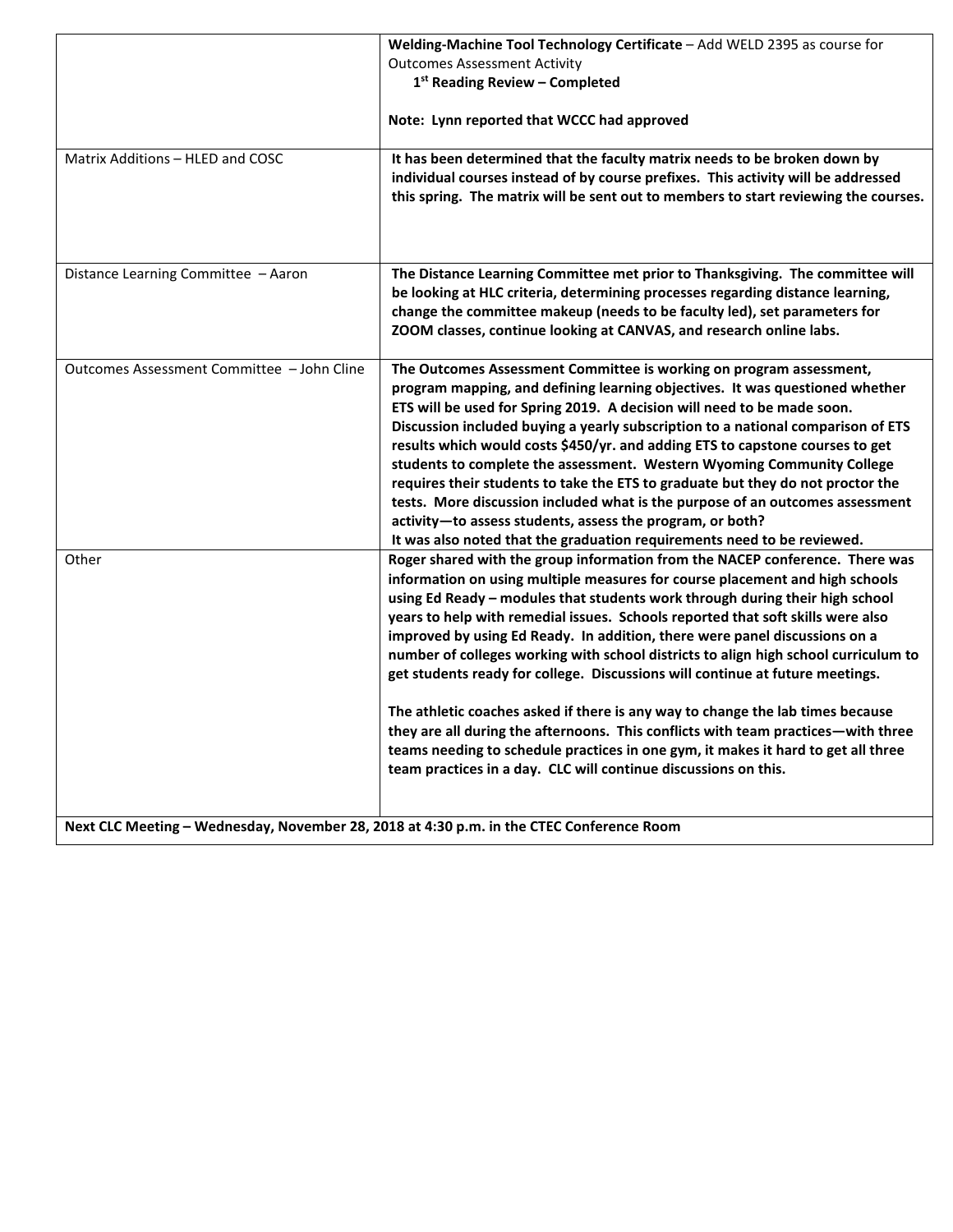**Minutes Wednesday, November 28, 2018 4:30 p.m. – CTEC Conference Room**

**Members:** Don Appiarius, Aaron Bahmer, Lynn Bedient, Ed Bittner, Christine Chesser, John Cline, Bob Creagar, Casey Debus, Suzey Delger, Heidi Edmunds, Margaret Farley, Roger Humphrey, Jo Ellen Keigley, Court Merrigan, Sue Schmidt, Kate Steinbock, Susan Stephenson, Monte Stokes, Gwen Yung

| AGENDA                                      | Action                                                                     |
|---------------------------------------------|----------------------------------------------------------------------------|
| Approve Minutes of November 7, 2018         | It was moved and seconded to approve the minutes for November 7, 2018 as   |
|                                             | presented; motion carried.                                                 |
|                                             |                                                                            |
| Curriculum Review (attached)                | <b>A. NEW COURSES:</b>                                                     |
| a. New Course                               |                                                                            |
| b. Course Change                            | AGTK 2520 - Precision Agriculture III - 3cr.                               |
| <b>Course Deletion</b><br>C.                | $1st$ Reading Review – Completed                                           |
| d. Course(s) No Longer Offered              | 2 <sup>nd</sup> Reading Review - Need Vote                                 |
| Proposed Course Fee<br>e.                   |                                                                            |
| f.<br>New Program                           | AGTK 2540 - Precision Agriculture IV - 3cr.                                |
| Program Change<br>g.                        | 1st Reading Review - Completed                                             |
| h.<br><b>Program Deletion</b>               | 2 <sup>nd</sup> Reading Review - Need Vote                                 |
| i.<br>New Distance Learning Course Offering |                                                                            |
| 2+2 Agreements<br>j.                        | MATH 2395 - Quantitative Reasoning Capstone - Ocr.                         |
| Matrix Change<br>k.                         | $1st$ Reading Review – Completed                                           |
|                                             | 2 <sup>nd</sup> Reading Review - Need Vote                                 |
|                                             |                                                                            |
|                                             | WELD 2395 - Welding Capstone - Ocr.                                        |
|                                             | 1 <sup>st</sup> Reading Review - Completed                                 |
|                                             | 2 <sup>nd</sup> Reading Review - Need Vote                                 |
|                                             |                                                                            |
|                                             | HIST 2460 - Field Studies: History - 3cr.                                  |
|                                             | This course was already approved as HIST 2295 - WCCC requested that we     |
|                                             | change the course number and course title                                  |
|                                             | $1st$ Reading Review – Can we just vote for the changes at this time?      |
|                                             | It was moved and seconded to bundle and approve AGTK 2520, AGTK 2540, MATH |
|                                             | 2395, WELD 2395, and HIST 2460 as presented; motion carried.               |
|                                             | PEPR 2090 - Foundations of Coaching - 3cr.                                 |
|                                             | 1 <sup>st</sup> Reading Review - Completed                                 |
|                                             |                                                                            |
|                                             | GUNS 2395 - Gunsmithing Capstone - Ocr.                                    |
|                                             | 1st Reading Review - Completed                                             |
|                                             |                                                                            |
|                                             | HMDV 0600 - Bridge to Welding - Ocr.                                       |
|                                             | 1 <sup>st</sup> Reading Review - Completed                                 |
|                                             |                                                                            |
|                                             | <b>Additions to the Agenda:</b>                                            |
|                                             | XXXX 2395 - Preprofessional Capstone - Ocr.                                |
|                                             | 1st Reading Review - Completed                                             |
|                                             | Question on what course prefix to use for this capstone.                   |
|                                             |                                                                            |
|                                             | WILD 2395 - Wildlife and Fisheries Biology Management Capstone - Ocr.      |
|                                             | 1 <sup>st</sup> Reading Review - Completed                                 |
|                                             | BIOL 2395 - Biology Capstone - Ocr.                                        |
|                                             |                                                                            |
|                                             | 1 <sup>st</sup> Reading Review - Completed                                 |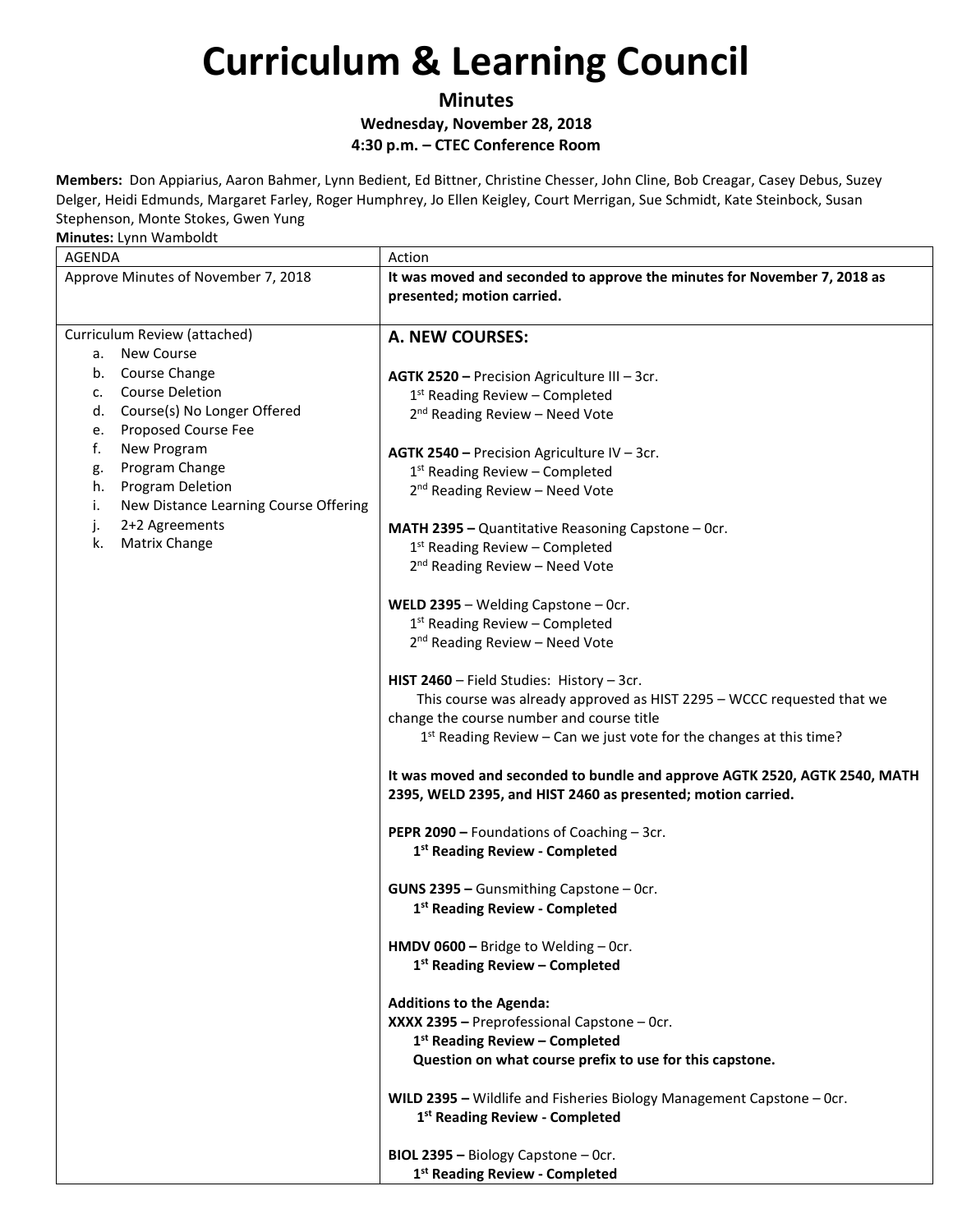### **B. COURSE CHANGES:**

**CROP 2200 –** Forage Crop Science – change course description

 $1<sup>st</sup>$  Reading Review – Complete

2<sup>nd</sup> Reading Review – Need Vote

**It was moved and seconded to table the vote for course change for CROP 2200 and program changes for Agriculture Business & Sciences AS, Beef Production Certificate, Farm/Ranch Management AAS and Precision Agriculture AAS until we can get preliminary approval from WCCC regarding the course name change from Forage Crop Science to Crop Science; motion carried.**

**GUNS 1500** – Intro to Firearms and Firearm Safety – change credit hours and contact hours

**1st Reading Review**

**GUNS 1505 –** Firearms Benchmetal – change credit hours and contact hours **1st Reading Review - Completed**

**GUNS 1510 –** Firearms Machine Shop I – change credit hours, contact hours, and semester offered

**1st Reading Review - Completed**

**GUNS 1515 –** Firearms Machine Shop II – change credit hours and contact hours **1st Reading Review - Completed**

**GUNS 1520** – Stockmaking I – change title, credit hours, contact hours, and semester offered

**1st Reading Review - Completed**

**GUNS 1525** – Stockmaking II – change title, credit hours, and contact hours **1st Reading Review - Completed**

**GUNS 1550 –** Firearms Repair – change title, credit hours, contact hours and semester offered

**1st Reading Review - Completed**

**GUNS 1600** – Firearms Conversion – change credit hours and contact hours **1st Reading Review - Completed**

**GUNS 1650 –** Firearms Metal Finishing – change contact hours **1st Reading Review - Completed**

**WELD 1790 –** TIG Welding for Gunsmithing – change contact hours **1st Reading Review - Completed**

**HMDV 0500 –** Bridge Reading – change course description **1st Reading Review - Completed**

**EDUC 2395 – Capstone: Education –** change course description **1st Reading Review - Completed**

### **C. COURSE DELETIONS:**

**ENGL 0640 –** Writing Skills **1st Reading Review - Completed**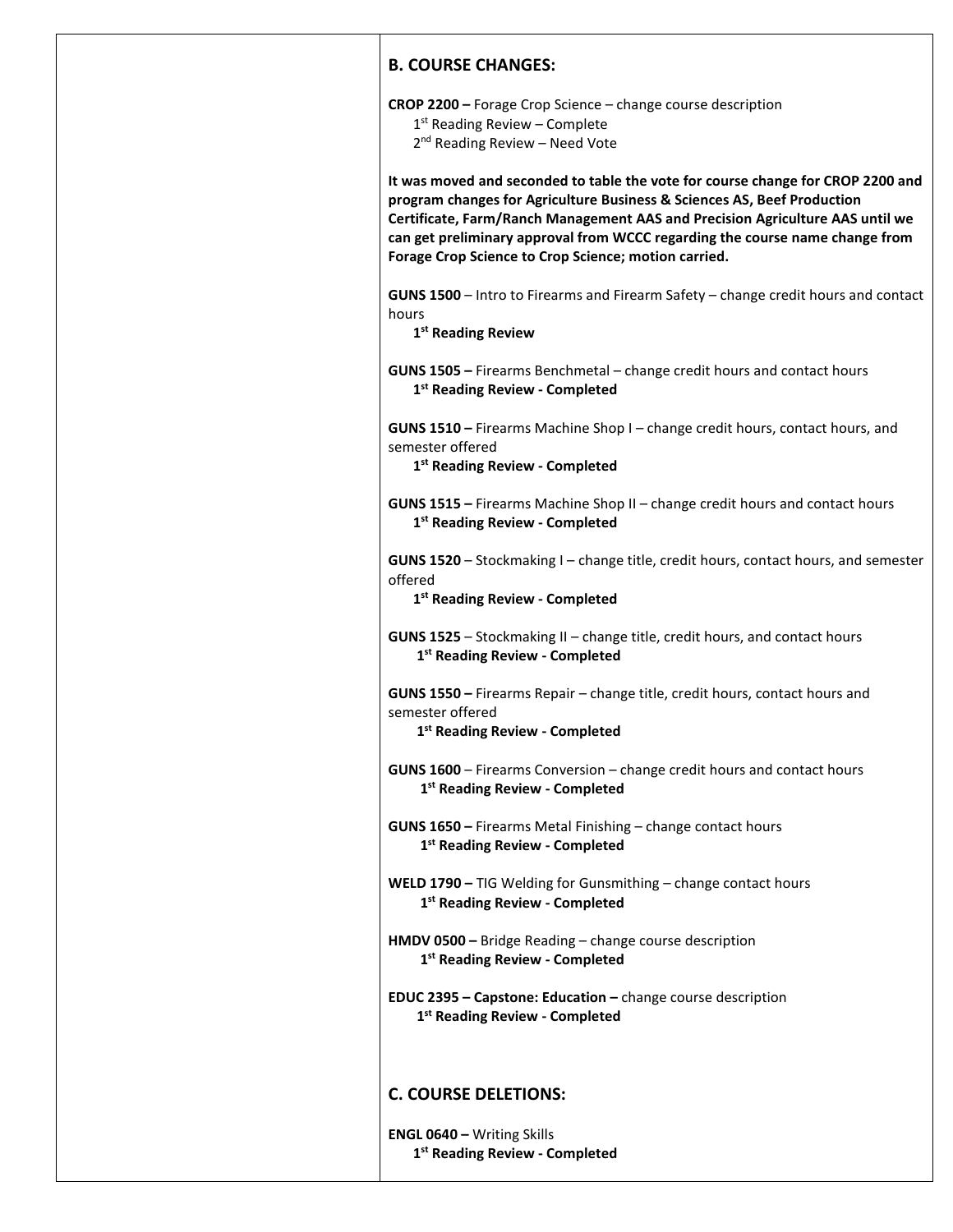| Courses no longer listed in catalog but still active in Colleague: BOTK 1650, CMAP<br>1740, 1741, 1742, 1743, 1744, 1745, 1746, 1995, CNTK 1530, 1540, 1550, 1650,<br>1652, 1654, 1658, 1760, 1764, 1880, 1882, 1884, 1920, 1926, CRMJ 1460, EDUC<br>2150, HLTK 1200, 1515, PHIL 2345, POLS 2460, RNEW 2345, TECH 1700, WTTK<br>1500, 1520, 1525, 1640, 1650, 1775, 1785, and 1970.<br>$1st$ Reading Review – Completed                                                                                                                                                     |
|-----------------------------------------------------------------------------------------------------------------------------------------------------------------------------------------------------------------------------------------------------------------------------------------------------------------------------------------------------------------------------------------------------------------------------------------------------------------------------------------------------------------------------------------------------------------------------|
| <b>G. PROGRAM CHANGES:</b>                                                                                                                                                                                                                                                                                                                                                                                                                                                                                                                                                  |
| Beef Production Certificate - Add capstone course<br>$1st$ Reading Review – Complete<br>2 <sup>nd</sup> Reading Review - Need Vote                                                                                                                                                                                                                                                                                                                                                                                                                                          |
| Agriculture Business & Sciences (All options) & Beef Production Certificate -<br>change CROP 2200 course title in Approved Ag Electives and Equine Sciences<br>Electives boxes.<br>$1st$ Reading Review – Complete<br>2 <sup>nd</sup> Reading Review - Need Vote                                                                                                                                                                                                                                                                                                            |
| Tabled pending WCCC approval of course name change for CROP 2200.                                                                                                                                                                                                                                                                                                                                                                                                                                                                                                           |
| Farm & Ranch Management AAS and Precision Agriculture AAS - Change course<br>title on CROP 2200 from Forage Crops Science to Crop Science<br>$1st$ Reading Review – Complete<br>2 <sup>nd</sup> Reading Review - Need Vote                                                                                                                                                                                                                                                                                                                                                  |
| Tabled pending WCCC approval of course name change for CROP 2200.                                                                                                                                                                                                                                                                                                                                                                                                                                                                                                           |
| Welding & Joining Technology AAS - Add WELD 2395 as course for Outcomes<br><b>Assessment Activity</b><br>$1st$ Reading Review – Complete<br>2 <sup>nd</sup> Reading Review - Need Vote                                                                                                                                                                                                                                                                                                                                                                                      |
| Welding & Joining Technology 1 Year Certificate - Add WELD 2395 as course for<br><b>Outcomes Assessment Activity</b><br>$1st$ Reading Review – Complete<br>2 <sup>nd</sup> Reading Review - Need Vote                                                                                                                                                                                                                                                                                                                                                                       |
| Welding Specialist Certificate - Add WELD 2395 as course for Outcomes Assessment<br>Activity<br>1 <sup>st</sup> Reading Review - Complete                                                                                                                                                                                                                                                                                                                                                                                                                                   |
| 2 <sup>nd</sup> Reading Review - Need Vote                                                                                                                                                                                                                                                                                                                                                                                                                                                                                                                                  |
| Welding - Plate Certificate - Add WELD 2395 as course for Outcomes Assessment<br>Activity                                                                                                                                                                                                                                                                                                                                                                                                                                                                                   |
| $1st$ Reading Review – Complete<br>2 <sup>nd</sup> Reading Review - Need Vote                                                                                                                                                                                                                                                                                                                                                                                                                                                                                               |
| Welding-Machine Tool Technology Certificate - Add WELD 2395 as course for<br><b>Outcomes Assessment Activity</b><br>$1st$ Reading Review – Complete<br>2 <sup>nd</sup> Reading Review - Need Vote                                                                                                                                                                                                                                                                                                                                                                           |
| It was motioned and seconded to bundle and approve all program changes for<br>Beef Production Certificate (adding capstone course only), Welding & Joining<br>Technology AAS, Welding & Joining Technology 1 Year Certificate, Welding<br>Specialist Certificate, Welding - Plate Certificate and Welding-Machine Tool<br>Technology Certificate with the exception of Agriculture Business & Sciences (all<br>options), Beef Production Certificate (change CROP 2200 course title only), Farm<br>and Ranch Management AAS, and Precision Agriculture AAS; motion carried. |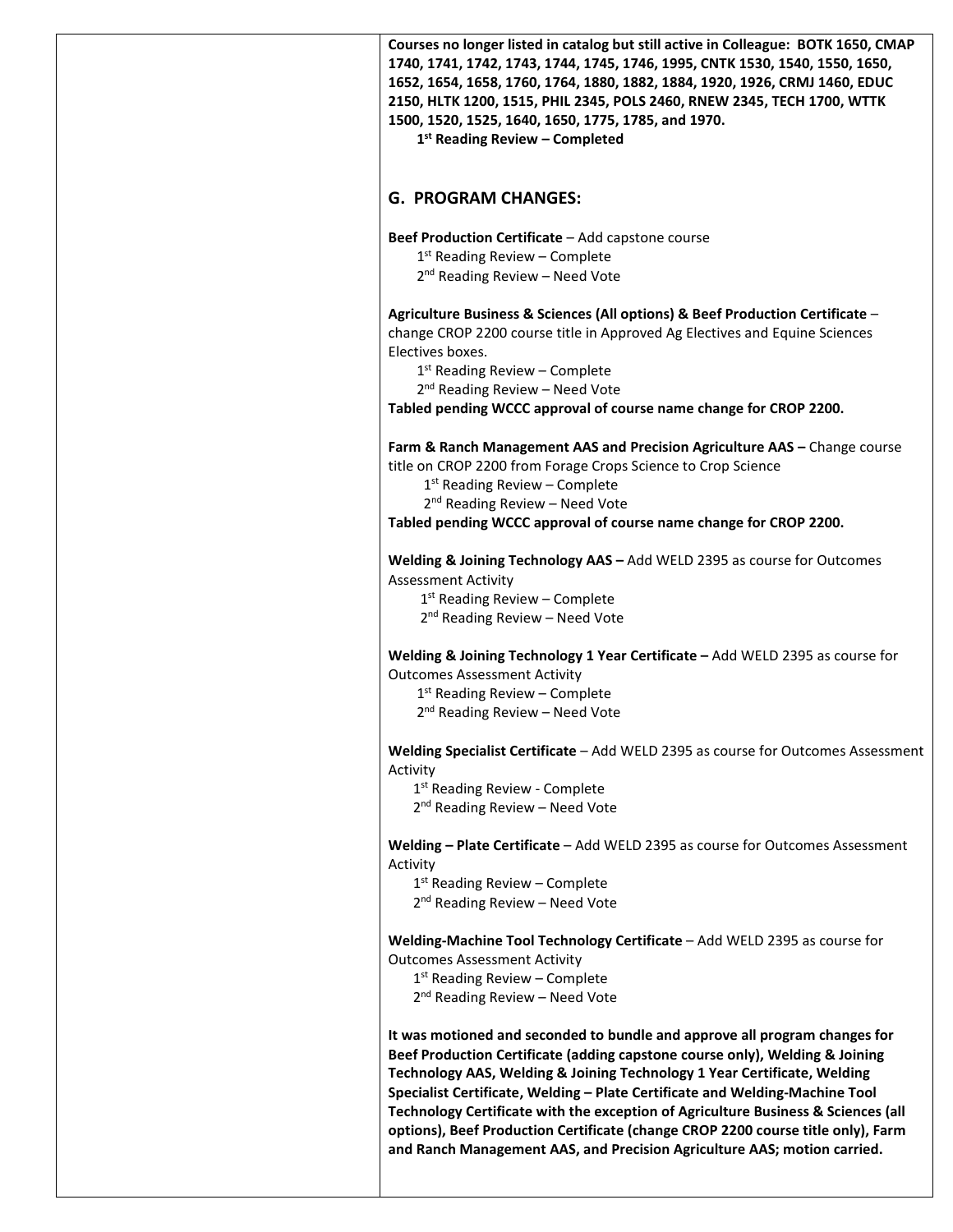|                                                                      | Education - Early Childhood (AA) - change curriculum pattern<br>1st Reading Review - Completed                                                                                                                                              |
|----------------------------------------------------------------------|---------------------------------------------------------------------------------------------------------------------------------------------------------------------------------------------------------------------------------------------|
|                                                                      | Education - Secondary (AA) Physical Education Option - change curriculum pattern<br>1 <sup>st</sup> Reading Review - Completed                                                                                                              |
|                                                                      | Gunsmithing AAS - change total credit hours from 60 credits to 64-65 credits,<br>change curriculum pattern<br>1st Reading Review - Completed                                                                                                |
| <b>Outcomes Assessment Activity vs Capstone</b><br><b>Discussion</b> | There was discussion regarding an outcomes assessment activity vs. a capstone<br>course and whether or not credit should be assigned. An Outcomes Assessment<br>Clarification document was given to members to review for a future meeting. |
| <b>Distance Learning Committee</b>                                   | The organization of the distance learning committee will be reconfigured. The<br>committee will be looking at Quality Matters - Free Webinar, Canvas Training for<br>Accessibility, and Distance Education as it pertains to HLC Criteria.  |
| Outcomes Assessment Committee - John Cline                           | The Outcomes Assessment Committee is working on In-Service/Gen Ed<br>Assessment and what will be put into the catalog.                                                                                                                      |
| December CLC Meeting - When                                          | The December CLC meeting will be on December 17 at 9:00am - 11:00am with<br>meeting room to be determined.                                                                                                                                  |
| Other                                                                | There being no further items for discussion, the meeting was adjourned.                                                                                                                                                                     |
| <b>Next CLC Meeting - TBA</b>                                        |                                                                                                                                                                                                                                             |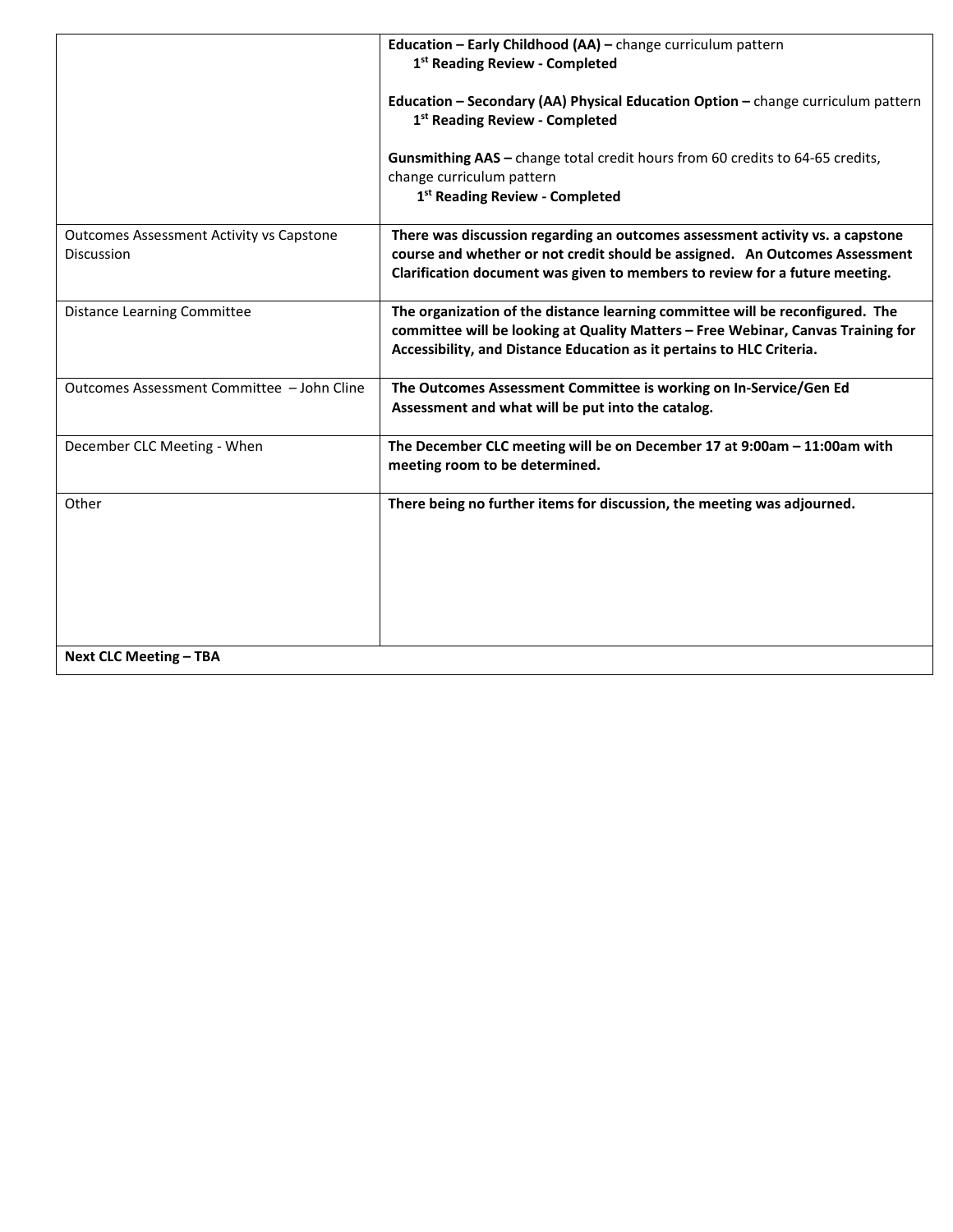**Minutes Monday, December 17, 2018 4:30 p.m. – CTEC Conference Room**

**Members:** Aaron Bahmer, Lynn Bedient, Ed Bittner, Christine Chesser, John Cline, Bob Creagar, Casey Debus, Suzey Delger, Heidi Edmunds, Margaret Farley, Roger Humphrey, Jo Ellen Keigley, Court Merrigan, Sue Schmidt, Kate Steinbock, Susan Stephenson, Monte Stokes, Gwen Yung

| <b>AGENDA</b>                               | Action                                                                                                                                            |
|---------------------------------------------|---------------------------------------------------------------------------------------------------------------------------------------------------|
| Approve Minutes of November 28, 2018        | It was moved and seconded to approve the minutes for November 28, 2018 as<br>presented; motion carried.                                           |
| Curriculum Review (attached)                | A. NEW COURSES:                                                                                                                                   |
| a. New Course                               |                                                                                                                                                   |
| b. Course Change<br><b>Course Deletion</b>  | PEPR 2090 - Foundations of Coaching - 3cr.                                                                                                        |
| c.<br>Course(s) No Longer Offered<br>d.     | $1st$ Reading Review – Completed                                                                                                                  |
| Proposed Course Fee<br>е.                   | 2 <sup>nd</sup> Reading Review - Approved                                                                                                         |
| f.<br>New Program                           | GUNS 2395 - Gunsmithing Capstone - Ocr.                                                                                                           |
| Program Change<br>g.                        | $1st$ Reading Review – Completed                                                                                                                  |
| h.<br><b>Program Deletion</b>               | 2 <sup>nd</sup> Reading Review - Need Vote - Tabled                                                                                               |
| New Distance Learning Course Offering<br>i. |                                                                                                                                                   |
| 2+2 Agreements<br>j.                        | HMDV 0600 - Bridge to Welding - Ocr.                                                                                                              |
| Matrix Change<br>k.                         | $1st$ Reading Review – Completed                                                                                                                  |
|                                             | 2 <sup>nd</sup> Reading Review - Approved                                                                                                         |
|                                             | XXXX 2395 - Preprofessional Capstone - Ocr.                                                                                                       |
|                                             | $1st$ Reading Review - Completed                                                                                                                  |
|                                             | Question on what course prefix to use for this capstone.                                                                                          |
|                                             | 2 <sup>nd</sup> Reading Review - Need Vote - Tabled                                                                                               |
|                                             | WILD 2395 - Wildlife and Fisheries Biology Management Capstone - Ocr.                                                                             |
|                                             | $1st$ Reading Review – Completed                                                                                                                  |
|                                             | 2 <sup>nd</sup> Reading Review - Need Vote - Tabled                                                                                               |
|                                             | BIOL 2395 - Biology Capstone - Ocr.                                                                                                               |
|                                             | $1st$ Reading Review - Completed                                                                                                                  |
|                                             | $2nd$ Reading Review – Need Vote – Tabled                                                                                                         |
|                                             | It was moved and seconded to table all the Capstone course requests and only<br>approve the PEPR 2090 and HMDV 0600 courses; motion carried.      |
|                                             | <b>B. COURSE CHANGES:</b>                                                                                                                         |
|                                             | CROP 2200 - Forage Crop Science - change course title, change course description<br>1st Reading Review - Complete - Tabled pending WCCC approval. |
|                                             | WCCC will not approve a name change for this course-other colleges offer this                                                                     |
|                                             | course. We will need to select a different course number if we want to change the<br>course title.                                                |
|                                             | The course change for CROP 2200 was tabled at this time.                                                                                          |
|                                             | GUNS 1500 - Intro to Firearms and Firearm Safety - change credit hours and contact                                                                |
|                                             | hours                                                                                                                                             |
|                                             | 1 <sup>st</sup> Reading Review - Completed<br>2 <sup>nd</sup> Reading Review - Approved                                                           |
|                                             |                                                                                                                                                   |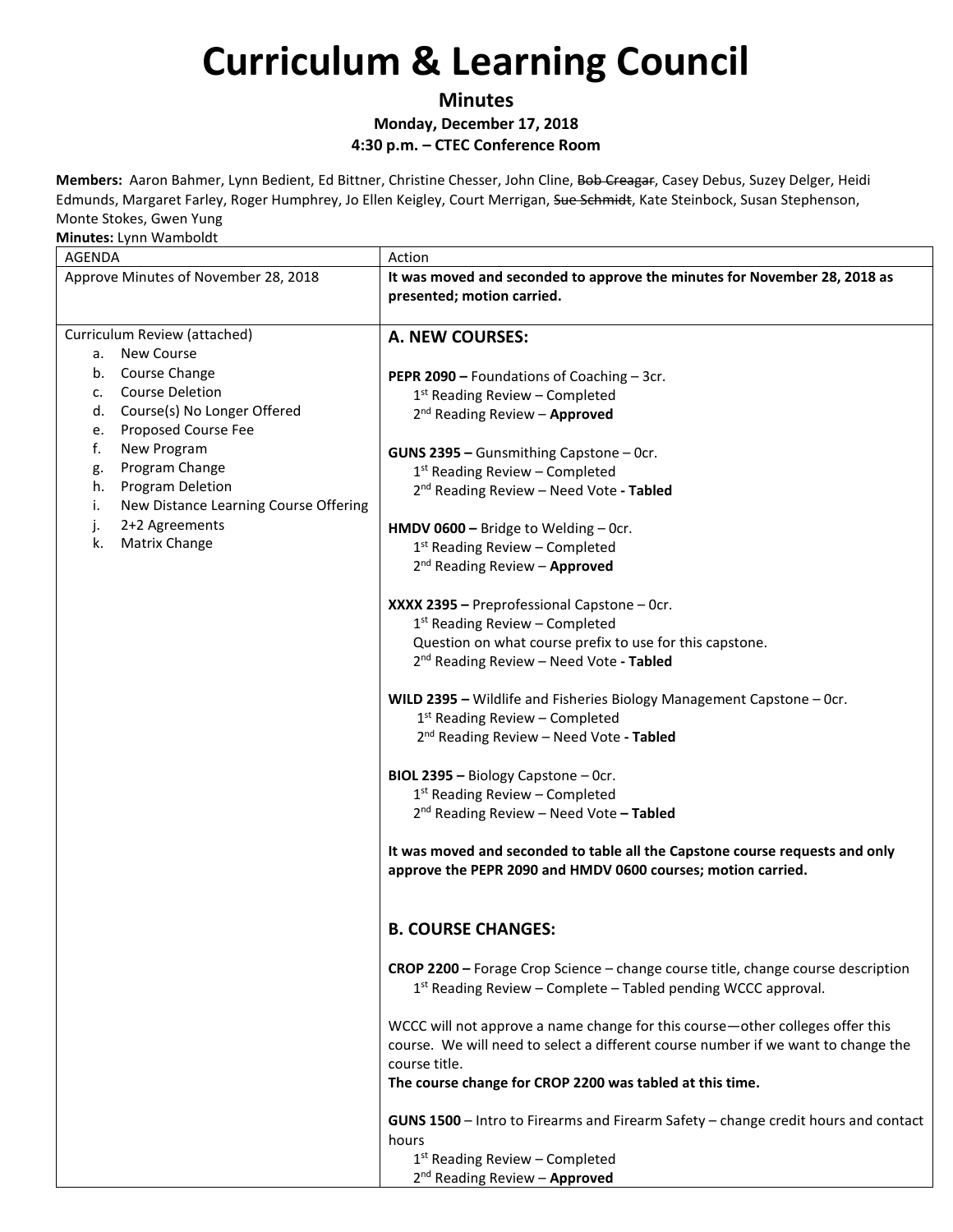| GUNS 1505 - Firearms Benchmetal - change credit hours and contact hours<br>1 <sup>st</sup> Reading Review - Completed                                                 |
|-----------------------------------------------------------------------------------------------------------------------------------------------------------------------|
| 2 <sup>nd</sup> Reading Review - Approved                                                                                                                             |
| GUNS 1510 - Firearms Machine Shop I - change credit hours, contact hours, and<br>semester offered                                                                     |
| $1st$ Reading Review – Completed<br>2 <sup>nd</sup> Reading Review - Approved                                                                                         |
| GUNS 1515 - Firearms Machine Shop II - change credit hours and contact hours<br>$1st$ Reading Review – Completed<br>2 <sup>nd</sup> Reading Review - Approved         |
| GUNS 1520 - Stockmaking I - change title, credit hours, contact hours, and semester<br>offered                                                                        |
| 1 <sup>st</sup> Reading Review - Completed<br>2 <sup>nd</sup> Reading Review - Approved                                                                               |
| GUNS 1525 - Stockmaking II - change title, credit hours, and contact hours<br>1 <sup>st</sup> Reading Review - Completed<br>2 <sup>nd</sup> Reading Review - Approved |
| GUNS 1550 - Firearms Repair - change title, credit hours, contact hours and<br>semester offered<br>$1st$ Reading Review - Completed                                   |
| 2 <sup>nd</sup> Reading Review - Approved                                                                                                                             |
| GUNS 1600 - Firearms Conversion - change credit hours and contact hours<br>$1st$ Reading Review – Completed<br>2 <sup>nd</sup> Reading Review - Approved              |
| GUNS 1650 - Firearms Metal Finishing - change contact hours<br>$1st$ Reading Review – Completed<br>2 <sup>nd</sup> Reading Review - Approved                          |
| <b>WELD 1790 - TIG Welding for Gunsmithing - change contact hours</b><br>$1st$ Reading Review – Completed<br>2 <sup>nd</sup> Reading Review - Approved                |
| HMDV 0500 - Bridge Reading - change course description<br>$1st$ Reading Review – Completed<br>2 <sup>nd</sup> Reading Review - Approved                               |
| EDUC 2395 - Capstone: Education - change course description<br>$1st$ Reading Review – Completed<br>2 <sup>nd</sup> Reading Review - Approved                          |
| VTTK 1750 - Veterinary Pharmacology - change course prerequisite<br>1st & 2 <sup>nd</sup> Reading Review - Approved                                                   |
| It was moved and seconded to approve all the course change requests with the<br>exception of CROP 2200; motion carried.                                               |
| <b>C. COURSE DELETIONS:</b>                                                                                                                                           |
| <b>ENGL 0640 - Writing Skills</b><br>$1st$ Reading Review - Completed<br>2 <sup>nd</sup> Reading Review - Approved                                                    |
|                                                                                                                                                                       |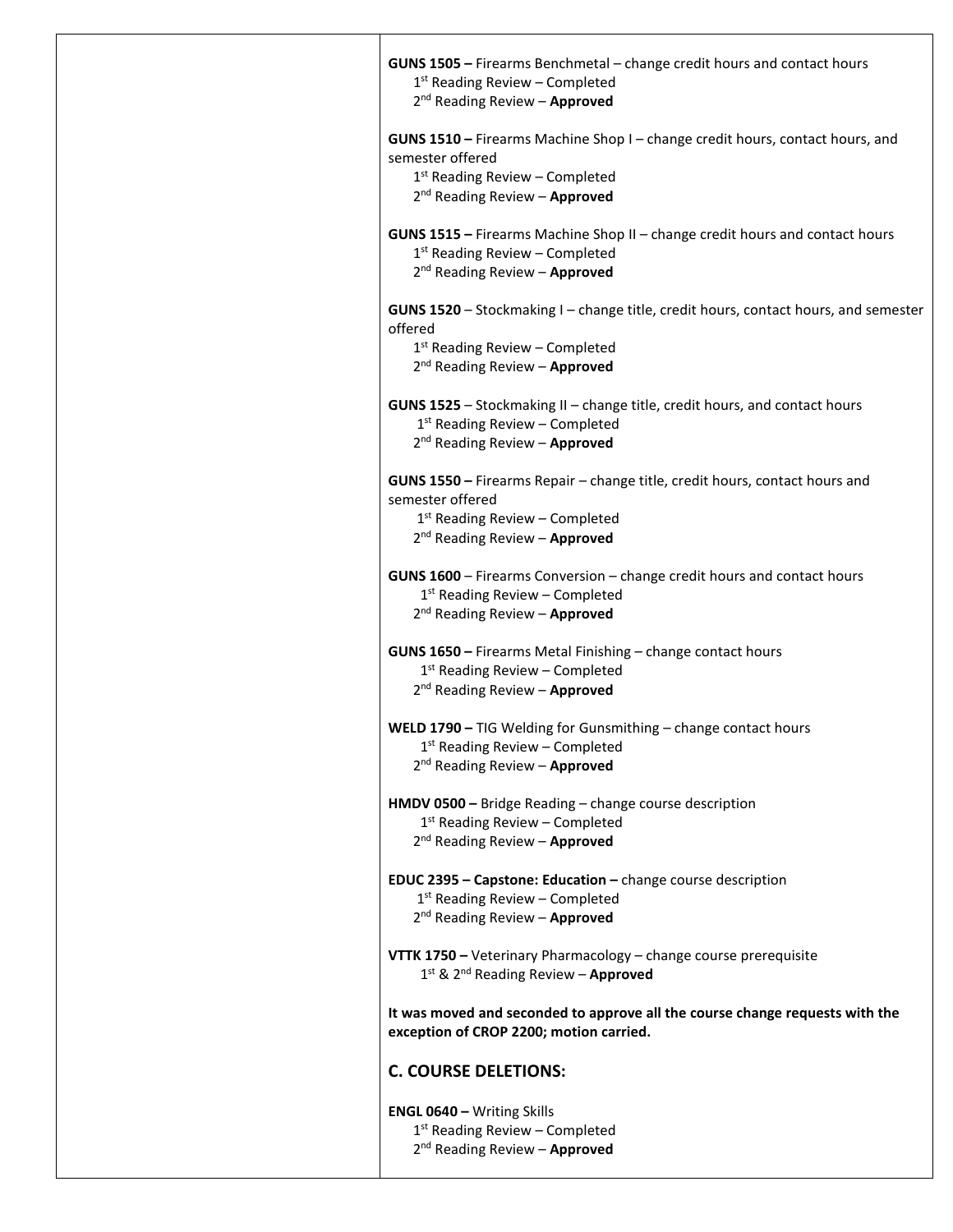|                                                                          | Courses no longer listed in catalog but still active in Colleague: BOTK 1650, CMAP<br>1740, 1741, 1742, 1743, 1744, 1745, 1746, 1995, CNTK 1530, 1540, 1550, 1650,<br>1652, 1654, 1658, 1760, 1764, 1880, 1882, 1884, 1920, 1926, CRMJ 1460, EDUC<br>2150, HLTK 1200, 1515, PHIL 2345, POLS 2460, RNEW 2345, TECH 1700, WTTK<br>1500, 1520, 1525, 1640, 1650, 1775, 1785, and 1970.<br>$1st$ Reading Review - Completed<br>$2^{nd}$ Reading Review - Approved<br>It was moved and seconded to approve all course deletion requests presented;<br>motion carried.                                           |
|--------------------------------------------------------------------------|------------------------------------------------------------------------------------------------------------------------------------------------------------------------------------------------------------------------------------------------------------------------------------------------------------------------------------------------------------------------------------------------------------------------------------------------------------------------------------------------------------------------------------------------------------------------------------------------------------|
|                                                                          | <b>G. PROGRAM CHANGES:</b>                                                                                                                                                                                                                                                                                                                                                                                                                                                                                                                                                                                 |
|                                                                          | Agriculture Business & Sciences (All options) & Beef Production Certificate -<br>change CROP 2200 course title in Approved Ag Electives and Equine Sciences<br>Electives boxes.<br>$1st$ Reading Review – Complete<br>2 <sup>nd</sup> Reading Review - Need Vote<br>Tabled pending WCCC approval of course name change for CROP 2200.                                                                                                                                                                                                                                                                      |
|                                                                          | This program change was withdrawn at this time.<br>Farm & Ranch Management AAS and Precision Agriculture AAS - Change course                                                                                                                                                                                                                                                                                                                                                                                                                                                                               |
|                                                                          | title on CROP 2200 from Forage Crops Science to Crop Science<br>1 <sup>st</sup> Reading Review - Complete<br>2 <sup>nd</sup> Reading Review - Need Vote                                                                                                                                                                                                                                                                                                                                                                                                                                                    |
|                                                                          | Tabled pending WCCC approval of course name change for CROP 2200.<br>This program change was withdrawn at this time.                                                                                                                                                                                                                                                                                                                                                                                                                                                                                       |
|                                                                          | Education - Early Childhood (AA) - change curriculum pattern<br>$1st$ Reading Review – Completed<br>2 <sup>nd</sup> Reading Review - Approved<br>It was moved and seconded to approve this request with one correction (remove<br>HIST 1050 from the 1 <sup>st</sup> Fall Semester); motion carried.                                                                                                                                                                                                                                                                                                       |
|                                                                          | Education - Secondary (AA) Physical Education Option - change curriculum pattern<br>$1st$ Reading Review – Completed<br>2 <sup>nd</sup> Reading Review - Approved<br>It was moved and seconded to approve this request as presented; motion carried.                                                                                                                                                                                                                                                                                                                                                       |
|                                                                          | Gunsmithing AAS - change total credit hours from 60 credits to 64-65 credits,<br>change curriculum pattern<br>1 <sup>st</sup> Reading Review - Completed<br>2 <sup>nd</sup> Reading Review - Approved                                                                                                                                                                                                                                                                                                                                                                                                      |
|                                                                          | It was moved and seconded to approve this request with a change from 64-65<br>credits to 64-66 credits; motion carried.                                                                                                                                                                                                                                                                                                                                                                                                                                                                                    |
| Recommendation for General Education<br><b>Outcomes Assessment - ETS</b> | It was moved and seconded to continue to use ETS Standard and proctored testing<br>for Spring 2019; motion carried.<br>It was the recommendation from the Outcomes Assessment Committee to embed<br>ETS Standard into course capstones or make the testing a course with 0 credits<br>and no proctored testing for all AA and AS programs in the future. Roger will<br>contact Western Wyoming Community College to investigate how they process<br>and track the testing.<br>It has been noted that adjuncts are not completing CATS because they are not<br>available to them. Aaron will research this. |
| <b>Distance Learning Committee</b>                                       | The meeting for Distance Learning Committee is set for December 18. The topic<br>will be the reorganization of the committee.                                                                                                                                                                                                                                                                                                                                                                                                                                                                              |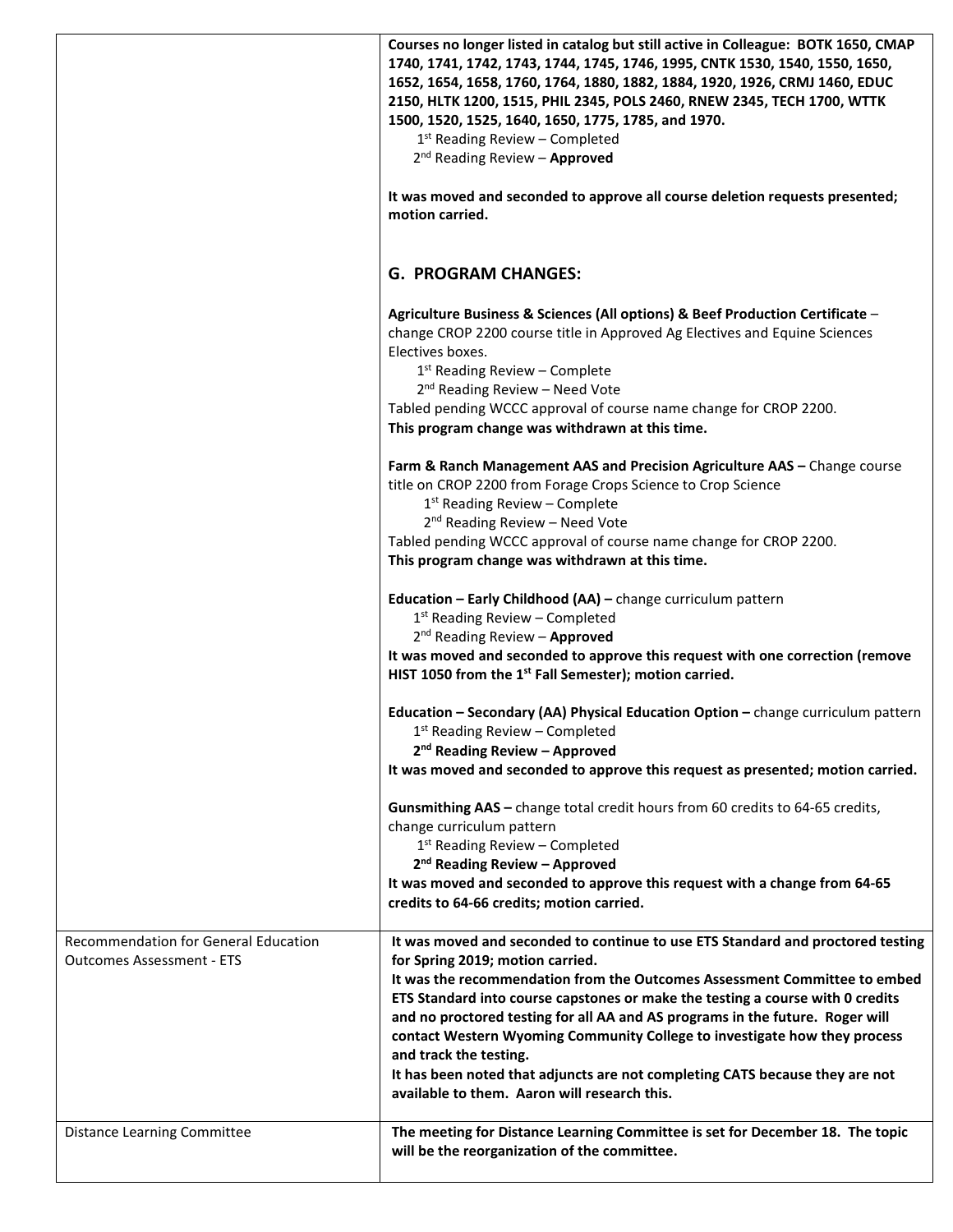| In-Service Agenda Review      | The In-Service Agenda will be sent out on Thursday, December 20, 2018.                                                                                                                                                                                                                                                                                                                                                                                                                                                                                                                                                                                                                                                                  |
|-------------------------------|-----------------------------------------------------------------------------------------------------------------------------------------------------------------------------------------------------------------------------------------------------------------------------------------------------------------------------------------------------------------------------------------------------------------------------------------------------------------------------------------------------------------------------------------------------------------------------------------------------------------------------------------------------------------------------------------------------------------------------------------|
| Other                         | The Fall 2018 enrollment was down 82 students and down 49 credits compared to<br><b>Fall 2017.</b>                                                                                                                                                                                                                                                                                                                                                                                                                                                                                                                                                                                                                                      |
|                               | We will be working on a CLC meeting schedule for the spring semester.                                                                                                                                                                                                                                                                                                                                                                                                                                                                                                                                                                                                                                                                   |
|                               | Spring course prerequisite checks will be ran after the fall final grades have been<br>submitted.                                                                                                                                                                                                                                                                                                                                                                                                                                                                                                                                                                                                                                       |
|                               | The Wyoming Community College Commission has expressed concern regarding<br>capstone courses with zero credit that represent only an outcomes assessment<br>activity, and has not approved some of the capstone course requests. Roger and<br>Lynn will contact the commission to find out what alternatives are available. It<br>was recommended to expedite CLC approval to change any of the CLC approved<br>capstone courses to what they need to be by making a motion to blanket approve<br>those changes to meet the catalog deadline.<br>It was moved and seconded to allow Roger and Lynn to make changes to the CLC<br>approved capstone courses (1395 & 2395) as needed to comply with WCCC<br>requirements; motion carried. |
| <b>Next CLC Meeting – TBA</b> |                                                                                                                                                                                                                                                                                                                                                                                                                                                                                                                                                                                                                                                                                                                                         |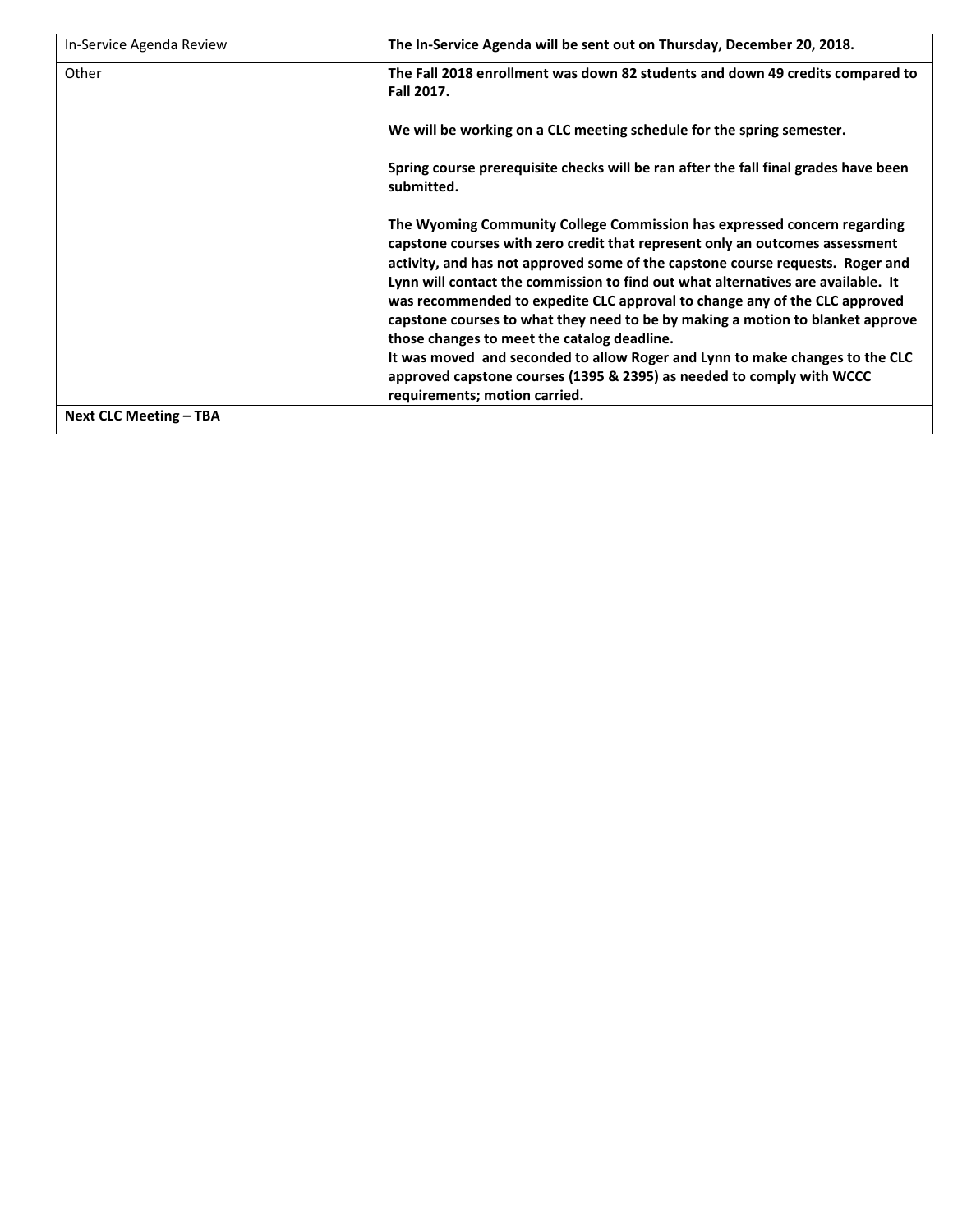**Minutes**

**Tuesday, January 29, 2019**

**12:00 p.m. – T131**

**Members:** Aaron Bahmer, Lynn Bedient, Ed Bittner, Christine Chesser, John Cline, Bob Creagar, Casey Debus, Suzey Delger, Heidi Edmunds, Margaret Farley, Roger Humphrey, Jo Ellen Keigley, Sue Schmidt, Julie Sherbeyn, Kate Steinbock, Susan Stephenson, Monte Stokes, Gwen Yung

| <b>AGENDA</b>                                                                                                                                                                                                                                                                                      | Action                                                                                                                                                                                                                                                                                                                                                                                                                                                             |
|----------------------------------------------------------------------------------------------------------------------------------------------------------------------------------------------------------------------------------------------------------------------------------------------------|--------------------------------------------------------------------------------------------------------------------------------------------------------------------------------------------------------------------------------------------------------------------------------------------------------------------------------------------------------------------------------------------------------------------------------------------------------------------|
| Approve Minutes of December 17, 2018                                                                                                                                                                                                                                                               | It was moved and seconded to approve the minutes for December 17, 2018 as<br>presented; motion carried.                                                                                                                                                                                                                                                                                                                                                            |
|                                                                                                                                                                                                                                                                                                    |                                                                                                                                                                                                                                                                                                                                                                                                                                                                    |
| Curriculum Review (attached)<br>a. New Course                                                                                                                                                                                                                                                      | A. NEW COURSES:                                                                                                                                                                                                                                                                                                                                                                                                                                                    |
| b. Course Change<br><b>Course Deletion</b><br>c.<br>d. Course(s) No Longer Offered<br><b>Proposed Course Fee</b><br>е.<br>f.<br>New Program<br>Program Change<br>g.<br>h.<br><b>Program Deletion</b><br>New Distance Learning Course Offering<br>i.<br>2+2 Agreements<br>j.<br>Matrix Change<br>k. | GUNS 1530 - Gunstock Checkering - 2cr.<br>1 <sup>st</sup> Reading Review - <b>Completed</b><br>GUNS 1535 - Advanced Gunstock Checkering - 2 cr.<br>1st Reading Review - Completed<br>GUNS $1700 -$ Knifemaking $-2$ cr.<br>1st Reading Review - Completed<br>GUNS 1705 - Advanced Knifemaking - 2 cr.<br>1 <sup>st</sup> Reading Review - <b>Completed</b>                                                                                                         |
|                                                                                                                                                                                                                                                                                                    | <b>GUNS 1960 - Field Studies - 1 cr.</b><br>1st Reading Review - Completed                                                                                                                                                                                                                                                                                                                                                                                         |
|                                                                                                                                                                                                                                                                                                    | It was moved and seconded to approve the 1 <sup>st</sup> Reading Review for the GUNS<br>courses; after a lengthy discussion on outcomes vs. objectives and whether or not<br>the course objectives listed for the GUNS courses were outcomes or objectives,<br>the motion was rescinded.<br>After further discussion, it was moved and seconded to approve the $1st$ Reading<br>Review for all the GUNS courses listed as presented; motion carried.               |
|                                                                                                                                                                                                                                                                                                    | WELD 1500 - Welding & Machining $101 - 1$ cr.<br>1st Reading Review - Completed                                                                                                                                                                                                                                                                                                                                                                                    |
|                                                                                                                                                                                                                                                                                                    | It was moved and seconded to approve the 1 <sup>st</sup> Reading Review for WELD 1500;<br>after discussion and suggested changes (course title change to Introduction to<br>Welding & Machining and change course number to 1505); motion carried with<br>approved changes as noted.<br>It was also noted that no program changes would be required, as this course will<br>be added to the Freshman Foundation General Education Category upon final<br>approval. |
|                                                                                                                                                                                                                                                                                                    | <b>B. COURSE CHANGES:</b>                                                                                                                                                                                                                                                                                                                                                                                                                                          |
|                                                                                                                                                                                                                                                                                                    | <b>STAT 2050</b> - Fundamentals of Statistics - Change prerequisite (wording).<br>1 <sup>st</sup> Reading Review - Completed                                                                                                                                                                                                                                                                                                                                       |
|                                                                                                                                                                                                                                                                                                    | STAT 2070 - Introductory Statistics for the Social Sciences - Change prerequisite<br>(wording).<br>1st Reading Review - Completed                                                                                                                                                                                                                                                                                                                                  |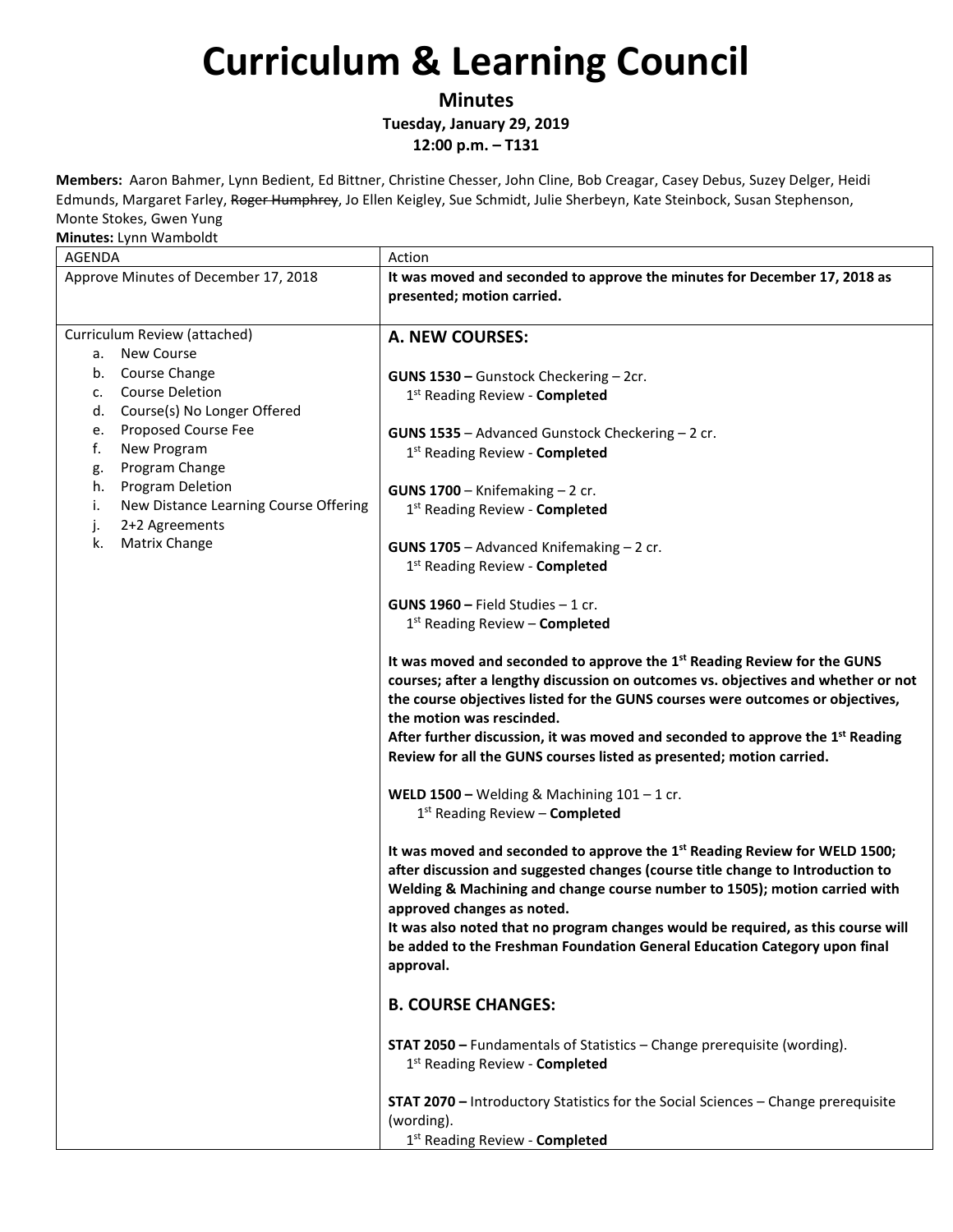|                                             | It was moved and seconded to approve the 1 <sup>st</sup> Reading Review for STAT 2050 and<br>STAT 2070; after discussion and suggestion of adding "excluding MATH 1515" to<br>the prerequisite wording; motion carried with approved change as noted.                                                                            |
|---------------------------------------------|----------------------------------------------------------------------------------------------------------------------------------------------------------------------------------------------------------------------------------------------------------------------------------------------------------------------------------|
|                                             | WELD 0600 - Bridge to Welding - Change course number, add prerequisite<br>1st Reading Review - Completed                                                                                                                                                                                                                         |
|                                             | It was moved and seconded to approve the 1 <sup>st</sup> Reading Review for WELD 0600;<br>after discussion, the motion carried as presented.                                                                                                                                                                                     |
|                                             | WELD 1781 - GTAW for Gunsmithing - Remove prerequisite.<br>$1st$ Reading Review – Completed                                                                                                                                                                                                                                      |
|                                             | It was moved and seconded to approve the 1 <sup>st</sup> Reading Review for WELD 1781;<br>after discussion, the motion carried as presented.                                                                                                                                                                                     |
|                                             | <b>FOR DISCUSSION:</b>                                                                                                                                                                                                                                                                                                           |
|                                             | Previously approved Outcomes Assessment Activity courses and proposed<br>Outcomes Assessment Activity courses including WELD 1396, MATH 2396, ENGL<br>2396, BADM 2396, ART 2396, AGRI 1396, WILD 2396, BIOL 2396 Preprofessional<br>2396 and GUNS 1396.<br>Propose putting all of these under one course (HMDV 2411 - Assessment |
|                                             | Requirement) and use for all programs.                                                                                                                                                                                                                                                                                           |
|                                             | After discussion, it was proposed that a new course (HMDV 2411 - Assessment<br>Requirement) request be brought to the next CLC meeting for review.                                                                                                                                                                               |
|                                             | <b>K. MATRIX CHANGES:</b>                                                                                                                                                                                                                                                                                                        |
|                                             | GUNS, HMSV, others?                                                                                                                                                                                                                                                                                                              |
|                                             | Matrix changes or additions should be submitted to Academics for the next CLC<br>meeting. The matrix will eventually be changed to reflect qualifications for<br>courses instead of course prefixes-everyone was asked to keep this in mind with<br>any matrix change submissions.                                               |
| <b>Adjunct Payment Table</b>                | The adjunct payment schedule was brought to CLC for approval so the schedule                                                                                                                                                                                                                                                     |
|                                             | can be used consistently with all adjunct instructors. The schedule would be given<br>to adjuncts when they are approached to teach courses so that they are aware of<br>payment information for low enrolled courses and have the option to teach or not<br>based on this information.                                          |
|                                             | It was moved and seconded to approve the adjunct payment schedule with the<br>change of putting a floor level at 3 students for all three table sections (1 credit, 2<br>credit, and 3 credit); motion carried.                                                                                                                  |
|                                             | It was also moved and seconded to approve the adjunct payment schedule with                                                                                                                                                                                                                                                      |
|                                             | the change of using the highest enrollment count after 10 business days; there<br>was discussion and no vote, so it was moved and seconded to table the second<br>motion until we gather further research; motion carried.                                                                                                       |
| Distance Learning Committee Report          | Aaron worked on goals for the committee. Heidi and Aaron will meet to review<br>these and discuss next steps.                                                                                                                                                                                                                    |
| <b>Outcomes Assessment Committee Report</b> | The Outcomes Assessment Committee has not met yet this semester.                                                                                                                                                                                                                                                                 |
| CLC Meeting Schedule for Spring 2019        | The next CLC meeting will be schedule on Thursday at 12:00-12:55pm the second<br>week of February.                                                                                                                                                                                                                               |
| Other                                       | It was noted that the Technical Advisory Committee is still meeting.                                                                                                                                                                                                                                                             |
|                                             | A change to the 2019-2020 Academic Calendars is being discussed by the Academic                                                                                                                                                                                                                                                  |
|                                             | Leadership Team including changing the start date of the fall semester to Monday<br>and the possibility of making the number of class days in Block A and Block B more                                                                                                                                                           |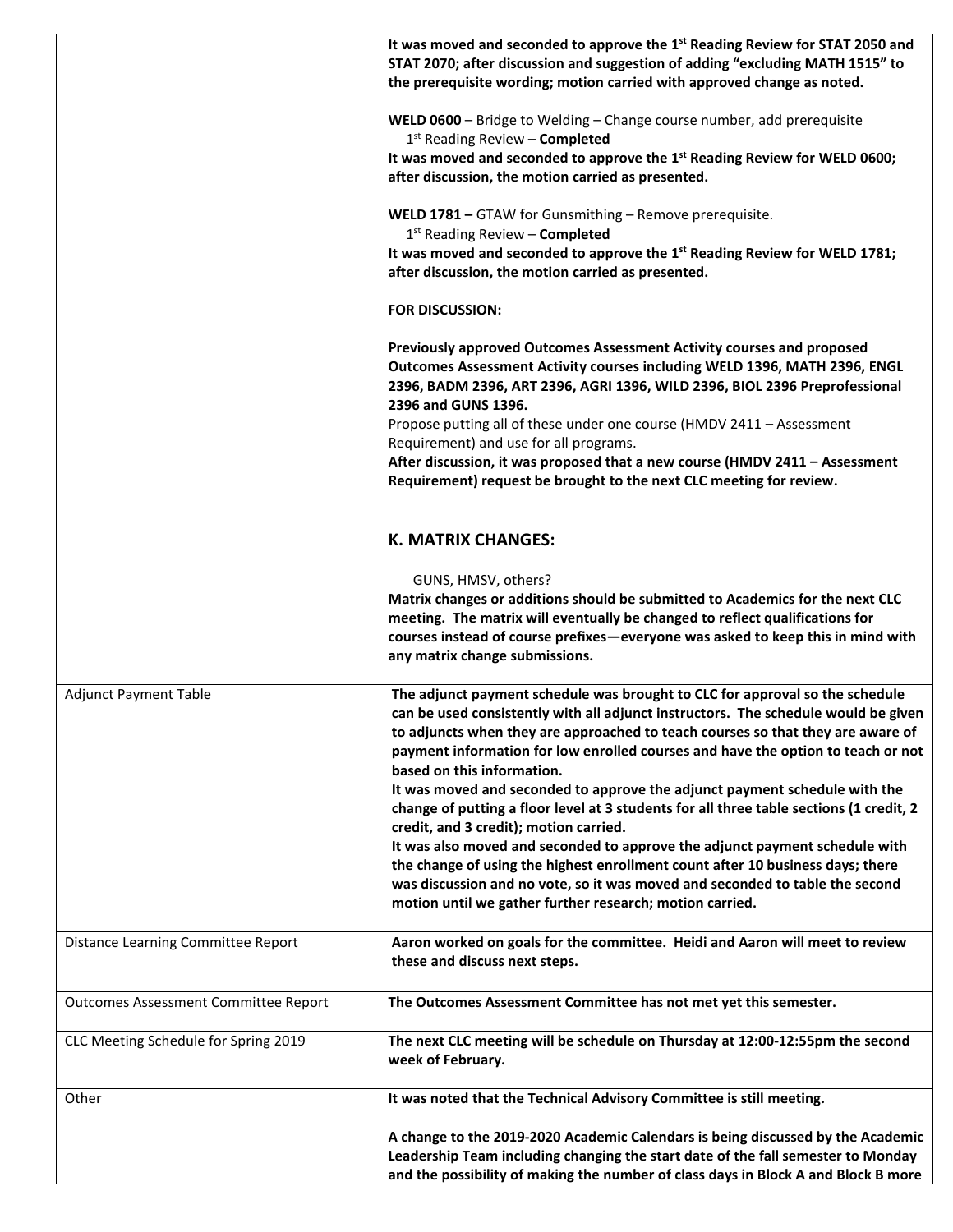|                                                                                        | evenly divided. Heidi asked for recommendations or concerns. Susan responded<br>that financial aid packages have already been set, she would have to repackage<br>financial aid manually and there could be repercussions for the Business Office as<br>well. |
|----------------------------------------------------------------------------------------|---------------------------------------------------------------------------------------------------------------------------------------------------------------------------------------------------------------------------------------------------------------|
|                                                                                        | There was no further discussion. It was moved and seconded to adjourn the<br>meeting; motion carried.                                                                                                                                                         |
| Next CLC Meeting – Thursday, 12:00pm – $2nd$ week of February – room to be determined. |                                                                                                                                                                                                                                                               |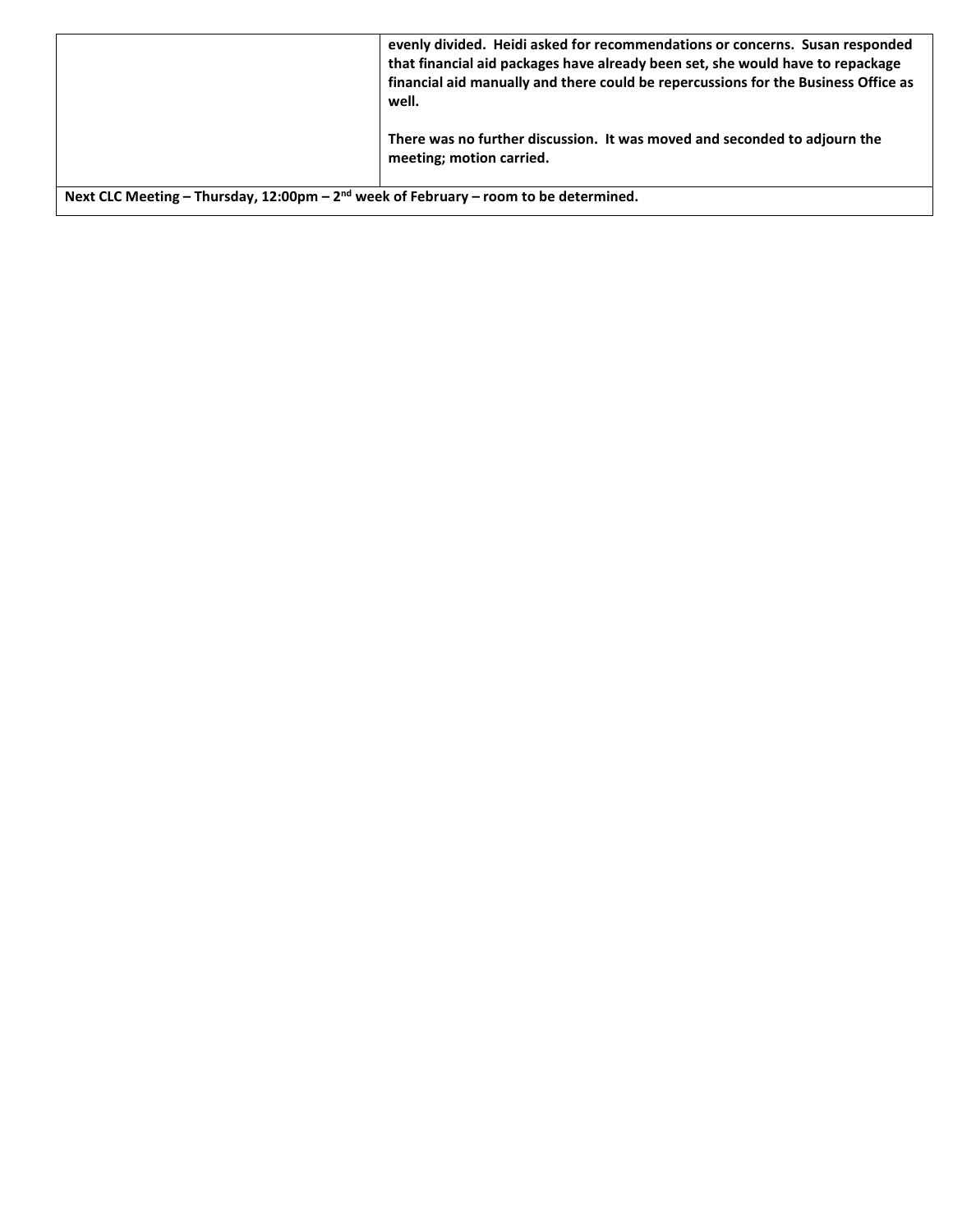**Minutes**

**Thursday, February 14, 2019**

**12:00 p.m. – T131**

**Members:** Aaron Bahmer, Lynn Bedient, Ed Bittner, Christine Chesser, John Cline, Bob Creagar, Casey Debus, Suzey Delger, Heidi Edmunds, Margaret Farley, Roger Humphrey, Jo Ellen Keigley, Sue Schmidt, Julie Sherbeyn, Kate Steinbock, Susan Stephenson, Monte Stokes, Gwen Yung

| $1.1.01$ . $1.1.11$ . $1.011$ . $1.001$ . $1.001$<br>AGENDA                                                                                  | Action                                                                                                                                                                                                                                                                                                                                                                                                                                                                                                                                                                                                                                                             |
|----------------------------------------------------------------------------------------------------------------------------------------------|--------------------------------------------------------------------------------------------------------------------------------------------------------------------------------------------------------------------------------------------------------------------------------------------------------------------------------------------------------------------------------------------------------------------------------------------------------------------------------------------------------------------------------------------------------------------------------------------------------------------------------------------------------------------|
| Approve Minutes of January 29, 2019                                                                                                          | It was moved and seconded to approve the minutes for January 29, 2019 as<br>presented; motion carried.                                                                                                                                                                                                                                                                                                                                                                                                                                                                                                                                                             |
| Curriculum Review (attached)<br><b>New Course</b><br>а.                                                                                      | A. NEW COURSES:                                                                                                                                                                                                                                                                                                                                                                                                                                                                                                                                                                                                                                                    |
| b. Course Change<br><b>Course Deletion</b><br>c.<br>Course(s) No Longer Offered<br>d.<br>Proposed Course Fee<br>e.<br>f.<br>New Program      | GUNS 1530 - Gunstock Checkering - 2cr.<br>$1st$ Reading Review – Completed<br>2 <sup>nd</sup> Reading Review - Approved                                                                                                                                                                                                                                                                                                                                                                                                                                                                                                                                            |
| Program Change<br>g.<br>Program Deletion<br>h.<br>i.<br>New Distance Learning Course Offering<br>2+2 Agreements<br>j.<br>Matrix Change<br>k. | GUNS 1535 - Advanced Gunstock Checkering - 2 cr.<br>$1st$ Reading Review – Completed<br>2 <sup>nd</sup> Reading Review - Approved                                                                                                                                                                                                                                                                                                                                                                                                                                                                                                                                  |
|                                                                                                                                              | GUNS $1700 -$ Knifemaking $-2$ cr.<br>$1st$ Reading Review – Completed<br>2 <sup>nd</sup> Reading Review - Approved                                                                                                                                                                                                                                                                                                                                                                                                                                                                                                                                                |
|                                                                                                                                              | GUNS 1705 - Advanced Knifemaking - 2 cr.<br>$1st$ Reading Review – Completed<br>2 <sup>nd</sup> Reading Review - Approved                                                                                                                                                                                                                                                                                                                                                                                                                                                                                                                                          |
|                                                                                                                                              | <b>GUNS 1960 - Field Studies - 1 cr.</b><br>$1st$ Reading Review – Completed<br>2 <sup>nd</sup> Reading Review - Approved                                                                                                                                                                                                                                                                                                                                                                                                                                                                                                                                          |
|                                                                                                                                              | <b>WELD 1505</b> - Introduction to Welding & Machining $-1$ cr.<br>$1st$ Reading Review – Completed<br>2 <sup>nd</sup> Reading Review - Approved                                                                                                                                                                                                                                                                                                                                                                                                                                                                                                                   |
|                                                                                                                                              | It was moved and seconded to bundle and approve all the GUNS courses and the<br>WELD 1505 course (with change to course number 1500 to 1505 and title change<br>from Welding & Machining 101 to Introduction to Welding & Machining); motion<br>carried.                                                                                                                                                                                                                                                                                                                                                                                                           |
|                                                                                                                                              | The Gunsmithing program will have an application process similar to the Nursing<br>program based on a points system. A background check will be part of the<br>application process as well. CLC will review the process once it is finalized. A<br>cohort of students will be accepted into the program. Members expressed<br>concern as to what happens to the overflow of students if the program only<br>accepts so many. This concern will be forwarded as a suggestion to include in the<br>application process. The courses that were approved at this meeting (with the<br>exception of GUNS 1960) are only electives and will be available to any student. |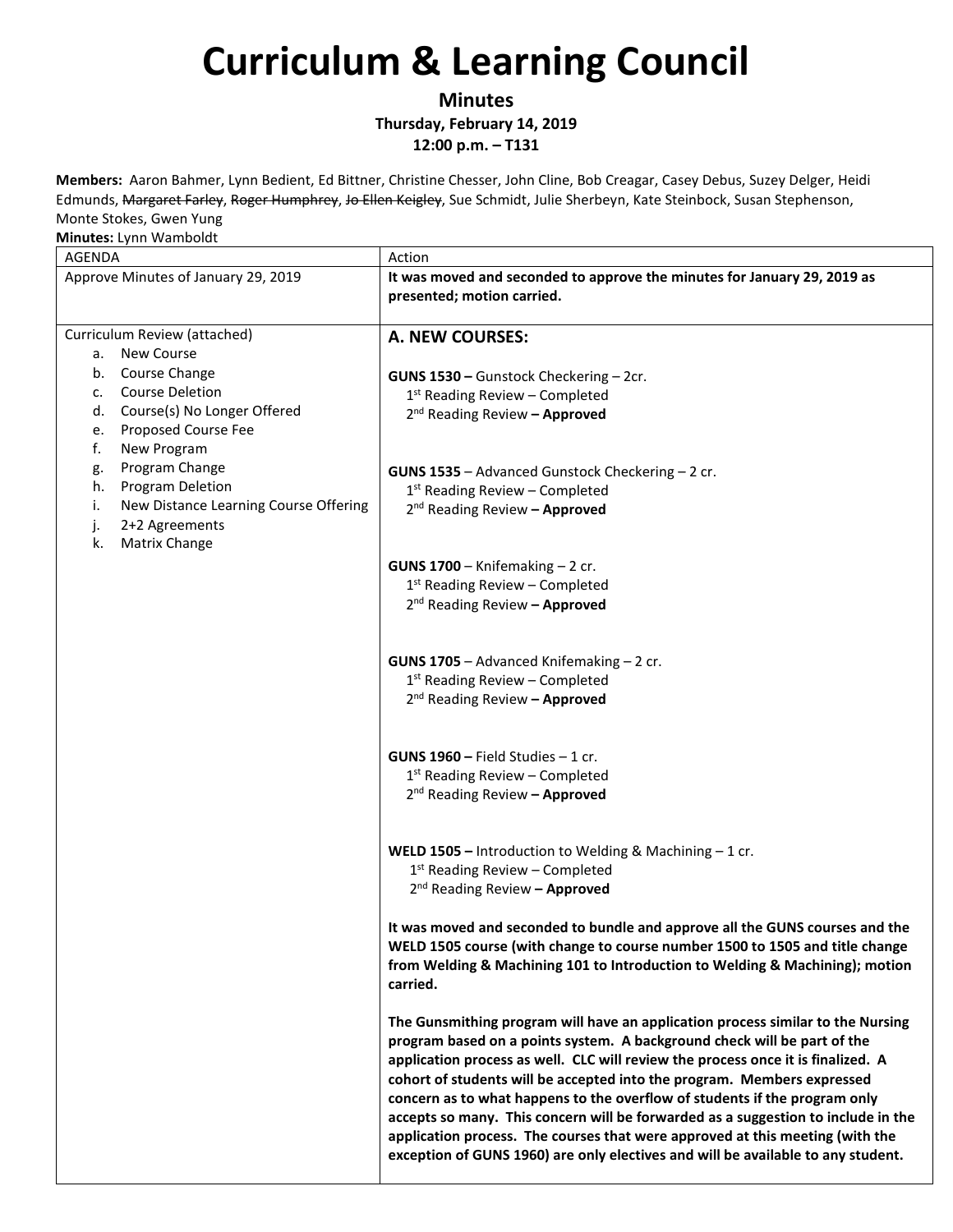|                                               | HMSV 2005 - Pre-Screen for Field Experience in Human Services - 0 cr.<br>1st Reading Review - Approved w/o 2 <sup>nd</sup> Reading Review         |                                                                                                                                                                    |
|-----------------------------------------------|---------------------------------------------------------------------------------------------------------------------------------------------------|--------------------------------------------------------------------------------------------------------------------------------------------------------------------|
| motion carried.                               |                                                                                                                                                   | It was moved and seconded to approve HMSV 2005 without a 2 <sup>nd</sup> reading review;                                                                           |
| course.                                       | Note: The course will be added to the semester ahead of the field experience                                                                      |                                                                                                                                                                    |
|                                               | HMDV 2411 - Assessment Requirement - 0 cr.<br>1st Reading Review - Completed                                                                      |                                                                                                                                                                    |
| carried.                                      | It was moved and seconded to approve 1 <sup>st</sup> reading; after discussion, the motion                                                        |                                                                                                                                                                    |
|                                               |                                                                                                                                                   | Discussion included whether or not the course should be transcripted; how many<br>sections would be offered; how would students identify which section to register |
|                                               | for; would the course be repeatable if a student received a "U" grade; can a "U"<br>Profile to the course if it becomes a enforced requirement    | grade be transcripted (catalog issue?); the option of adding completion of the ETS                                                                                 |
| <b>B. COURSE CHANGES:</b>                     |                                                                                                                                                   |                                                                                                                                                                    |
|                                               | <b>STAT 2050</b> – Fundamentals of Statistics – Change prerequisite (wording).                                                                    |                                                                                                                                                                    |
|                                               | $1st$ Reading Review – Completed<br>2 <sup>nd</sup> Reading Review - Approved                                                                     |                                                                                                                                                                    |
|                                               | <b>STAT 2070</b> - Introductory Statistics for the Social Sciences - Change prerequisite                                                          |                                                                                                                                                                    |
| (wording).                                    | $1st$ Reading Review – Completed<br>2 <sup>nd</sup> Reading Review - Approved                                                                     |                                                                                                                                                                    |
|                                               | It was moved and seconded to approve course changes for STAT 2050 and 2070<br>(prerequisite wording - add "excluding MATH 1515"); motion carried. |                                                                                                                                                                    |
|                                               | WELD 0600 - Bridge to Welding - Change course number, add prerequisite                                                                            | Withdrawing Course Change Request - HMDV 0600 - Course number is OK to use                                                                                         |
| under the HMDV prefix.<br><b>HMDV</b> prefix. |                                                                                                                                                   | The Course Change request for WELD 0600 was withdrawn-it will stay under the                                                                                       |
|                                               | WELD 1781 - GTAW for Gunsmithing - Remove prerequisite.                                                                                           |                                                                                                                                                                    |
|                                               | $1st$ Reading Review – Completed<br>2 <sup>nd</sup> Reading Review - Approved                                                                     |                                                                                                                                                                    |
| WELD 1781; motion carried.                    |                                                                                                                                                   | It was moved and seconded to approve removing the WELD 1700 prerequisite for                                                                                       |
| titles                                        | HIST 1320 & 1330 - World Civilizations to 1450 and From 1450 - change course                                                                      |                                                                                                                                                                    |
|                                               | 1 <sup>st</sup> Reading Review - Completed                                                                                                        | It was moved and seconded to advance course changes for HIST 1320 and 1330 to                                                                                      |
| 2 <sup>nd</sup> reading; motion carried.      |                                                                                                                                                   |                                                                                                                                                                    |
| <b>E. COURSE FEE REQUESTS:</b>                |                                                                                                                                                   |                                                                                                                                                                    |
|                                               | <b>GUNS 1505</b> - Firearms Bench Metal I - \$75.00<br>1st Reading Review - Completed                                                             |                                                                                                                                                                    |
|                                               | GUNS 1510 - Firearms Machine Shop I - \$75.00<br>1st Reading Review - Completed                                                                   |                                                                                                                                                                    |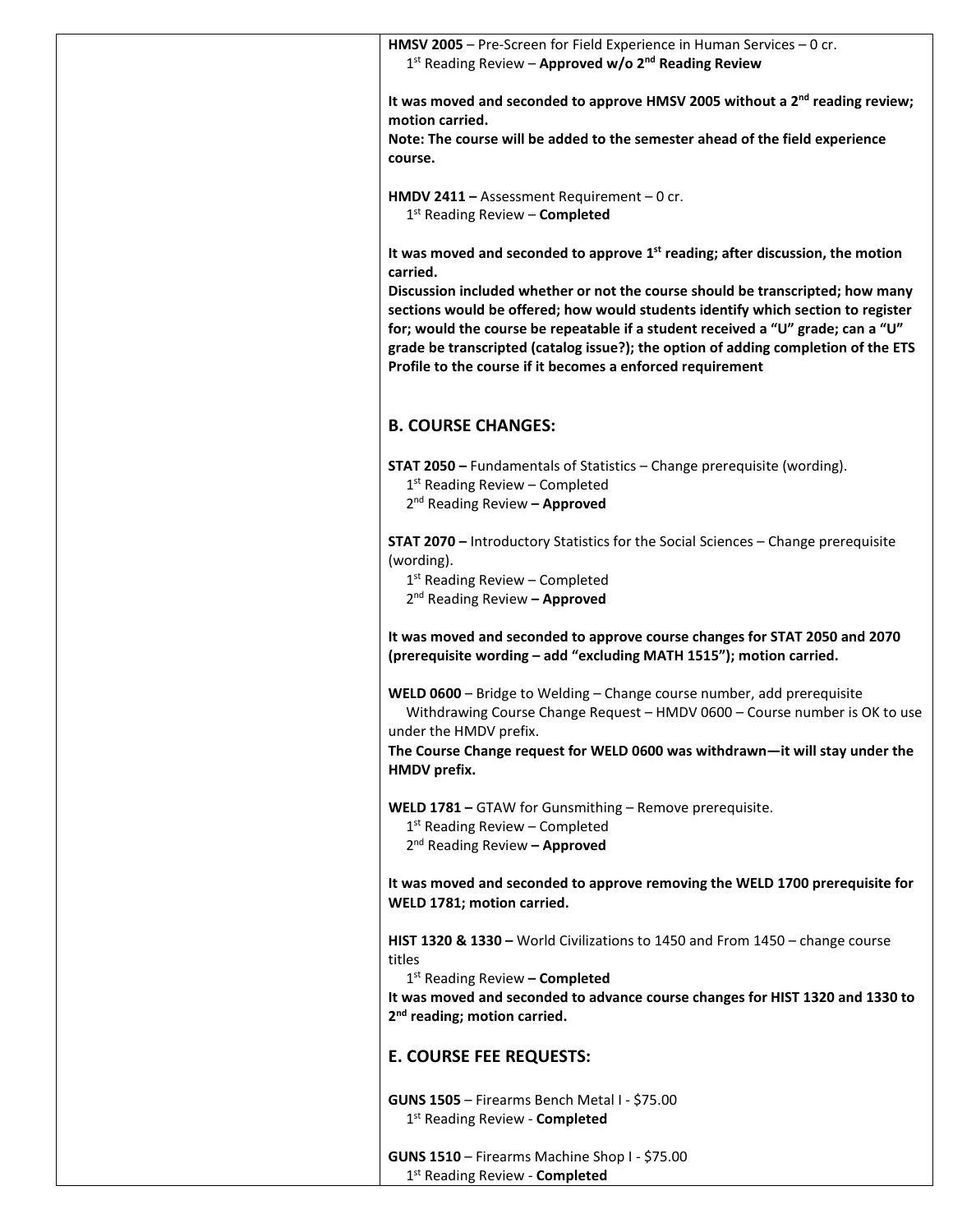|                                             | GUNS 1515 - Firearms Metal Shop II - \$75.00<br>1 <sup>st</sup> Reading Review - Completed                                                                                                                          |
|---------------------------------------------|---------------------------------------------------------------------------------------------------------------------------------------------------------------------------------------------------------------------|
|                                             | GUNS 1520 - Stockmaking - \$50.00<br>1st Reading Review - Completed                                                                                                                                                 |
|                                             | <b>GUNS 1525</b> - Custom Gunmaking - \$50.00<br>1st Reading Review - Completed                                                                                                                                     |
|                                             | GUNS 1550 - Firearms Repair and Restoration - \$50.00<br>1st Reading Review - Completed                                                                                                                             |
|                                             | GUNS 1600 - Firearms Conversions - \$75.00<br>1st Reading Review - Completed                                                                                                                                        |
|                                             | GUNS 1650 - Firearms Metal Finishing - \$50.00<br>$1st$ Reading Review – Completed                                                                                                                                  |
|                                             | It was moved and seconded to advance the fee requests for the GUNS courses to<br>the 2 <sup>nd</sup> reading with additional information on fee amounts and transparency in<br>application process; motion carried. |
|                                             | <b>G. PROGRAM CHANGES:</b>                                                                                                                                                                                          |
|                                             | HMSV.AA - Human Services - add prescreen descriptor to program description, add<br>HMSV 2005 to program curriculum.<br>1st Reading Review - Approved<br>2 <sup>nd</sup> Reading - Waived                            |
|                                             | It was moved and seconded to approve the change to HMSV.AA (add prescreen<br>descriptor and add HMSV 2005 to program curriculum) without a 2 <sup>nd</sup> reading;<br>motion carried.                              |
|                                             | K. MATRIX CHANGES:                                                                                                                                                                                                  |
|                                             | Nursing - Nursing Courses including NURS 1100, 1200, 2300, 2400 & NURS L001,<br>L002, L003, L004<br>1 <sup>st</sup> Reading Review                                                                                  |
|                                             | Human Services - Courses with HMSV prefix<br>1 <sup>st</sup> Reading Review                                                                                                                                         |
|                                             | It was moved and seconded to table the matrix changes until the next CLC meeting<br>because of meeting time restraints; motion carried.                                                                             |
| Distance Learning Committee Report          |                                                                                                                                                                                                                     |
| <b>Outcomes Assessment Committee Report</b> |                                                                                                                                                                                                                     |
| CLC Meeting Schedule for Spring 2019        | The next CLC meeting will be scheduled in approximately 2 weeks from this<br>meeting.                                                                                                                               |
| Other                                       | CLC members were asked to forward student names for the Chadron Scholarship<br>by the next CLC meeting. Deadline is March 15.<br>It was moved and seconded to adjourn the meeting; motion carried.                  |
| <b>Next CLC Meeting - TBA</b>               |                                                                                                                                                                                                                     |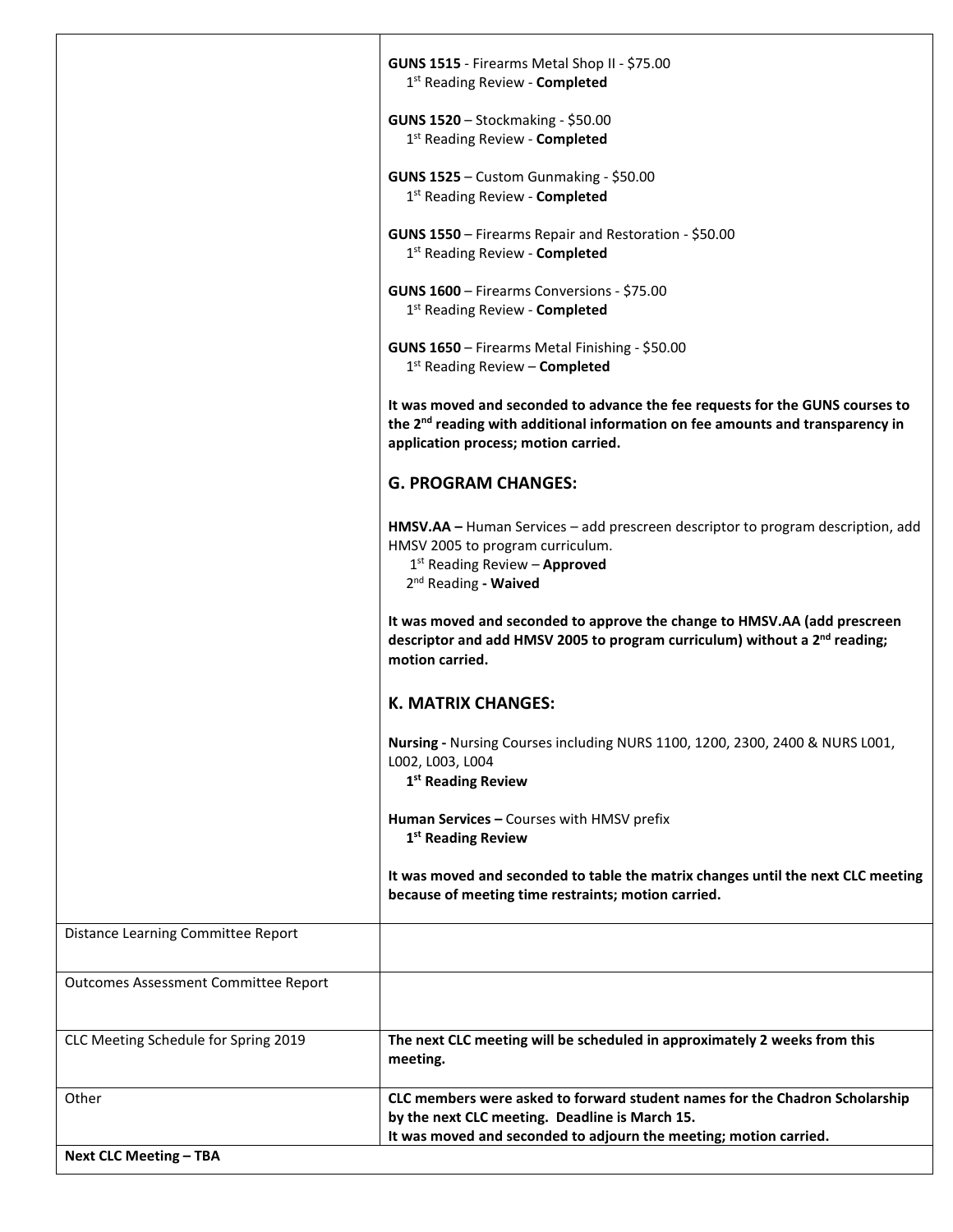**Minutes**

**Tuesday, March 5, 2019**

**12:00 p.m. – T131**

**Members:** Aaron Bahmer, Lynn Bedient, Ed Bittner, Christine Chesser, John Cline, Bob Creagar, Casey Debus, Suzey Delger, Heidi Edmunds, Margaret Farley, Roger Humphrey, Jo Ellen Keigley, Sue Schmidt, Julie Sherbeyn, Kate Steinbock, Susan Stephenson, Monte Stokes, Gwen Yung

| <br><b>AGENDA</b>                           | Action                                                                          |
|---------------------------------------------|---------------------------------------------------------------------------------|
| Approve Minutes of February 14, 2019        | It was moved and seconded to approve the minutes for February 14, 2019 as       |
|                                             | presented; motion carried.                                                      |
|                                             |                                                                                 |
| Curriculum Review (attached)                | A. NEW COURSES:                                                                 |
| a. New Course                               |                                                                                 |
| b. Course Change                            |                                                                                 |
| <b>Course Deletion</b><br>c.                | HMDV 2411 - Assessment Requirement - 0 cr.                                      |
| Course(s) No Longer Offered<br>d.           | $1st$ Reading Review – Completed                                                |
| <b>Proposed Course Fee</b><br>e.            | 2 <sup>nd</sup> Reading Review - Approved                                       |
| f.<br>New Program                           | It was moved and seconded to approve HMDV 2411, course to be transcripted and   |
| Program Change<br>g.                        | offered for S/U grade only; motion carried.                                     |
| Program Deletion<br>h.                      |                                                                                 |
| New Distance Learning Course Offering<br>i. | <b>B. COURSE CHANGES:</b>                                                       |
| 2+2 Agreements<br>j.                        |                                                                                 |
| Matrix Change<br>k.                         | HIST 1320 & 1330 - World Civilizations to 1450 and From 1450 - change course    |
|                                             | titles                                                                          |
|                                             | 1 <sup>st</sup> Reading Review - Completed                                      |
|                                             | 2 <sup>nd</sup> Reading Review - Approved                                       |
|                                             | It was moved and seconded to approve course titles for HIST 1320 & 1330; motion |
|                                             | carried.                                                                        |
|                                             |                                                                                 |
|                                             | <b>E. COURSE FEE REQUESTS:</b>                                                  |
|                                             |                                                                                 |
|                                             | GUNS 1505 - Firearms Bench Metal I - \$75.00                                    |
|                                             | $1st$ Reading Review – Completed                                                |
|                                             | 2 <sup>nd</sup> Reading Review - Approved                                       |
|                                             |                                                                                 |
|                                             | GUNS 1510 - Firearms Machine Shop I - \$75.00                                   |
|                                             | $1st$ Reading Review – Completed                                                |
|                                             | 2 <sup>nd</sup> Reading Review - Approved                                       |
|                                             | GUNS 1515 - Firearms Metal Shop II - \$75.00                                    |
|                                             | 1 <sup>st</sup> Reading Review - Completed                                      |
|                                             | 2 <sup>nd</sup> Reading Review - Approved                                       |
|                                             |                                                                                 |
|                                             | GUNS 1520 - Stockmaking - \$50.00                                               |
|                                             | 1 <sup>st</sup> Reading Review - Completed                                      |
|                                             | 2 <sup>nd</sup> Reading Review - Approved                                       |
|                                             |                                                                                 |
|                                             | GUNS 1525 - Custom Gunmaking - \$50.00                                          |
|                                             | 1st Reading Review - Completed                                                  |
|                                             | 2 <sup>nd</sup> Reading Review - Approved                                       |
|                                             |                                                                                 |
|                                             | GUNS 1550 - Firearms Repair and Restoration - \$50.00                           |
|                                             | $1st$ Reading Review – Completed                                                |
|                                             | 2 <sup>nd</sup> Reading Review - Approved                                       |
|                                             |                                                                                 |
|                                             | GUNS 1600 - Firearms Conversions - \$75.00                                      |
|                                             | 1 <sup>st</sup> Reading Review - Completed                                      |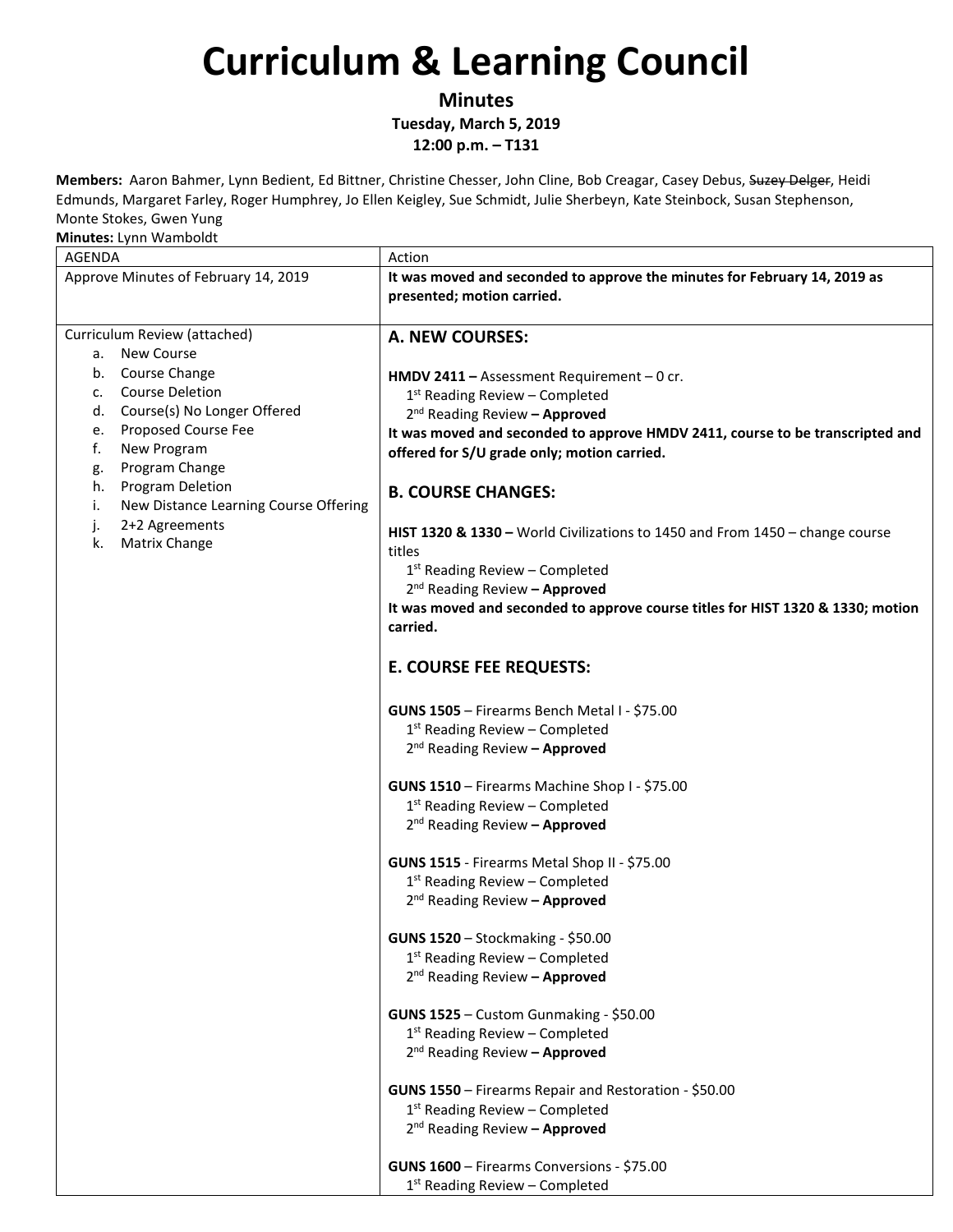|                                             | 2 <sup>nd</sup> Reading Review - Approved                                                                                                                                                                                                                                                                                                                                                                                                                                                                                                                    |
|---------------------------------------------|--------------------------------------------------------------------------------------------------------------------------------------------------------------------------------------------------------------------------------------------------------------------------------------------------------------------------------------------------------------------------------------------------------------------------------------------------------------------------------------------------------------------------------------------------------------|
|                                             |                                                                                                                                                                                                                                                                                                                                                                                                                                                                                                                                                              |
|                                             | GUNS 1650 - Firearms Metal Finishing - \$50.00                                                                                                                                                                                                                                                                                                                                                                                                                                                                                                               |
|                                             | $1st$ Reading Review – Completed                                                                                                                                                                                                                                                                                                                                                                                                                                                                                                                             |
|                                             | $2^{nd}$ Reading Review - Approved                                                                                                                                                                                                                                                                                                                                                                                                                                                                                                                           |
|                                             | It was moved and seconded to approve course fees for GUNS 1505, 1510, 1515,                                                                                                                                                                                                                                                                                                                                                                                                                                                                                  |
|                                             | 1520, 1525, 1550, 1600 and 1650; motion carried.                                                                                                                                                                                                                                                                                                                                                                                                                                                                                                             |
|                                             | Discussion on course fees included information from administration that<br>supplanting of course fees for program budgets is not the current practice. The<br>Gunsmithing program will have a blended budget with fees supplementing the                                                                                                                                                                                                                                                                                                                     |
|                                             | budget-a start up budget could be based on 15 students taking 15 credits for an<br>approximate program budget of \$9,900. The funding would not be skimmed from<br>Academic Services to establish an operational budget for the program. It was<br>suggested that a program sheet with course fee information be developed that<br>could be given to program students. This would be a step in transparency<br>regarding costs for the program. Other discussion included who has program<br>oversite such as building a program including a program budget. |
|                                             | <b>G. PROGRAM CHANGES:</b>                                                                                                                                                                                                                                                                                                                                                                                                                                                                                                                                   |
|                                             | HMSV.AA - Human Services - add EDUC, EDFD, EDEX to the approved electives box.<br>1 <sup>st</sup> Reading Review                                                                                                                                                                                                                                                                                                                                                                                                                                             |
|                                             | It was moved and seconded to approve program change for HMSV.AA without the<br>2 <sup>nd</sup> Reading; motion carried.                                                                                                                                                                                                                                                                                                                                                                                                                                      |
|                                             | <b>K. MATRIX CHANGES:</b>                                                                                                                                                                                                                                                                                                                                                                                                                                                                                                                                    |
|                                             | Nursing - Nursing Courses including NURS 1100, 1200, 2300, 2400 & NURS L001,<br>L002, L003, L004                                                                                                                                                                                                                                                                                                                                                                                                                                                             |
|                                             | $1st$ Reading Review – Completed with corrections (change Wyoming to multi-<br>state for labs)                                                                                                                                                                                                                                                                                                                                                                                                                                                               |
|                                             | Human Services - Courses with HMSV prefix                                                                                                                                                                                                                                                                                                                                                                                                                                                                                                                    |
|                                             | $1st$ Reading Review – Not completed - Wait for changes                                                                                                                                                                                                                                                                                                                                                                                                                                                                                                      |
|                                             | <b>BADM 1470 - Business Internship</b>                                                                                                                                                                                                                                                                                                                                                                                                                                                                                                                       |
|                                             | $1st$ Reading Review – Not completed – Wait for changes                                                                                                                                                                                                                                                                                                                                                                                                                                                                                                      |
|                                             |                                                                                                                                                                                                                                                                                                                                                                                                                                                                                                                                                              |
|                                             | PHYS 1110/1120 - General Physics I & General Physics II<br>$1st$ Reading Review – Complete with addition of tested experience.                                                                                                                                                                                                                                                                                                                                                                                                                               |
|                                             | It was moved and seconded to approve on 1 <sup>st</sup> Reading Nursing and PHYS<br>1100/1120 with changes as noted; motion carried.                                                                                                                                                                                                                                                                                                                                                                                                                         |
| Distance Learning Committee Report          | No report at this time.                                                                                                                                                                                                                                                                                                                                                                                                                                                                                                                                      |
| <b>Outcomes Assessment Committee Report</b> | John is meeting with departments regarding program outcomes.                                                                                                                                                                                                                                                                                                                                                                                                                                                                                                 |
| Other                                       | Nominees for the Chadron State College Scholarship should be submitted as soon                                                                                                                                                                                                                                                                                                                                                                                                                                                                               |
| Chadron State College Scholarship Nominees  | as possible.                                                                                                                                                                                                                                                                                                                                                                                                                                                                                                                                                 |
|                                             | It was determined that a taskforce to establish program development forms and                                                                                                                                                                                                                                                                                                                                                                                                                                                                                |
|                                             | processes is needed. Heidi asked for three volunteers. Aaron, Lynn and Monte                                                                                                                                                                                                                                                                                                                                                                                                                                                                                 |
|                                             | will serve on the taskforce.                                                                                                                                                                                                                                                                                                                                                                                                                                                                                                                                 |
|                                             |                                                                                                                                                                                                                                                                                                                                                                                                                                                                                                                                                              |
|                                             | The next CLC meeting will be scheduled for March 28 at 12:00pm in T131.                                                                                                                                                                                                                                                                                                                                                                                                                                                                                      |
|                                             | It was moved and seconded to adjourn the meeting; motion carried.                                                                                                                                                                                                                                                                                                                                                                                                                                                                                            |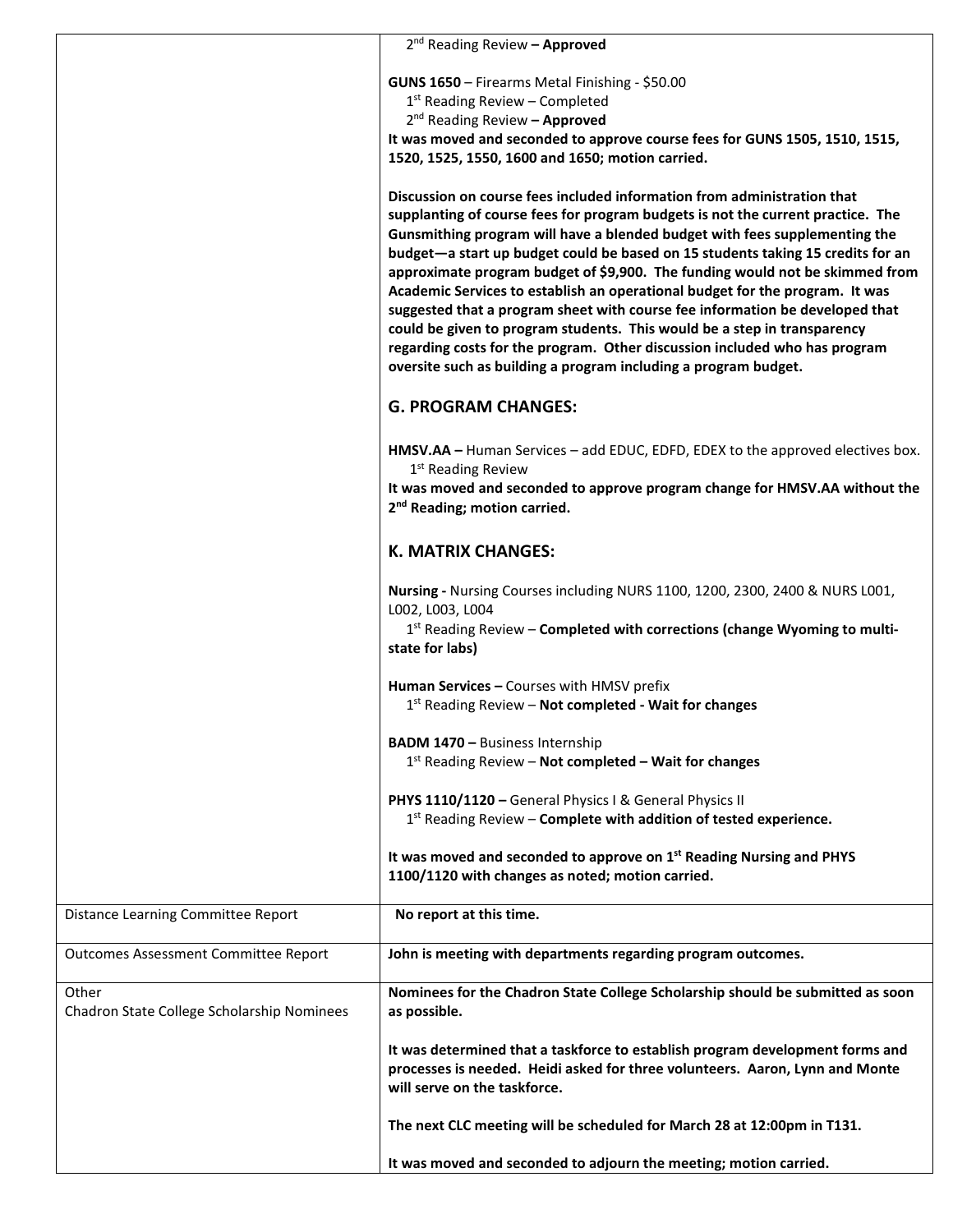**Minutes**

**Thursday, March 28, 2019**

**12:00 p.m. – T131**

**Members:** Aaron Bahmer, Lynn Bedient, Ed Bittner, Christine Chesser, John Cline, Bob Creagar, Casey Debus, Suzey Delger, Heidi Edmunds, Margaret Farley, Roger Humphrey, Jo Ellen Keigley, Sue Schmidt, Julie Sherbeyn, Kate Steinbock, Susan Stephenson, Monte Stokes, Gwen Yung

| וטווווענכא. בפווור וועסוווועו<br>AGENDA                                                                                                                                                                                                                                                                                                            | Action                                                                                                                                                                                                                                                                                                                                                                                                                                                                                                                                                                                                                                                                                                                                                                                                                                                                                                                  |
|----------------------------------------------------------------------------------------------------------------------------------------------------------------------------------------------------------------------------------------------------------------------------------------------------------------------------------------------------|-------------------------------------------------------------------------------------------------------------------------------------------------------------------------------------------------------------------------------------------------------------------------------------------------------------------------------------------------------------------------------------------------------------------------------------------------------------------------------------------------------------------------------------------------------------------------------------------------------------------------------------------------------------------------------------------------------------------------------------------------------------------------------------------------------------------------------------------------------------------------------------------------------------------------|
| Approve Minutes of March 5, 2019                                                                                                                                                                                                                                                                                                                   | It was moved and seconded to approve the minutes for March 5 as<br>presented; motion carried.                                                                                                                                                                                                                                                                                                                                                                                                                                                                                                                                                                                                                                                                                                                                                                                                                           |
| Curriculum Review (attached)<br><b>New Course</b><br>а.<br>b. Course Change<br><b>Course Deletion</b><br>c.<br>Course(s) No Longer Offered<br>d.<br>Proposed Course Fee<br>e.<br>New Program<br>f.<br>Program Change<br>g.<br>Program Deletion<br>h.<br>New Distance Learning Course Offering<br>i.<br>2+2 Agreements<br>j.<br>Matrix Change<br>k. | <b>K. MATRIX CHANGES:</b><br>Nursing - Nursing Courses including NURS 1100, 1200, 2300, 2400 & NURS L001,<br>L002, L003, L004<br>1 <sup>st</sup> Reading Review - Completed<br>2 <sup>nd</sup> Reading Review - Approved<br>It was moved and seconded to approve the changes to the NURS matrix;<br>motion carried.<br>PHYS 1110/1120 - General Physics I & General Physics II<br>1st Reading Review - Completed<br>2 <sup>nd</sup> Reading Review - Approved<br>It was moved and seconded to approve the changes to the PHYS 1110/1120<br>matrix; motion carried.<br>Human Services - Courses with HMSV prefix<br>1 <sup>st</sup> Reading Review<br><b>BADM 1470 - Business Internship</b><br>1 <sup>st</sup> Reading Review<br>Since no changes were brought forward for HMSV or BADM 1470 matrix, it was<br>moved and seconded to table both of these requests until changes are brought<br>forward; motion carried. |
| Chadron State College Scholarship Nominee -<br><b>Need Vote</b><br>Graduation Director of Ceremonies - Need<br>nominees and Vote                                                                                                                                                                                                                   | Dantia Palmer<br>Dantia Palmer was the only student nominated for the Chadron<br><b>State College Scholarship.</b><br>It was moved and seconded to approve Dantia Palmer for the<br>Chadron State College Scholarship; motion carried.<br>It was moved and seconded to ask Chuck Kenyon to act as the Graduation Director<br>of Ceremonies with Roger Humphrey as alternate; motion carried.<br>Graduation was discussed including the venue-members expressed concern<br>regarding seating and air conditioning in the gym. Suggestions included                                                                                                                                                                                                                                                                                                                                                                       |
| Distance Learning Committee Report                                                                                                                                                                                                                                                                                                                 | webcasting the ceremony in another large area such as the cafeteria or T131-132<br>and/or giving each student so many tickets for seats and continue having<br>commencement in the auditorium which has more comfortable seating.<br>No report.                                                                                                                                                                                                                                                                                                                                                                                                                                                                                                                                                                                                                                                                         |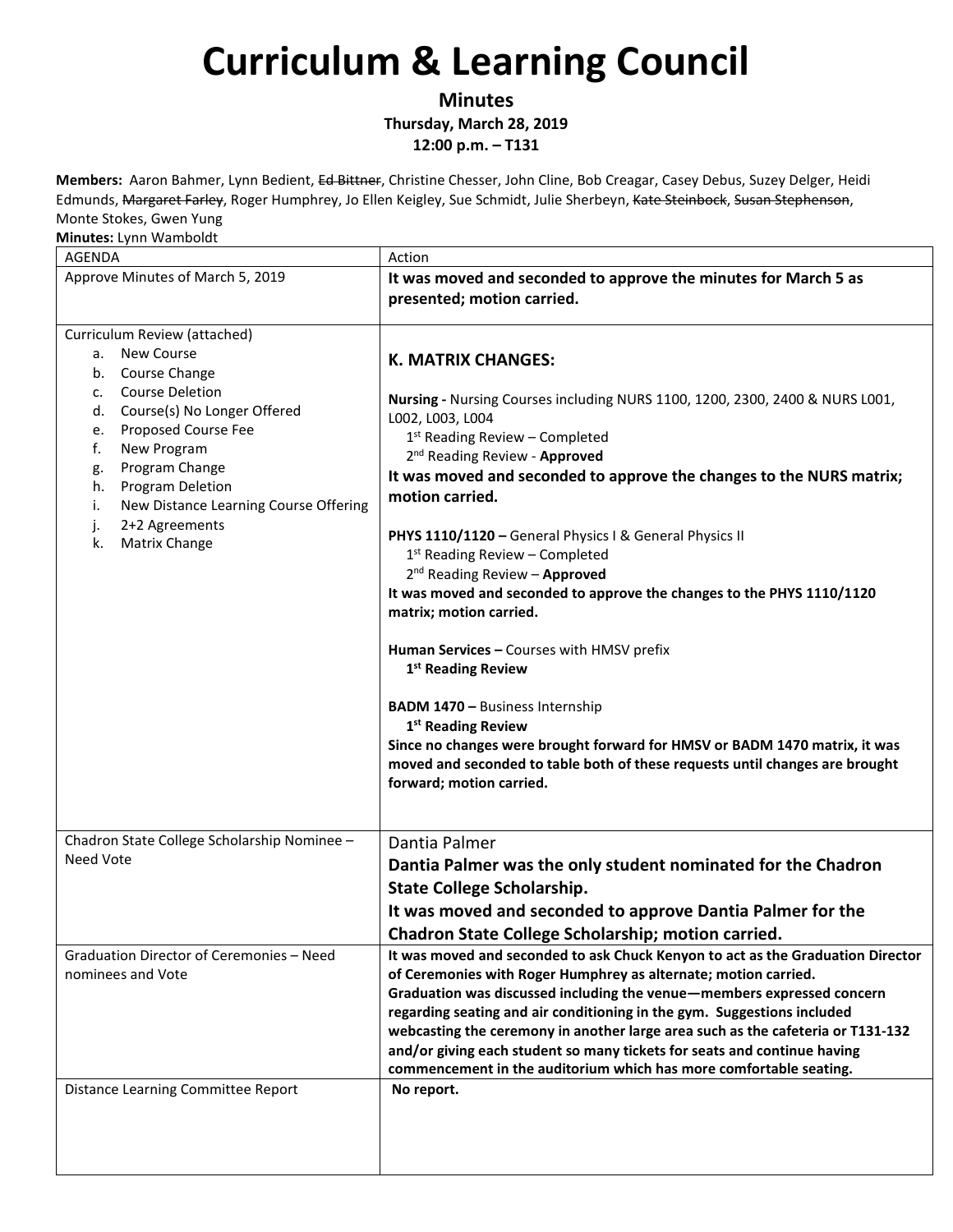| <b>Outcomes Assessment Committee Report</b>                                                                                  | John presented the Outcomes Assessment Report to the EWC Board of Trustees at<br>the March Board meeting. Results of the ETS exam were included in the Outcomes<br>Assessment Report and Board members were concerned that EWC students were<br>not proficient. John took the ETS exam along with several other members of the<br>Outcomes Assessment Committee and commented that it was an exhausting and<br>rigorous exam. So students either to not take it seriously or are not proficient.<br>The Outcomes Assessment Committee will continue to discuss and research<br>alternate assessments for general education.<br>JoEllen reminded everyone that ETS testing is scheduled for April 1 - 18 for the<br>Spring 2019 semester.<br>John has met with all departments now regarding Program Outcomes. He has sent<br>out a reminder email to departments to submit program outcomes by the end of<br>the spring semester.<br>Heidi reminded everyone the importance of scheduling their CCSSE survey sessions<br>and ensured everyone that the survey results will be shared and analyzed. |
|------------------------------------------------------------------------------------------------------------------------------|----------------------------------------------------------------------------------------------------------------------------------------------------------------------------------------------------------------------------------------------------------------------------------------------------------------------------------------------------------------------------------------------------------------------------------------------------------------------------------------------------------------------------------------------------------------------------------------------------------------------------------------------------------------------------------------------------------------------------------------------------------------------------------------------------------------------------------------------------------------------------------------------------------------------------------------------------------------------------------------------------------------------------------------------------------------------------------------------------|
|                                                                                                                              |                                                                                                                                                                                                                                                                                                                                                                                                                                                                                                                                                                                                                                                                                                                                                                                                                                                                                                                                                                                                                                                                                                    |
| Other<br>Discussion - 34 CFR 668.164 (c)(5) - Books &<br>supplies costs spread out over four terms - i.e.<br>Gunsmithing kit | The Draft Academic Calendars for Fall 2021, Spring 2022 and Summer 2022 were<br>given to members to take back to their departments for input. Discussion on the<br>calendars will be scheduled for the next CLC meeting.                                                                                                                                                                                                                                                                                                                                                                                                                                                                                                                                                                                                                                                                                                                                                                                                                                                                           |
|                                                                                                                              | Information was brought forward regarding compliance with requirements in 34<br>CFR 668.164 (c)(5) with regard to if an institution charges a student for some or all<br>of the student's books and supplies at the beginning of the student's enrollment<br>and the student does not have a real and reasonable opportunity to obtain those<br>materials elsewhere, the institution is required to prorate the cost of those<br>materials. This could apply to a gunsmithing kit and/or cosmetology kit or Rabies<br>Vaccination charge. More information on this topic will be brought to the next CLC<br>meeting.                                                                                                                                                                                                                                                                                                                                                                                                                                                                               |
|                                                                                                                              | Roger is working on a proposal to change the tuition refund policy to 100% tuition<br>and fees refunded during the first week of classes and 50% tuition only refund<br>during the second week of classes.                                                                                                                                                                                                                                                                                                                                                                                                                                                                                                                                                                                                                                                                                                                                                                                                                                                                                         |
|                                                                                                                              | The next CLC meeting will be scheduled for April 9 at 12:00pm in T131.                                                                                                                                                                                                                                                                                                                                                                                                                                                                                                                                                                                                                                                                                                                                                                                                                                                                                                                                                                                                                             |
|                                                                                                                              | It was moved and seconded to adjourn the meeting; motion carried.                                                                                                                                                                                                                                                                                                                                                                                                                                                                                                                                                                                                                                                                                                                                                                                                                                                                                                                                                                                                                                  |
|                                                                                                                              |                                                                                                                                                                                                                                                                                                                                                                                                                                                                                                                                                                                                                                                                                                                                                                                                                                                                                                                                                                                                                                                                                                    |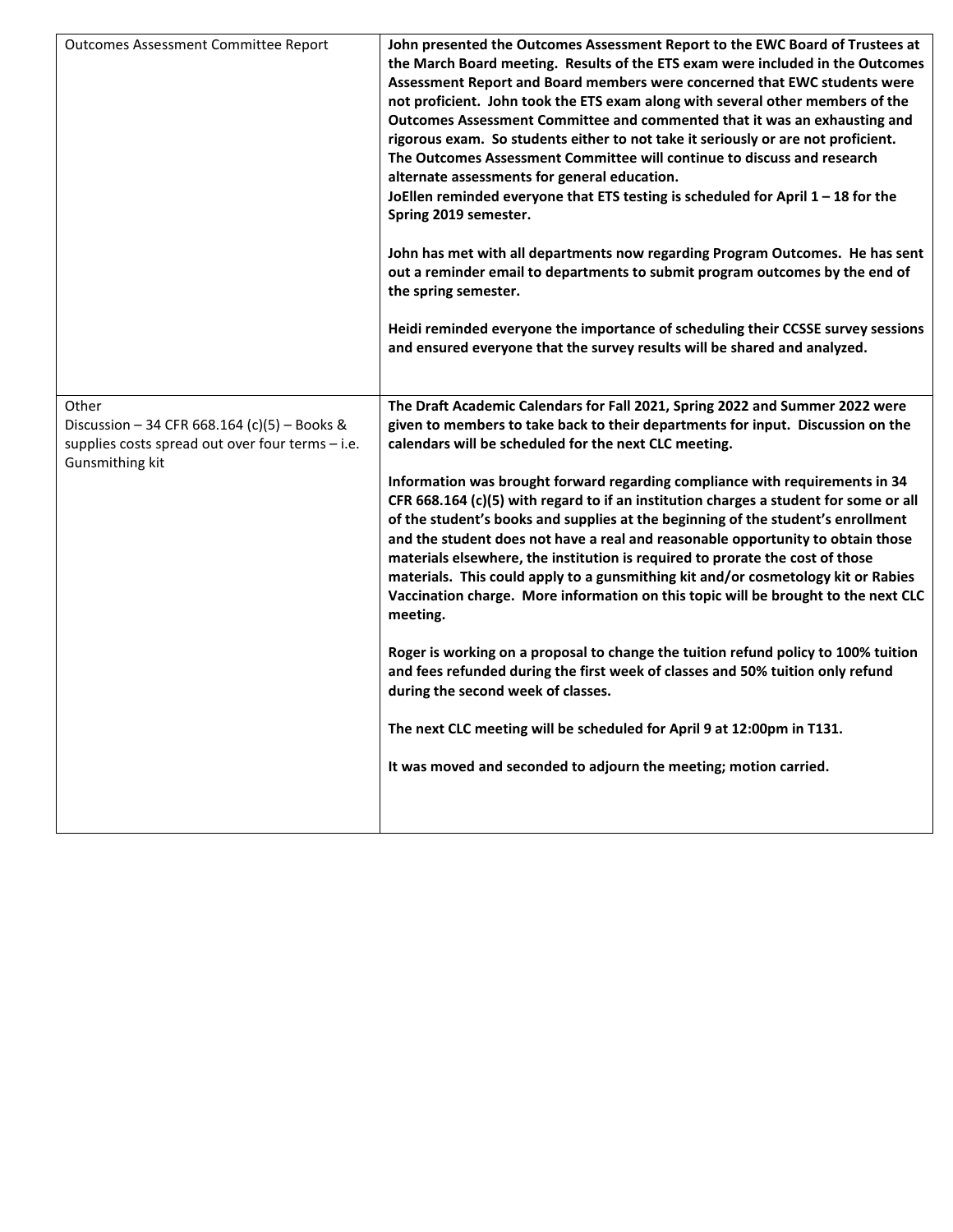**Minutes**

**Tuesday, April 9, 2019 12:00 p.m. – T131**

**Members:** Aaron Bahmer, Lynn Bedient, Ed Bittner, Christine Chesser, John Cline, Bob Creagar, Casey Debus, Suzey Delger, Heidi Edmunds, Margaret Farley, Roger Humphrey, Jo Ellen Keigley, Sue Schmidt, Julie Sherbeyn, Kate Steinbock, Susan Stephenson, Monte Stokes, Gwen Yung

| AGENDA                                                                                                                                                                                                                                                                                                                                             | Action                                                                                                                                                                                                                                                                                                                                                                                                                                                                                                                                       |  |
|----------------------------------------------------------------------------------------------------------------------------------------------------------------------------------------------------------------------------------------------------------------------------------------------------------------------------------------------------|----------------------------------------------------------------------------------------------------------------------------------------------------------------------------------------------------------------------------------------------------------------------------------------------------------------------------------------------------------------------------------------------------------------------------------------------------------------------------------------------------------------------------------------------|--|
| Approve Minutes of March 28, 2019                                                                                                                                                                                                                                                                                                                  | It was moved and seconded to approve the minutes for March 28, 2019 as<br>presented; motion carried.                                                                                                                                                                                                                                                                                                                                                                                                                                         |  |
| Curriculum Review (attached)<br>a. New Course<br>Course Change<br>b.<br><b>Course Deletion</b><br>C.<br>Course(s) No Longer Offered<br>d.<br>Proposed Course Fee<br>e.<br>New Program<br>f.<br>Program Change<br>g.<br>Program Deletion<br>h.<br>New Distance Learning Course Offering<br>i.<br>2+2 Agreements<br>j.<br><b>Matrix Change</b><br>k. | <b>K. MATRIX CHANGES:</b><br>Human Services - Courses with HMSV prefix<br>$1st$ Reading Review - Approved<br>It was moved and seconded to approve the first reading with the addition of "OR a<br>bachelor's degree with 3 years of experience in a Human Services field" and adding<br>"Criminal Justice" to the list of master's degrees; motion carried.<br><b>BADM 1470 - Business Internship</b><br>$1st$ Reading Review - Approved<br>It was moved and seconded to approve the first reading with no corrects; motion<br>carried.      |  |
| Academic Calendars - Fall 2021, Spring 2022 &<br>Summer 2022                                                                                                                                                                                                                                                                                       | Fall 2021 - It was moved and seconded to approve the first reading with<br>adjustments (move midterm and end of block A to Oct. 8, move start of block B to<br>Oct. 12); motion carried.<br>Spring 2022 - It was moved and seconded to approve the first reading with<br>adjustments (add Winter Break on Feb. 17 & 18, move midterm and end of block A<br>to March 8, move start of block B to<br>March 10, remove advising day); motion carried.<br>Summer 2022 – It was moved and seconded to table the $1st$ reading; motion<br>carried. |  |
| 2019 Commencement<br>Need two Card Readers<br>Need two Dept. Head/Program Directors to lead<br>faculty                                                                                                                                                                                                                                             | Card Readers - Suzey and Bob or Chris volunteered to be card readers for<br>graduation.<br>Lead Faculty - Monte and Kate volunteered to lead in the faculty for graduation.                                                                                                                                                                                                                                                                                                                                                                  |  |
| Distance Learning Committee Report                                                                                                                                                                                                                                                                                                                 | No distance learning report at this time; however, Aaron is working on automating<br>the process of adding students to classes between CANVAS and Colleague. Tyler is<br>researching software to add the option of clicking on "Forgot Password" for<br>students.                                                                                                                                                                                                                                                                            |  |
| <b>Outcomes Assessment Committee Report</b>                                                                                                                                                                                                                                                                                                        | The Outcomes Assessment Committee will be meeting on Thursday (April 11).                                                                                                                                                                                                                                                                                                                                                                                                                                                                    |  |
| Other                                                                                                                                                                                                                                                                                                                                              | JoEllen asked everyone to remind students to take the ETS Proficiency exam. Next<br>Thursday (April 18) is the last day to test.<br>It was moved and seconded to adjourn the meeting; motion carried.                                                                                                                                                                                                                                                                                                                                        |  |
| Next CLC Meeting - April 25, 2019 at 12:00pm in T131                                                                                                                                                                                                                                                                                               |                                                                                                                                                                                                                                                                                                                                                                                                                                                                                                                                              |  |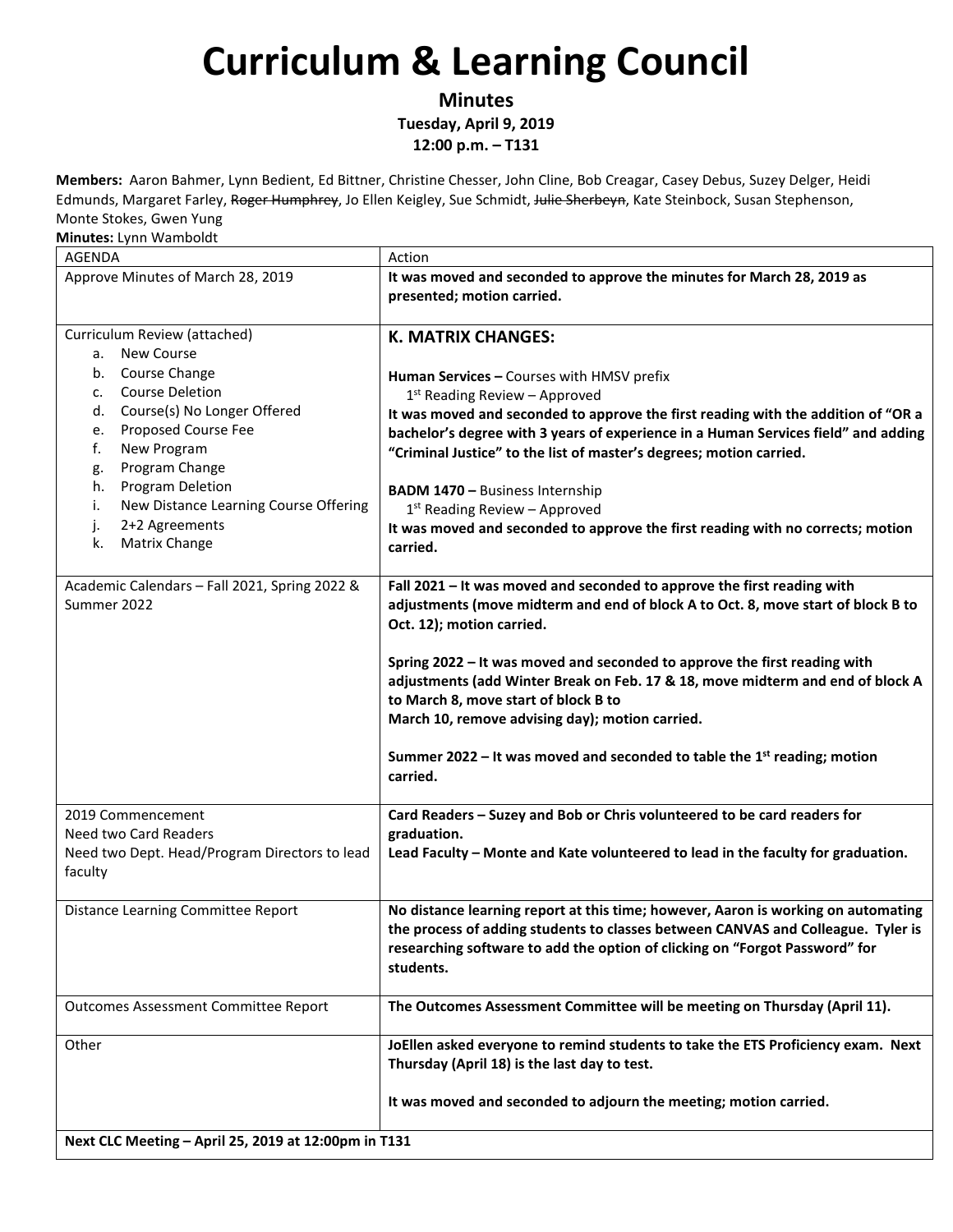**Minutes**

**Thursday, April 25, 2019 12:00 p.m. – T131**

**Members:** Aaron Bahmer, Lynn Bedient, Ed Bittner, Christine Chesser, John Cline, Bob Creagar, Casey Debus, Suzey Delger, Heidi Edmunds, Margaret Farley, Roger Humphrey, Jo Ellen Keigley, Sue Schmidt, Julie Sherbeyn, Kate Steinbock, Susan Stephenson, Monte Stokes, Gwen Yung

| <b>AGENDA</b>                                    | Action                                                                                                           |
|--------------------------------------------------|------------------------------------------------------------------------------------------------------------------|
| Approve Minutes of April 4, 2019                 | It was moved and seconded to approve the minutes as presented; motion carried.                                   |
|                                                  |                                                                                                                  |
|                                                  |                                                                                                                  |
| Curriculum Review (attached)<br>New Course<br>a. | <b>K. MATRIX CHANGES:</b>                                                                                        |
| Course Change<br>b.                              |                                                                                                                  |
| <b>Course Deletion</b><br>c.                     | Human Services - Courses with HMSV prefix<br>1 <sup>st</sup> Reading Review - Completed                          |
| Course(s) No Longer Offered<br>d.                | 2 <sup>nd</sup> Reading Review - Approved                                                                        |
| Proposed Course Fee<br>e.                        |                                                                                                                  |
| f.<br>New Program                                | <b>BADM 1470 - Business Internship</b>                                                                           |
| Program Change<br>g.                             | 1st Reading Review - Completed                                                                                   |
| Program Deletion<br>h.                           | 2 <sup>nd</sup> Reading Review - Approved                                                                        |
| New Distance Learning Course Offering<br>i.      |                                                                                                                  |
| 2+2 Agreements<br>j.                             | It was moved and seconded to approve the Human Services and BADM 1470                                            |
| Matrix Change<br>k.                              | matrix changes as presented; motion carried.                                                                     |
|                                                  |                                                                                                                  |
|                                                  | WELD - Courses with WELD and SAFE prefixes and ENTK 1510 for non-testing sites<br>1 <sup>st</sup> Reading Review |
|                                                  |                                                                                                                  |
|                                                  | It was moved and seconded to approve on 1 <sup>st</sup> Reading the changes proposed to                          |
|                                                  | the WELD matrix (List WELD 1650 separately with addition of passing the final                                    |
|                                                  | exam and listing WELD 2670 and WELD 2680 separately with addition of CWI                                         |
|                                                  | certification); motion carried.                                                                                  |
|                                                  | An email will be sent to members to vote on the 2 <sup>nd</sup> Reading Review since this was                    |
|                                                  | the last CLC meeting scheduled for the spring.                                                                   |
| Academic Calendars - Fall 2021, Spring 2022 &    | No changes or corrections were brought forward for the calendars.                                                |
| Summer 2022                                      | It was moved and seconded to recommend the Fall 2021, Spring 2022 and Summer                                     |
|                                                  | 2022 calendars as presented to the Board of Trustees; motion carried.                                            |
|                                                  |                                                                                                                  |
| Distance Learning Committee Report               | No report on Distance Learning this time.                                                                        |
|                                                  | Aaron reported that class evaluations are up and going. He reminded everyone                                     |
|                                                  | that courses need to be published to allow evaluations to be completed.                                          |
|                                                  | Evaluations are available after the last day classes can be dropped.                                             |
|                                                  | There was discussion on how long evaluations are available. This will be an                                      |
|                                                  | agenda item for the next CLC meeting.                                                                            |
|                                                  | Evaluation results are available one week after grades are due.                                                  |
| <b>Outcomes Assessment Committee Report</b>      | Casey reported for Outcomes Assessment. Faculty are getting program outcomes                                     |
|                                                  | to John. The committee discussed the ETS Proficiency exam. Three members took                                    |
|                                                  | the ETS exam and reported that it is an extremely rigorous exam. Results of the                                  |
|                                                  | exam are showing that EWC students are not proficient which could be a result of                                 |
|                                                  | the students not taking the exam seriously. After much discussion, the committee                                 |
|                                                  | is concerned that the test may not be giving us the information that we are looking                              |
|                                                  | for and so the committee is asking for permission from CLC to research another                                   |
|                                                  | testing company--Peregrine-located in Gillette, WY. The company is well                                          |
|                                                  | established and nationally known. They have inbound and outbound testing                                         |
|                                                  | available. Tests can be customized and testing is available for seven areas                                      |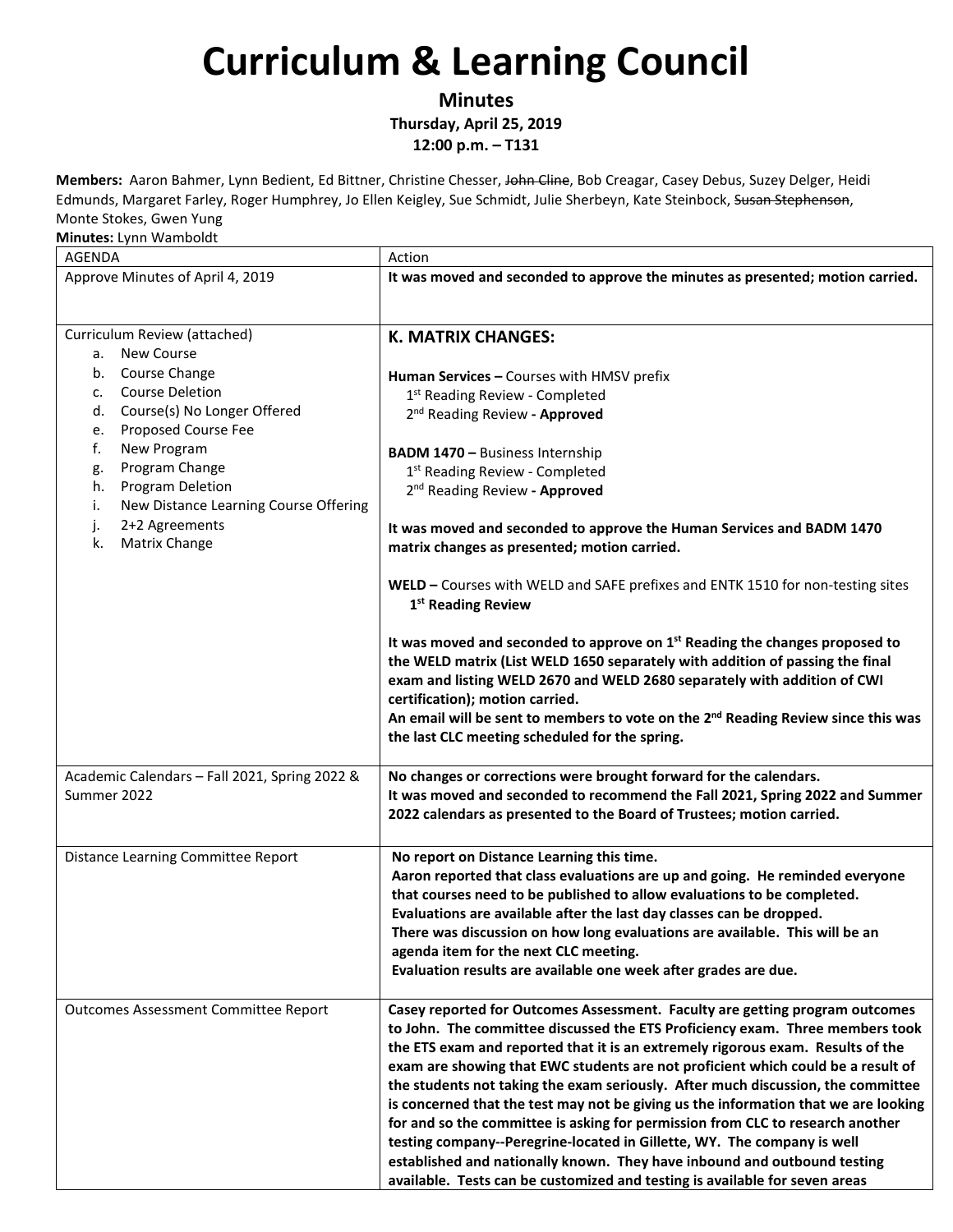|                      | including Arts & Humanities, Communication, Literature/Composition, Math &<br>Algebra, Science, Social & Behavioral, and Technology. It was also mentioned that<br>Shane Stone is working with Peregrine for testing in the Criminal Justice programs.<br>Discussion from CLC members included exploring other ways to measure general<br>education outcomes other than taking tests such as portfolios. There was also<br>discussion on using other methods besides testing to place students in courses<br>such as using high school GPAs along with other measurements. After discussion,<br>the CLC committee consensus was to give the Outcomes Assessment Committee<br>permission to research Peregrine and to have thoughtful discussions on how the<br>data will be used. |
|----------------------|-----------------------------------------------------------------------------------------------------------------------------------------------------------------------------------------------------------------------------------------------------------------------------------------------------------------------------------------------------------------------------------------------------------------------------------------------------------------------------------------------------------------------------------------------------------------------------------------------------------------------------------------------------------------------------------------------------------------------------------------------------------------------------------|
| Other                | There was discussion regarding scheduling classes during the time between the fall<br>and spring semesters or offering a summer class free to students who need only<br>one class or credit to graduate as a completion initiative. Discussion will continue<br>on this topic.<br>This was the last CLC meeting for the semester. The next CLC meeting will be<br>scheduled for the fall semester or possibly during fall in-service.<br>It was moved and seconded to adjourn the meeting; motion carried.                                                                                                                                                                                                                                                                        |
| Next CLC Meeting $-$ |                                                                                                                                                                                                                                                                                                                                                                                                                                                                                                                                                                                                                                                                                                                                                                                   |